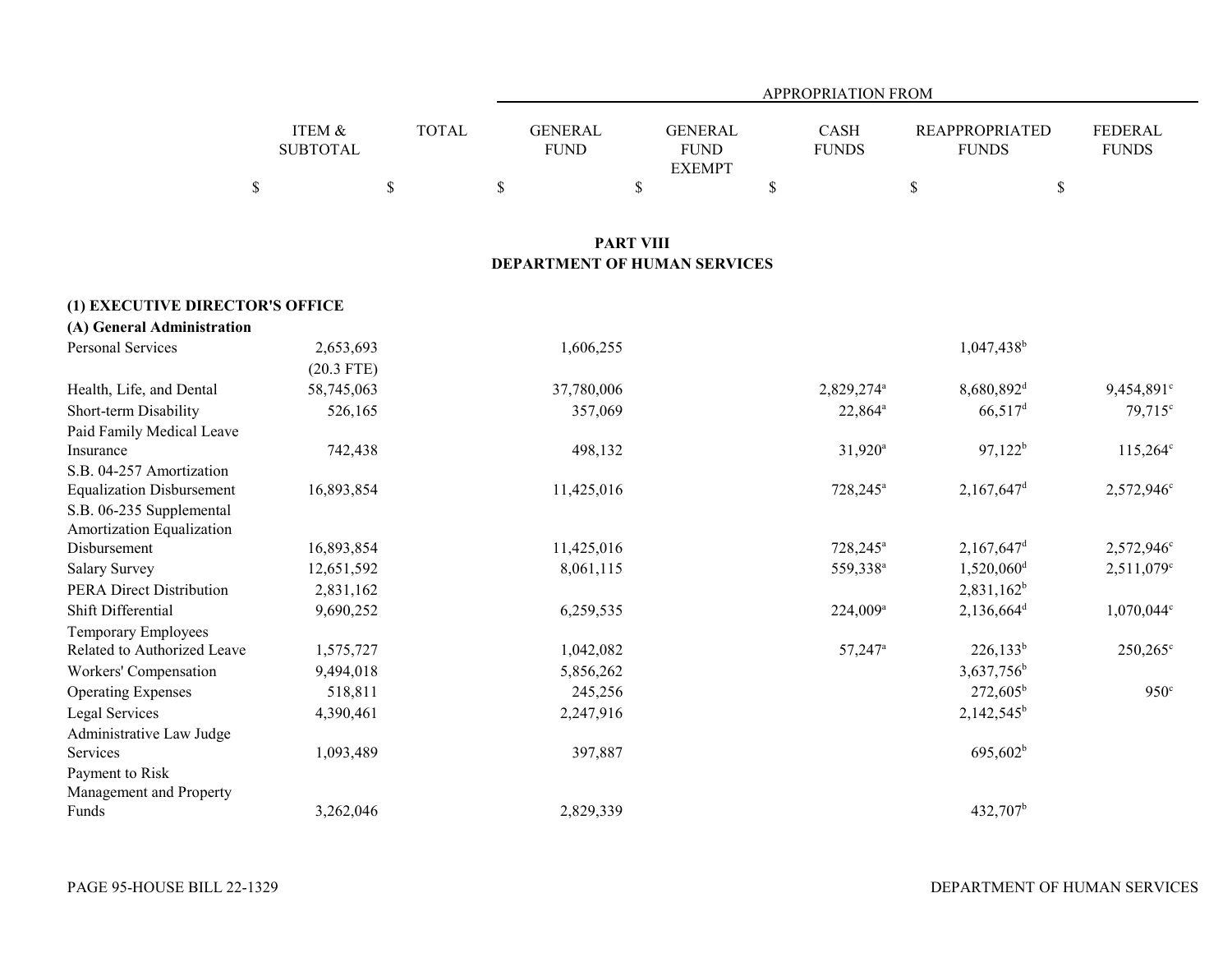|                                                         |                                       |                  | <b>APPROPRIATION FROM</b>     |                                         |                             |                                                                  |  |  |
|---------------------------------------------------------|---------------------------------------|------------------|-------------------------------|-----------------------------------------|-----------------------------|------------------------------------------------------------------|--|--|
|                                                         | ITEM &<br><b>SUBTOTAL</b>             | <b>TOTAL</b>     | <b>GENERAL</b><br><b>FUND</b> | <b>GENERAL</b><br><b>FUND</b><br>EXEMPT | <b>CASH</b><br><b>FUNDS</b> | FEDERAL<br><b>REAPPROPRIATED</b><br><b>FUNDS</b><br><b>FUNDS</b> |  |  |
|                                                         | S                                     | $\triangle$<br>D | \$<br>\$                      | \$                                      | ۰D                          | ጦ<br>P                                                           |  |  |
| Office of the Ombudsman<br>for Behavioral Health Access |                                       |                  |                               |                                         |                             |                                                                  |  |  |
| to Care                                                 | 133,417<br>$(1.5$ FTE)<br>142,096,042 |                  | 133,417                       |                                         |                             |                                                                  |  |  |

<sup>a</sup> Of these amounts, \$1,193,446 shall be from the Marijuana Tax Cash Fund created in Section 39-28.8-501 (1), C.R.S., and \$3,987,696 shall be from various sources of cash funds. <sup>b</sup> Of these amounts, \$225,000 shall be from Medicaid funds transferred from the Department of Health Care Policy and Financing and \$11,158,070 shall be from departmental indirect cost recoveries or the Indirect Costs Excess Recovery Fund created in Section 24-75-1401 (2), C.R.S.

c Of these amounts, \$707,332 shall be from the Temporary Assistance for Needy Families Block Grant, \$411,825 shall be from Child Care Development Funds, an estimated \$240,604(I) shall be from the Substance Abuse Prevention and Treatment Block Grant, and \$17,268,339(I) shall be from various sources of federal funds.

 $^{\text{d}}$  Of these amounts, \$14,928,773 shall be from Medicaid funds transferred from the Department of Health Care Policy and Financing and \$1,810,654 shall be from various sources of reappropriated funds.

### **(B) Indirect Cost Assessment<sup>43</sup> 1,028,032** 1,028,032 839,570<sup>a</sup> 163,141<sup>b</sup> 25,321(I)

<sup>a</sup> This amount shall be from various sources of cash funds.

<sup>b</sup> This amount shall be from the Colorado Commission for the Deaf and Hard of Hearing Cash Fund created in Section 26-21-107 (1), C.R.S., and from the Commission for the Deaf and Hard of Hearing Cash Fund line item in the Department of Regulatory Agencies, Public Utilities Commission.

143,124,074

# **(2) ADMINISTRATION AND FINANCE**

| $(11)$ requirement attivity |               |            |                                  |  |
|-----------------------------|---------------|------------|----------------------------------|--|
| Personal Services           | 37,794,520    | 15,298,260 | $22,496,260^{\rm b}$             |  |
|                             | $(478.8$ FTE) |            |                                  |  |
| <b>Operating Expenses</b>   | 3,790,833     | 4,115,891  | $1,663.955^{\circ}$<br>10,987(1) |  |
|                             | 43.585.353    |            |                                  |  |

**(A) Administration**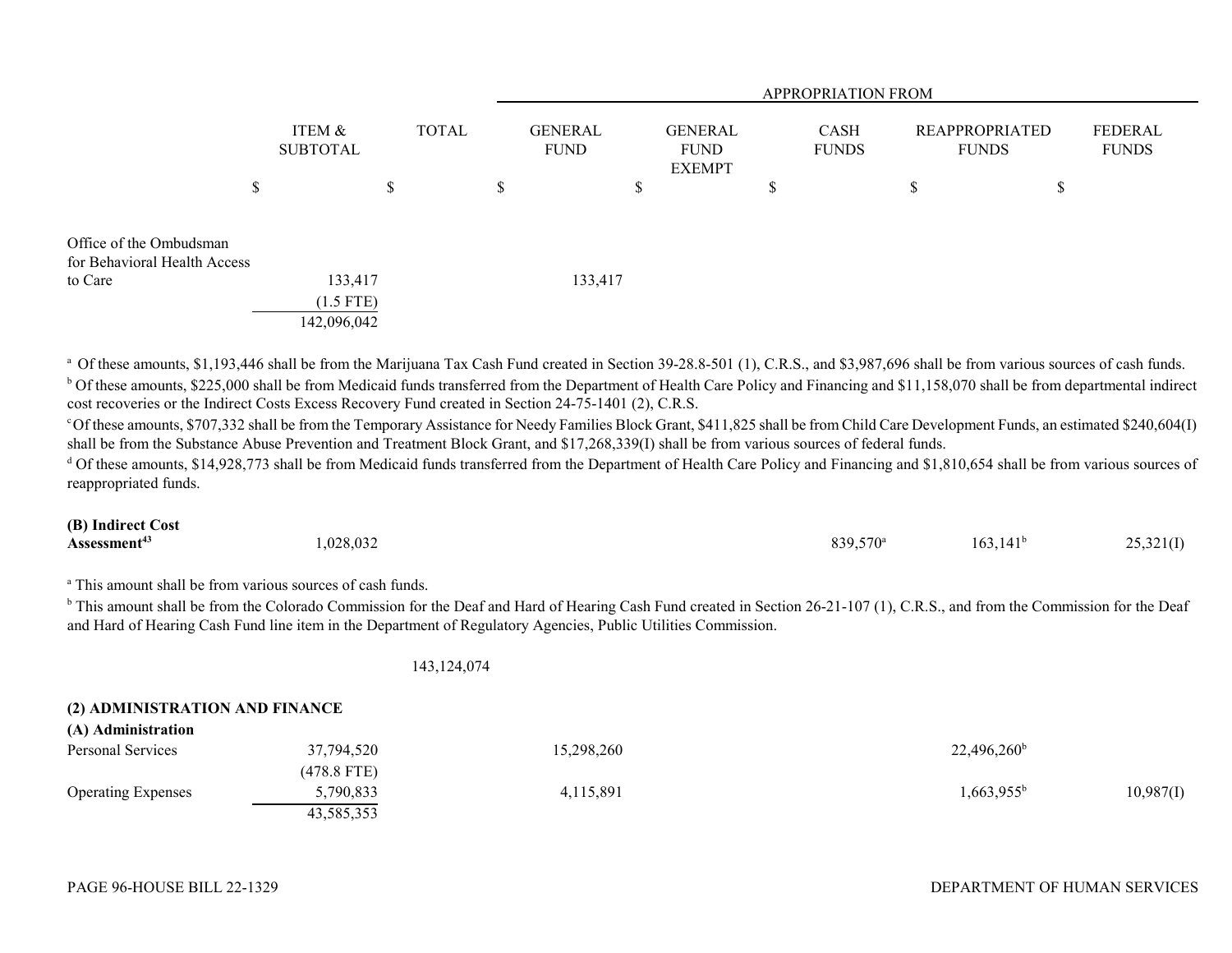|                   |              |             | APPROPRIATION FROM |                |              |                       |                |  |  |
|-------------------|--------------|-------------|--------------------|----------------|--------------|-----------------------|----------------|--|--|
|                   |              |             |                    |                |              |                       |                |  |  |
| <b>ITEM &amp;</b> | <b>TOTAL</b> | GENERAL     |                    | <b>GENERAL</b> | <b>CASH</b>  | <b>REAPPROPRIATED</b> | <b>FEDERAL</b> |  |  |
| <b>SUBTOTAL</b>   |              | <b>FUND</b> |                    | FUND           | <b>FUNDS</b> | <b>FUNDS</b>          | <b>FUNDS</b>   |  |  |
|                   |              |             |                    | <b>EXEMPT</b>  |              |                       |                |  |  |
|                   |              |             |                    |                |              |                       |                |  |  |

<sup>a</sup> Of this amount, and estimated \$3,292 shall be from the Marijuana Tax Cash Fund created in Section 39-28.8-501 (1), C.R.S., and an estimated \$43 shall be from various sources of cash funds.

<sup>b</sup> Of these amounts, an estimated \$23,179,640 shall be from departmental indirect cost recoveries or the Indirect Costs Excess Recovery Fund created in Section 24-75-1401 (2), C.R.S., and an estimated \$980,575 shall be from statewide indirect cost recoveries or the Indirect Costs Excess Recovery Fund created in Section 24-75-1401 (2), C.R.S.

| (B) Information Technology  |            |            |                                             |
|-----------------------------|------------|------------|---------------------------------------------|
| <b>Operating Expenses</b>   | 305,130    | 107,699    | $197,431$ <sup>a</sup>                      |
| Microcomputer Lease         |            |            |                                             |
| Payments                    | 583,948    | 160,369    | 423,579 <sup>a</sup>                        |
| County Financial            |            |            |                                             |
| Management System           | 1,728,797  | 510,883    | 1,217,914 <sup>a</sup>                      |
| Client Index Project        | 17,698     | 6,568      | $11,130^a$                                  |
| Health Information          |            |            |                                             |
| Management System           | 146,611    | 125,000    | $21,611^b$                                  |
| Payments to OIT             | 46,090,247 | 16,861,291 | 713 <sup>c</sup><br>29,228,243 <sup>a</sup> |
| <b>CORE</b> Operations      | 1,295,497  | 781,806    | 513,691 <sup>a</sup>                        |
| IT Systems Interoperability | 5,503,473  | 2,135,337  | $3,368,136^d$                               |
| <b>Enterprise Content</b>   |            |            |                                             |
| Management                  | 748,717    | 464,336    | 284,381 <sup>a</sup>                        |
|                             | 56,420,118 |            |                                             |

<sup>a</sup> These amounts shall be from departmental indirect cost recoveries or the Indirect Costs Excess Recovery Fund created in Section 24-75-1401 (2), C.R.S.

<sup>b</sup> Of this amount, an estimated \$12,021 shall be transferred from the Department's Regional Centers and an estimated \$9,590 shall be transferred from the Division of Youth Services.

<sup>c</sup> This amount is from various sources of cash funds.

<sup>d</sup> Of this amount, an estimated \$2,357,695(I) shall be from non-appropriated Medicaid funding earned from CMS and transferred from the Department of Health Care Policy and Financing and an estimated \$1,010,441 shall be from departmental indirect cost recoveries or the Indirect Costs Excess Recovery Fund created in Section 24-75-1401 (2), C.R.S.

# **(C) Operations**

| Vehicle Lease Payments | .194,994 | 585,569 | $609,425^\circ$ |
|------------------------|----------|---------|-----------------|
|------------------------|----------|---------|-----------------|

DEPARTMENT OF HUMAN SERVICES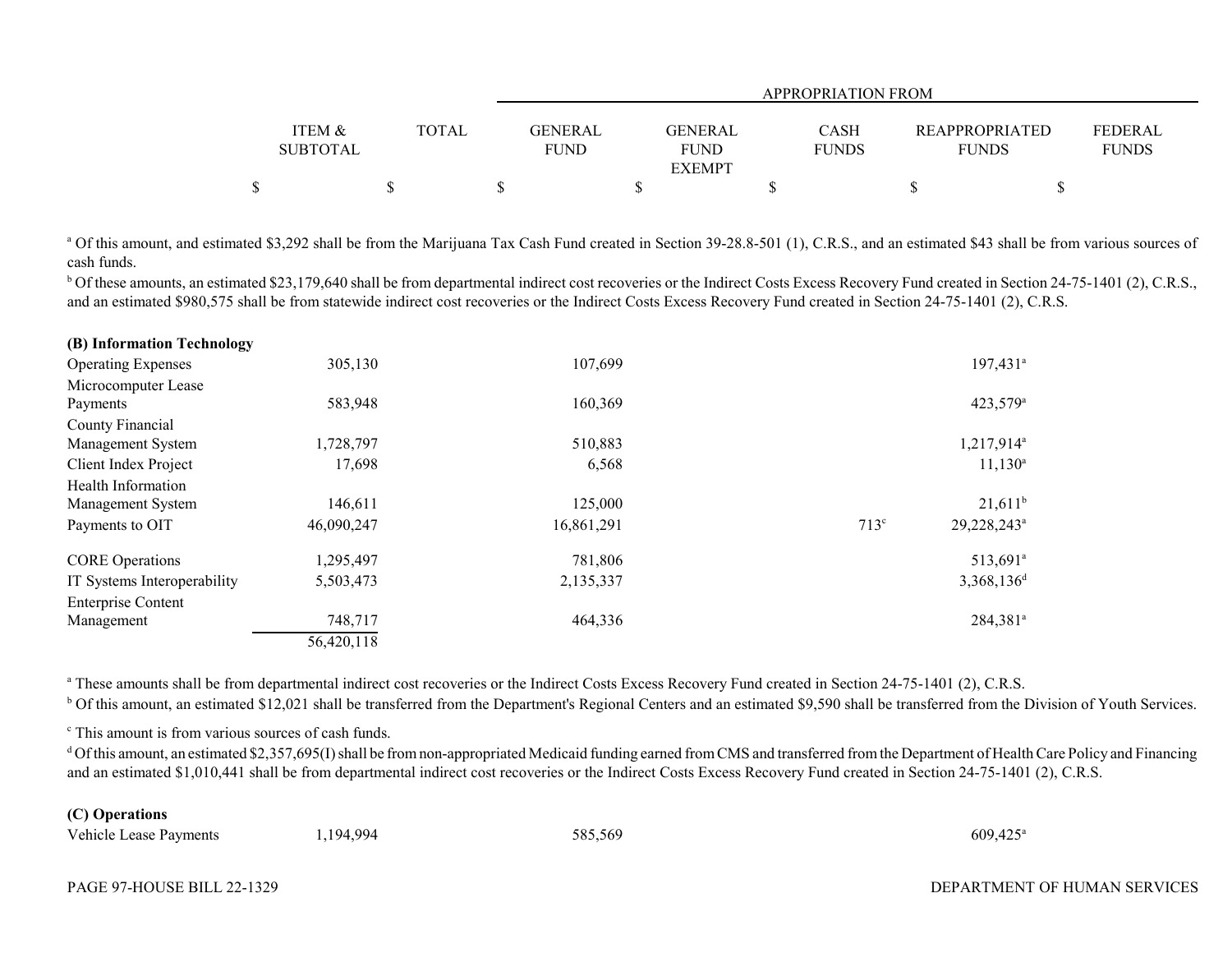|                                                        |                           |              |                           |                               |                                                | <b>APPROPRIATION FROM</b>   |                                       |                                |  |
|--------------------------------------------------------|---------------------------|--------------|---------------------------|-------------------------------|------------------------------------------------|-----------------------------|---------------------------------------|--------------------------------|--|
|                                                        | ITEM &<br><b>SUBTOTAL</b> | <b>TOTAL</b> |                           | <b>GENERAL</b><br><b>FUND</b> | <b>GENERAL</b><br><b>FUND</b><br><b>EXEMPT</b> | <b>CASH</b><br><b>FUNDS</b> | <b>REAPPROPRIATED</b><br><b>FUNDS</b> | <b>FEDERAL</b><br><b>FUNDS</b> |  |
|                                                        | \$                        | \$           | $\boldsymbol{\mathsf{S}}$ |                               | \$                                             | \$                          | \$<br>\$                              |                                |  |
| Leased Space                                           | 1,688,328                 |              |                           | 503,379                       |                                                |                             | 1,184,949 <sup>a</sup>                |                                |  |
| Capitol Complex Leased<br>Space                        | 1,679,304                 |              |                           | 588,344                       |                                                |                             | $1,090,960^{\rm a}$                   |                                |  |
| Annual Depreciation-Lease<br><b>Equivalent Payment</b> | 3,913,602                 |              |                           | 3,913,602                     |                                                |                             |                                       |                                |  |
| Utilities                                              | 10,128,642                |              |                           | 8,283,398                     |                                                |                             | 1,845,244 <sup>a</sup>                |                                |  |
|                                                        | 18,604,870                |              |                           |                               |                                                |                             |                                       |                                |  |

<sup>a</sup> These amounts shall be from departmental indirect cost recoveries or the Indirect Costs Excess Recovery Fund created in Section 24-75-1401 (2), C.R.S.

| (D) Special Purpose           |              |           |                       |                   |                |
|-------------------------------|--------------|-----------|-----------------------|-------------------|----------------|
| <b>Buildings and Grounds</b>  |              |           |                       |                   |                |
| Rental                        | 1,195,501    |           | $1,195,501^a$         |                   |                |
|                               |              |           | $(6.5$ FTE)           |                   |                |
| State Garage Fund             | 763,233      |           |                       | $763,233^b$       |                |
|                               |              |           |                       | $(2.6$ FTE)       |                |
| Injury Prevention Program     | 106,755      | 70,351    |                       | $36,404^{\circ}$  |                |
| <b>SNAP Quality Assurance</b> | 1,213,439    | 599,783   |                       |                   | 613,656(I)     |
|                               | $(15.3$ FTE) |           |                       |                   |                |
| Administrative Review Unit    | 3,371,975    | 2,545,837 | $14,489$ <sup>d</sup> |                   | $811,649(I)^e$ |
|                               | $(33.4$ FTE) |           |                       |                   |                |
| Health Insurance Portability  |              |           |                       |                   |                |
| and Accountability Act of     |              |           |                       |                   |                |
| 1996 - Security Remediation   | 225,154      | 114,006   |                       | $111,000^{\circ}$ | $148(I)^{e}$   |
|                               | $(1.0$ FTE)  |           |                       |                   |                |
|                               | 6,876,057    |           |                       |                   |                |

<sup>a</sup> This amount shall be from the Department of Human Services Buildings and Grounds Cash Fund created in Section 26-1-133.5 (2), C.R.S.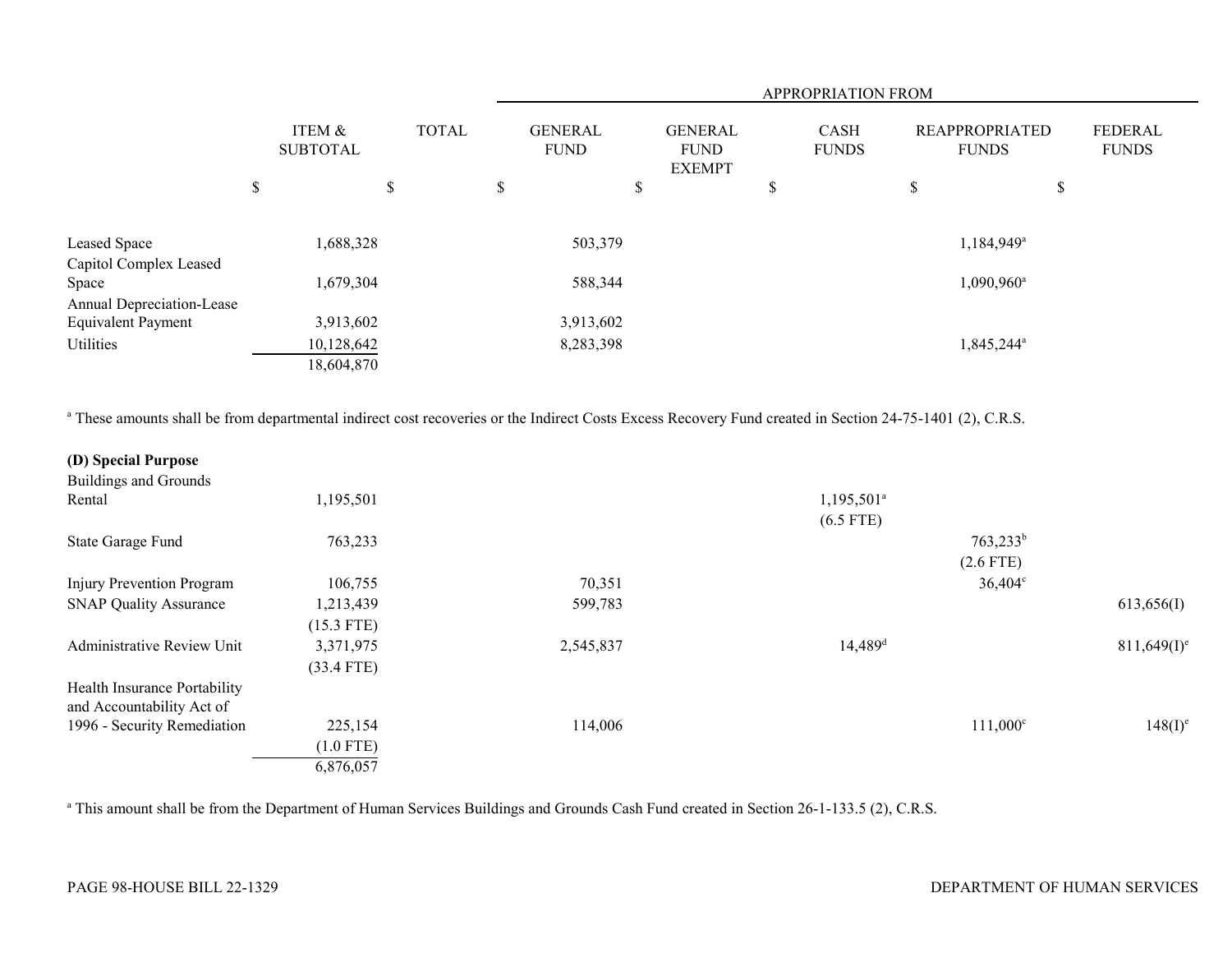|                   |              | <b>APPROPRIATION FROM</b> |                |              |                       |                |  |  |
|-------------------|--------------|---------------------------|----------------|--------------|-----------------------|----------------|--|--|
| <b>ITEM &amp;</b> | <b>TOTAL</b> | GENERAL                   | <b>GENERAL</b> | <b>CASH</b>  | <b>REAPPROPRIATED</b> | <b>FEDERAL</b> |  |  |
| <b>SUBTOTAL</b>   |              | <b>FUND</b>               | <b>FUND</b>    | <b>FUNDS</b> | <b>FUNDS</b>          | <b>FUNDS</b>   |  |  |
|                   |              |                           | <b>EXEMPT</b>  |              |                       |                |  |  |
|                   |              |                           |                |              |                       |                |  |  |

<sup>b</sup> This amount shall be from moneys in the State Garage Fund collected from various Department of Human Services divisions and other state agencies pursuant to Section 24-30-1104 (2)(b), C.R.S.

<sup>e</sup> These amounts shall be from departmental indirect cost recoveries or the Indirect Costs Excess Recovery Fund created in Section 24-75-1401 (2), C.R.S.

 $d$  This amount shall be from the Records and Reports Fund created in Section 19-1-307 (2.5)(b), C.R.S.

 $\degree$  These amounts shall be from Title IV-E of the Social Security Act. These amounts are reflected pursuant to Section 26-1-111 (2)(d)(II)(B), C.R.S., and shall be used in determining the amount to be deposited to the Excess Federal Title IV-E Reimbursements Cash Fund pursuant to Section 26-1-111 (2)(d)(II)(C), C.R.S.

| (E) Indirect Cost        |         |                      |                  |            |
|--------------------------|---------|----------------------|------------------|------------|
| Assessment <sup>43</sup> | 451,974 | 292,069 <sup>a</sup> | $34,956^{\rm b}$ | 124,949(I) |
|                          |         |                      |                  |            |

<sup>a</sup> This amount shall be from various sources of cash funds.

 $<sup>b</sup>$  This amount shall be from various sources of reappropriated funds.</sup>

125,938,372

#### **(3) OFFICE OF CHILDREN, YOUTH, AND FAMILIES**

| .<br>(A) Administration | 866,246   | 852,882 | $4,055^{\circ}$ | 170 <sub>b</sub><br>1/2 | $Q_{1}$ $27^{\circ}$<br>ر ۱. |
|-------------------------|-----------|---------|-----------------|-------------------------|------------------------------|
|                         | (4.0 FTE) |         |                 |                         |                              |

<sup>a</sup> Of this amount, an estimated an estimated \$2,069 shall be from the Colorado Domestic Abuse Program Fund established pursuant to Section 39-22-802 (1), C.R.S, and shall include donations and money generated from fees pursuant to Section 26-7.5-105, (1)(b), C.R.S., an estimated \$1,589 shall be from the Youth Services Program Fund created in Section 26-6.8-102 (2)(d), C.R.S., which is received as a damage award and, as such, does not constitute fiscal year spending for the purposes of Section 20 of Article X of the State Constitution, and an estimated \$397 shall be from the Marijuana Tax Cash Fund created in Section 39-28.8-501 (1), C.R.S.

<sup>b</sup> This amount shall be from the Youth Mentoring Services Cash Fund created in Section 26-6.8-104 (6), C.R.S.

c Of this amount, an estimated \$7,068 shall be from Title IV-E of the Social Security Act and an estimated \$2,069 shall be from various sources of federal funds.

| (B) Division of Child Welfare |           |           |                                  |  |
|-------------------------------|-----------|-----------|----------------------------------|--|
| Administration                | 8,952,583 | 7,785,367 | $66,803^a$<br>$1,100,413(I)^{6}$ |  |
|                               | 73.6 FTE) |           |                                  |  |
| County IT Support             | 0.800,000 | ,170,000  | 630,000 <sup>c</sup>             |  |

#### DEPARTMENT OF HUMAN SERVICES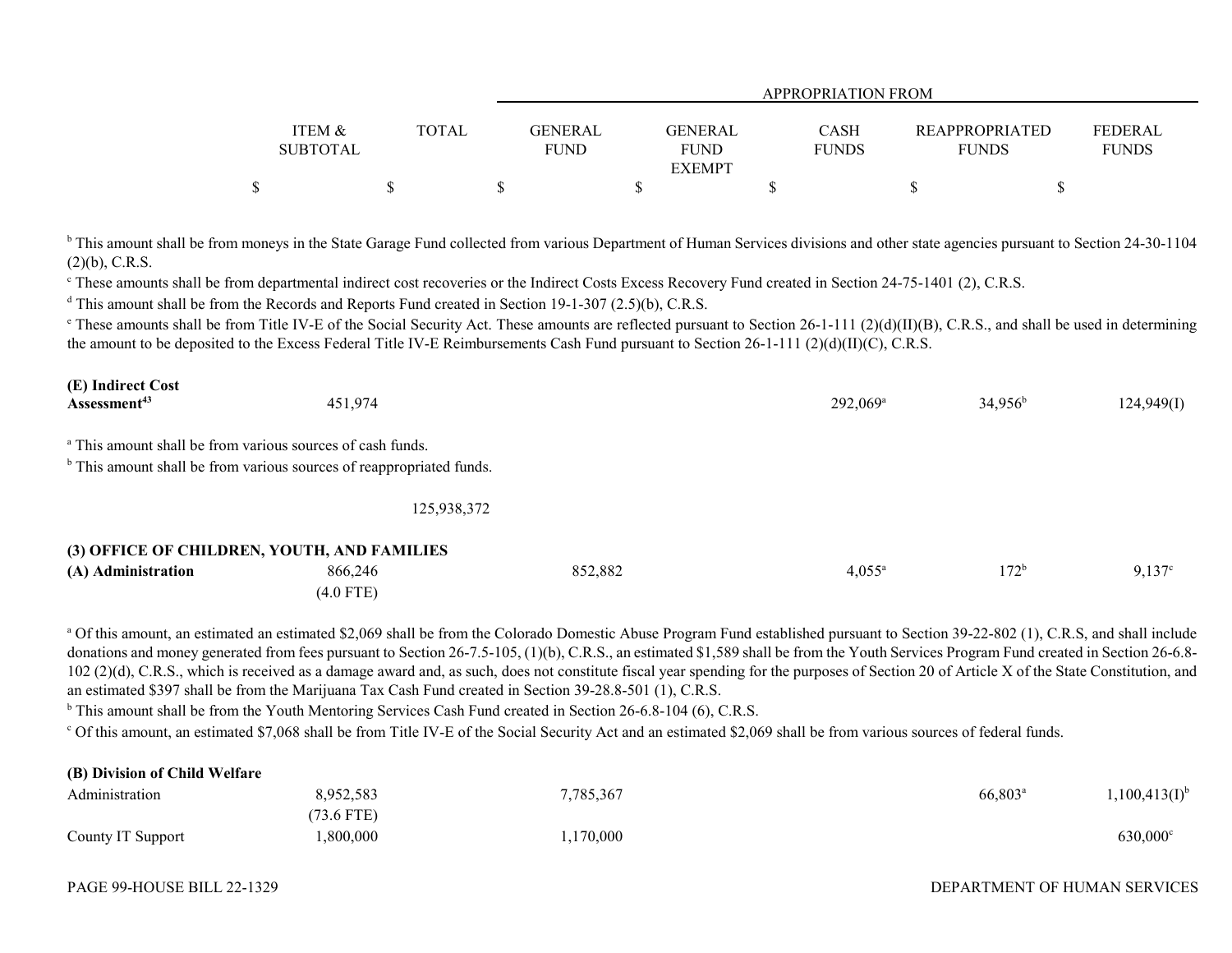|                                      |                                      |              |                               |                                                | APPROPRIATION FROM       |                                       |                                |
|--------------------------------------|--------------------------------------|--------------|-------------------------------|------------------------------------------------|--------------------------|---------------------------------------|--------------------------------|
|                                      | <b>ITEM &amp;</b><br><b>SUBTOTAL</b> | <b>TOTAL</b> | <b>GENERAL</b><br><b>FUND</b> | <b>GENERAL</b><br><b>FUND</b><br><b>EXEMPT</b> | CASH<br><b>FUNDS</b>     | <b>REAPPROPRIATED</b><br><b>FUNDS</b> | <b>FEDERAL</b><br><b>FUNDS</b> |
|                                      | $\mathbb{S}$<br>$\$$                 |              | $\mathbb{S}$                  | \$                                             | $\$$                     | $\$$<br>$\$$                          |                                |
| Colorado Trails                      | 7,732,056                            |              | 5,018,737                     |                                                |                          |                                       | $2,713,319^{\circ}$            |
| Continuous Quality                   |                                      |              |                               |                                                |                          |                                       |                                |
| Improvement                          | 517,503                              |              | 439,613                       |                                                |                          |                                       | $77,890(I)^{b}$                |
|                                      | $(6.0$ FTE)                          |              |                               |                                                |                          |                                       |                                |
| Training <sup>44</sup>               | 6,821,623                            |              | 3,696,252                     |                                                | $61,224$ <sup>d</sup>    |                                       | $3,064,147$ <sup>e</sup>       |
|                                      | $(7.0$ FTE)                          |              |                               |                                                |                          |                                       |                                |
| Foster and Adoptive Parent           |                                      |              |                               |                                                |                          |                                       |                                |
| Recruitment, Training, and           |                                      |              |                               |                                                |                          |                                       |                                |
| Support <sup>44</sup>                | 1,631,057                            |              | 1,219,089                     |                                                |                          |                                       | $411,968(I)^{b}$               |
|                                      | $(2.0$ FTE)                          |              |                               |                                                |                          |                                       |                                |
| Adoption and Relative                |                                      |              |                               |                                                |                          |                                       |                                |
| Guardianship Assistance              | 42,773,830                           |              | 23,153,201                    |                                                | $4,312,095$ <sup>d</sup> |                                       | $15,308,534$ <sup>f</sup>      |
| Child Welfare Services <sup>44</sup> | 393,539,156 <sup>g</sup>             |              | 207,983,125                   |                                                | 73,674,949 <sup>d</sup>  | 13,690,244 <sup>a</sup>               | 98,190,838f                    |
| County Level Child Welfare           |                                      |              |                               |                                                |                          |                                       |                                |
| Staffing                             | 27,683,668                           |              | 20,152,502                    |                                                | 2,787,923 <sup>d</sup>   |                                       | 4,743,243f                     |
| Residential Placements for           |                                      |              |                               |                                                |                          |                                       |                                |
| Children with Intellectual           |                                      |              |                               |                                                |                          |                                       |                                |
| and Developmental                    |                                      |              |                               |                                                |                          |                                       |                                |
| <b>Disabilities</b>                  | 3,671,857                            |              | 3,656,690                     |                                                |                          |                                       | $15,167(I)^{b}$                |
|                                      |                                      |              | $(2.0$ FTE)                   |                                                |                          |                                       |                                |
| Child Welfare Prevention             |                                      |              |                               |                                                |                          |                                       |                                |
| and Intervention Services            | 598,953                              |              |                               |                                                | 598,953h                 |                                       |                                |
| Child Welfare Legal                  |                                      |              |                               |                                                |                          |                                       |                                |
| Representation                       | 7,024,160                            |              |                               |                                                | $7,024,160$ <sup>i</sup> |                                       |                                |
| Family and Children's                |                                      |              |                               |                                                |                          |                                       |                                |
| Programs <sup>44</sup>               | 57,818,369                           |              | 48,660,581                    |                                                | $6,044,833$ <sup>d</sup> |                                       | $3,112,955(I)^{j}$             |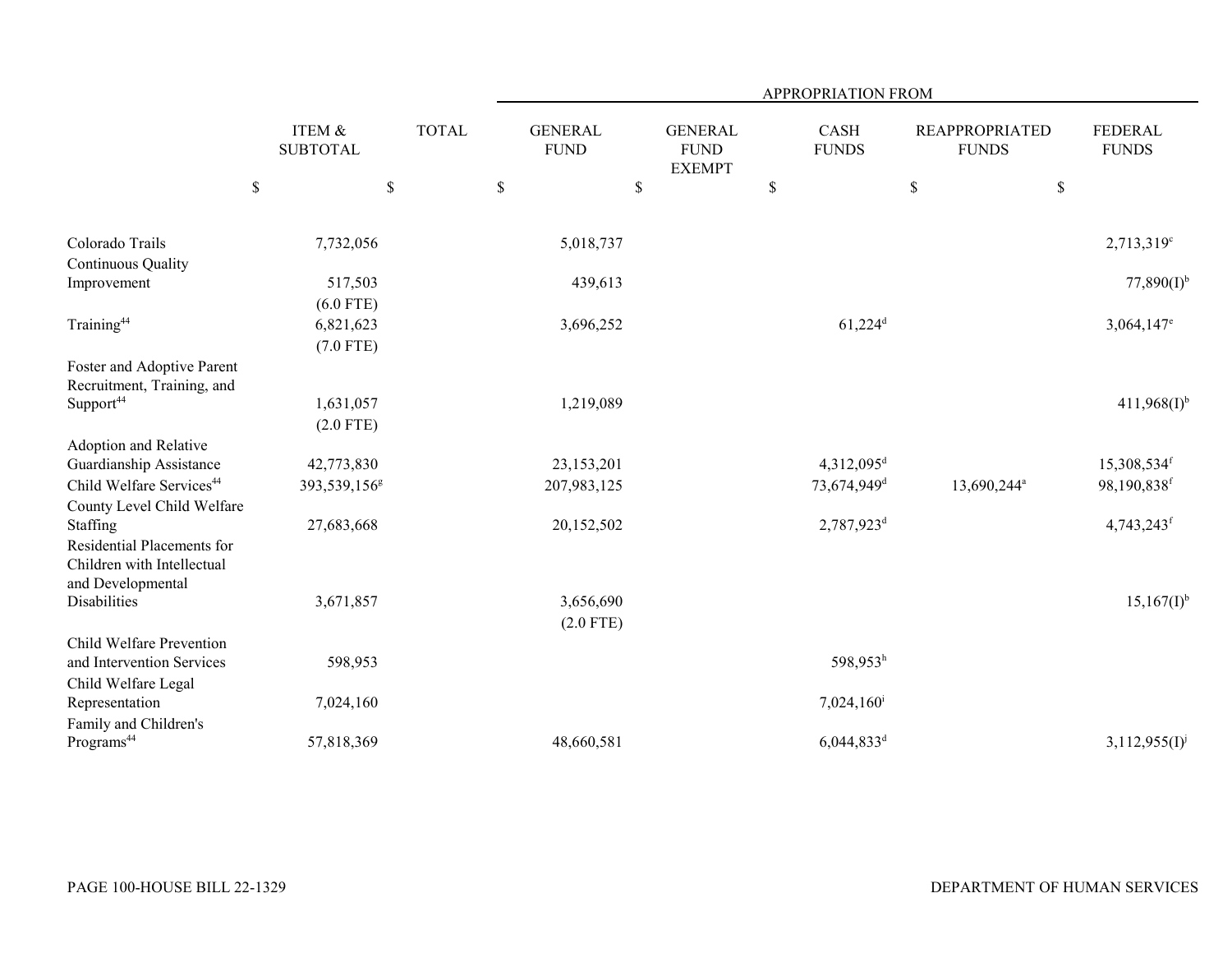|                                        |                                      |              |             |                               |                                                | APPROPRIATION FROM       |                                       |                                 |
|----------------------------------------|--------------------------------------|--------------|-------------|-------------------------------|------------------------------------------------|--------------------------|---------------------------------------|---------------------------------|
|                                        | <b>ITEM &amp;</b><br><b>SUBTOTAL</b> | <b>TOTAL</b> |             | <b>GENERAL</b><br><b>FUND</b> | <b>GENERAL</b><br><b>FUND</b><br><b>EXEMPT</b> | CASH<br><b>FUNDS</b>     | <b>REAPPROPRIATED</b><br><b>FUNDS</b> | <b>FEDERAL</b><br><b>FUNDS</b>  |
| $\$$                                   |                                      | \$           | $\mathbb S$ |                               | $\$$                                           | \$                       | $\mathbb S$                           | \$                              |
|                                        |                                      |              |             |                               |                                                |                          |                                       |                                 |
| Performance-based                      |                                      |              |             |                               |                                                |                          |                                       |                                 |
| Collaborative Management<br>Incentives |                                      |              |             |                               |                                                | $3,000,000^k$            |                                       |                                 |
| Collaborative Management               | 5,500,000                            |              |             | 2,500,000                     |                                                |                          |                                       |                                 |
| Program Administration and             |                                      |              |             |                               |                                                |                          |                                       |                                 |
| Evaluation                             | 359,550                              |              |             | 359,550                       |                                                |                          |                                       |                                 |
|                                        |                                      |              |             | $(1.5$ FTE)                   |                                                |                          |                                       |                                 |
| <b>Independent Living</b><br>Programs  | 2,699,709                            |              |             |                               |                                                |                          |                                       | $2,699,709(1)^1$<br>$(4.0$ FTE) |
| Federal Child Abuse                    |                                      |              |             |                               |                                                |                          |                                       |                                 |
| Prevention and Treatment               |                                      |              |             |                               |                                                |                          |                                       |                                 |
| Act Grant                              | 497,572                              |              |             |                               |                                                |                          |                                       | $497,572(I)^m$<br>$(3.0$ FTE)   |
| Hotline for Child Abuse and            |                                      |              |             |                               |                                                |                          |                                       |                                 |
| Neglect <sup>44</sup>                  | 2,984,047                            |              |             | 2,932,320                     |                                                |                          |                                       | $51,727(I)^{b}$                 |
|                                        |                                      |              |             | $(6.0$ FTE)                   |                                                |                          |                                       |                                 |
| Public Awareness Campaign              |                                      |              |             |                               |                                                |                          |                                       |                                 |
| for Child Welfare                      | 1,014,397                            |              |             | 1,014,397<br>$(1.0$ FTE)      |                                                |                          |                                       |                                 |
| <b>Adoption Savings</b>                | 1,091,321                            |              |             |                               |                                                | $1,091,321$ <sup>n</sup> |                                       |                                 |
| Appropriation to the Foster            |                                      |              |             |                               |                                                |                          |                                       |                                 |
| Youth Successful Transition            |                                      |              |             |                               |                                                |                          |                                       |                                 |
| to Adulthood Grant Program<br>Fund     | 712,950                              |              |             | 712,950                       |                                                |                          |                                       |                                 |
|                                        |                                      |              |             |                               |                                                |                          |                                       |                                 |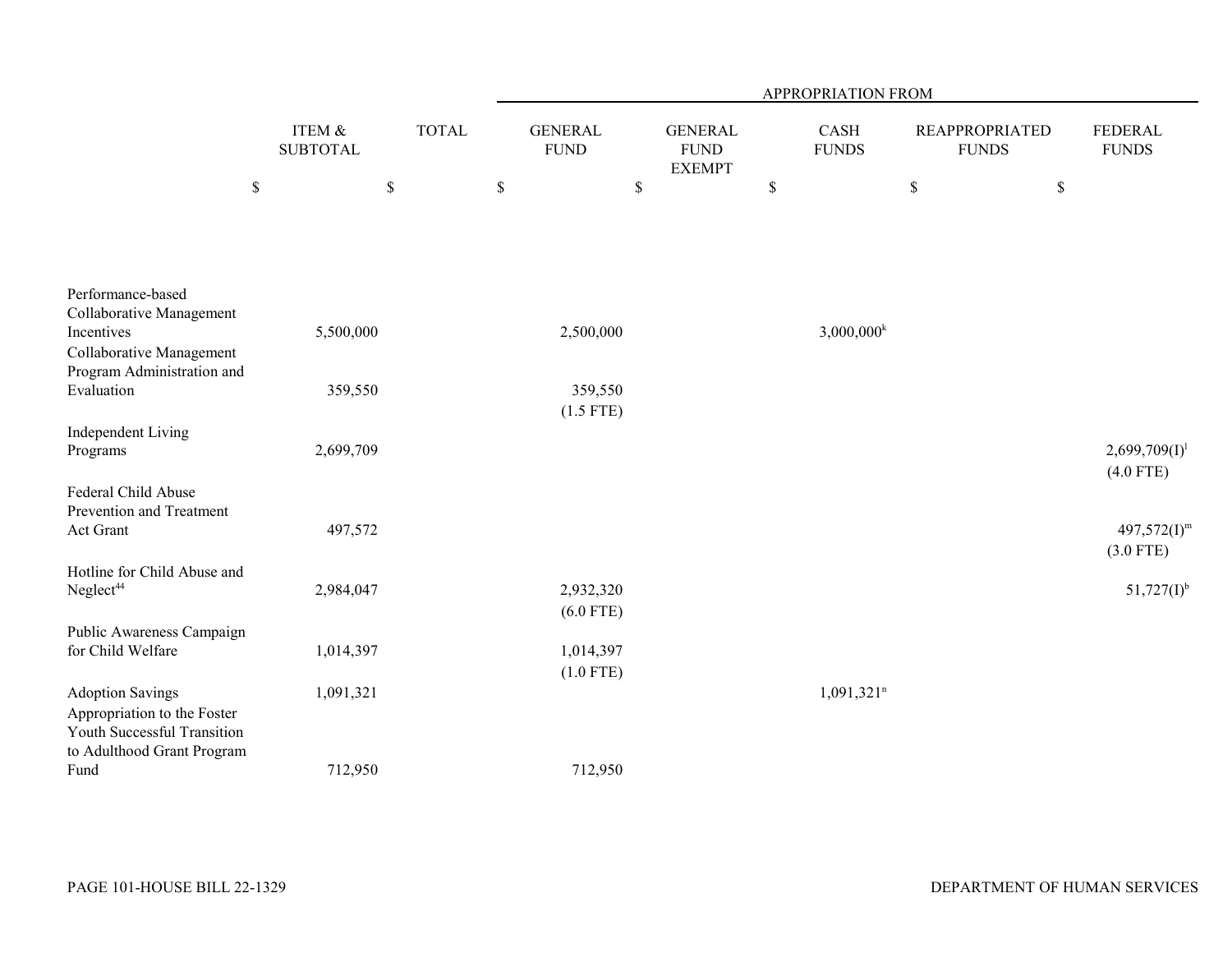|                                                    |                           |              |   |                               |   |                                         |         | <b>APPROPRIATION FROM</b>   |                                       |                         |
|----------------------------------------------------|---------------------------|--------------|---|-------------------------------|---|-----------------------------------------|---------|-----------------------------|---------------------------------------|-------------------------|
|                                                    | ITEM &<br><b>SUBTOTAL</b> | <b>TOTAL</b> |   | <b>GENERAL</b><br><b>FUND</b> |   | GENERAL<br><b>FUND</b><br><b>EXEMPT</b> |         | <b>CASH</b><br><b>FUNDS</b> | <b>REAPPROPRIATED</b><br><b>FUNDS</b> | FEDERAL<br><b>FUNDS</b> |
|                                                    | \$                        | \$           | S |                               | D |                                         | ሖ<br>۰D |                             | \$<br>Φ<br>D                          |                         |
|                                                    |                           |              |   |                               |   |                                         |         |                             |                                       |                         |
| Foster Youth Successful<br>Transition to Adulthood |                           |              |   |                               |   |                                         |         |                             |                                       |                         |
| <b>Grant Program</b>                               | 712,950                   |              |   |                               |   |                                         |         |                             | 712,950°                              |                         |
|                                                    | 576, 137, 311             |              |   |                               |   |                                         |         |                             |                                       |                         |

<sup>a</sup> These amounts shall be from Medicaid funds transferred from the Department of Health Care Policy and Financing, Department of Human Services Medicaid-funded Programs. <sup>b</sup> These amounts shall be from Title IV-E of the Social Security Act. They are reflected pursuant to Section 26-1-111 (2)(d)(II)(B), C.R.S., and shall be used in determining the amount to be deposited to the Excess Federal Title IV-E Reimbursements Cash Fund pursuant to Section 26-1-111 (2)(d)(II)(C), C.R.S.

c Of these amounts, an estimated \$2,149,644(I) shall be from Title IV-E of the Social Security Act, an estimated \$972,485 shall be from the Temporary Assistance for Needy Families Block Grant, \$171,704 shall be from Title XX of the Social Security Act, and an estimated \$49,486 shall be from Child Care Development Funds.

 $d$  These amounts shall be from local funds. The (L) notation and the (I) notation apply to these amounts.

e Of this amount, \$2,812,967(I) shall be from Title IV-E of the Social Security Act and \$251,180 shall be from the Title XX Social Services Block Grant.

<sup>f</sup> Of these amounts, \$93,469,310(I) shall be from Title IV-E of the Social Security Act, \$18,195,852 shall be from the Title XX Social Services Block Grant, \$3,827,125(I) shall be from Title IV-B, Subpart 1, of the Social Security Act, and \$2,750,328 shall be from the Temporary Assistance for Needy Families Block Grant. These amounts were assumed in developing the appropriated fund source amounts in these line items. The amount from Title IV-E of the Social Security Act is reflected pursuant to Section 26-1-111 (2)(d)(II)(B), C.R.S., and shall be used in determining the amount to be deposited to the Excess Federal Title IV-E Reimbursements Cash Fund pursuant to Section 26-1-111 (2)(d)(II)(C), C.R.S.

<sup>g</sup> For informational purposes, this amount includes \$7,355,339 that is anticipated to be initially held out from state and federal funds that are allocated to county departments of social services for the administration and provision of child welfare services, including the following estimated amounts: \$3,208,511 for parental fee reimbursements to counties pursuant to Section 26-5-104 (2), C.R.S., \$2,750,328 for transportation services for foster children and youth pursuant to Section 22-32-108, C.R.S., \$950,000 for department-approved child welfare services that promote the safety and well-being of Native American children and youth, \$346,500 for a statewide insurance policy for county-administered foster homes, and \$100,000 for contractual services related to the allocation of funds among counties. The remaining \$386,183,817 includes the state and federal funds to be allocated to county departments of social services pursuant to Section 26-5-104, C.R.S., the estimated local share of child welfare services expenditures, and federal Medicaid funds estimated to be available to county departments of social services for certain expenditures.

<sup>h</sup> This amount shall be from the Child Welfare Prevention and Intervention Services Cash Fund created in Section 26-5-104 (7)(a)(I), C.R.S.

i This amount shall be from the Title IV-E Administrative Costs Cash Fund created in Section 26-2-102.5 (3)(b)(I), C.R.S.

<sup>j</sup> This amount shall be from Title IV-E of the Social Security Act and is reflected for informational purposes pursuant to Section 26-1-111 (2)(d)(II)(B), C.R.S., and shall be used in determining the amount to be deposited to the Excess Federal Title IV-E Reimbursements Cash Fund pursuant to Section 26-1-111 (2)(d)(II)(C), C.R.S.

<sup>k</sup> This amount shall be from the Performance-based Collaborative Management Incentive Cash Fund created in Section 24-1.9-104 (1), C.R.S.

<sup>1</sup>This amount shall be from Title IV-E of the Social Security Act, including an estimated \$1,980,021 for the Chafee Foster Care Independence Program and \$719,688 for the Education and Training Voucher Program.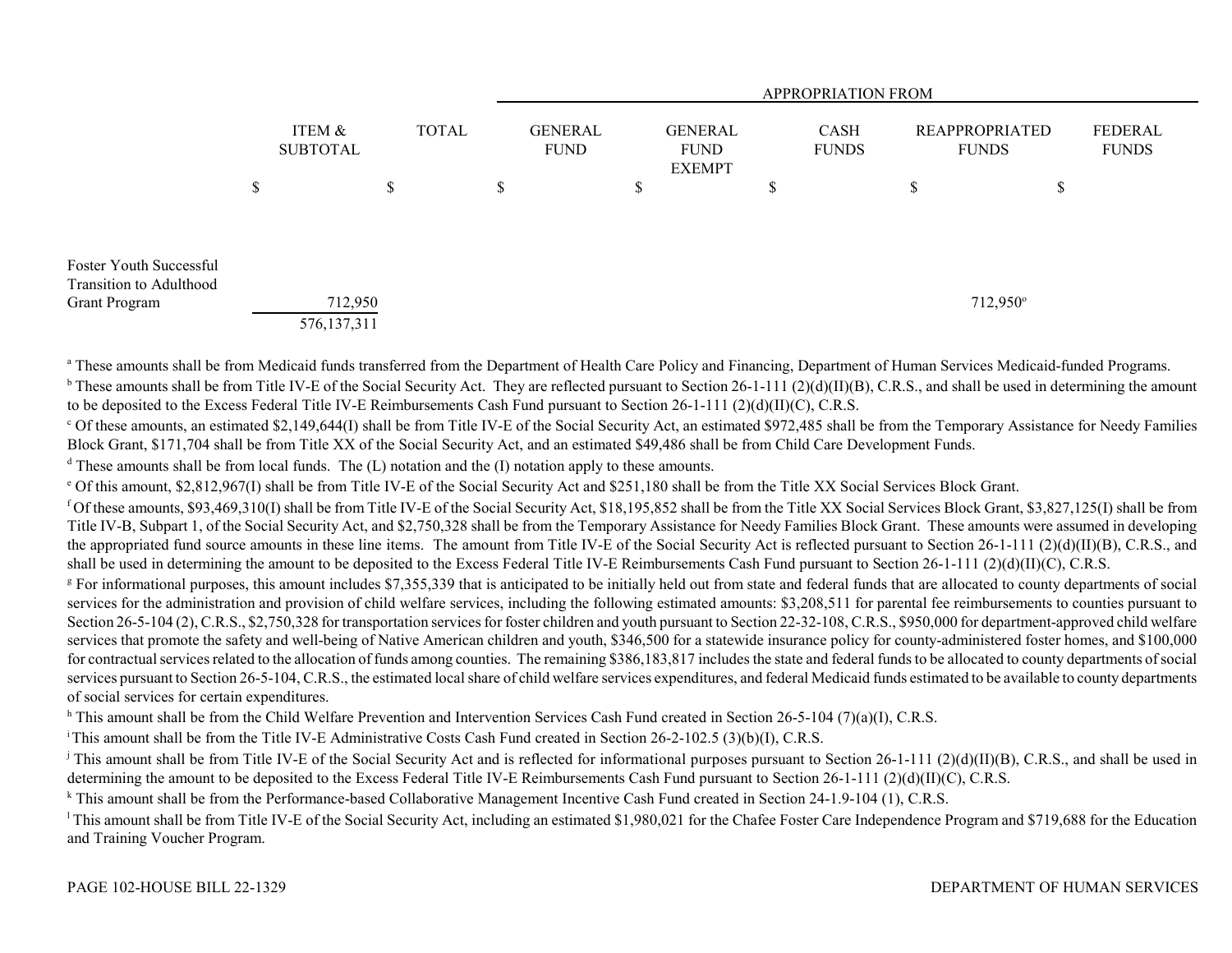|                                      |              |                        |                               | APPROPRIATION FROM   |                                       |                                |
|--------------------------------------|--------------|------------------------|-------------------------------|----------------------|---------------------------------------|--------------------------------|
| <b>ITEM &amp;</b><br><b>SUBTOTAL</b> | <b>TOTAL</b> | GENERAL<br><b>FUND</b> | <b>GENERAL</b><br><b>FUND</b> | CASH<br><b>FUNDS</b> | <b>REAPPROPRIATED</b><br><b>FUNDS</b> | <b>FEDERAL</b><br><b>FUNDS</b> |
|                                      |              |                        | <b>EXEMPT</b>                 |                      |                                       |                                |
|                                      |              |                        |                               |                      |                                       |                                |

m This amount shall be from the Child Abuse Prevention and Treatment Act state grant.

n This amount shall be from the Excess Federal Title IV-E Reimbursements Cash Fund created in Section 26-1-111 (2)(d)(II)(C), C.R.S.

<sup>o</sup> This amount shall be from the Foster Youth Successful Transition to Adulthood Grant Program Fund created in Section 19-7-314 (2), C.R.S.

| (C) Division of Youth Services |           |              |                       |
|--------------------------------|-----------|--------------|-----------------------|
| (1) Administration             |           |              |                       |
| Program Administration         | 1,507,546 | 1,447,320    | $60,226^{\circ}$      |
|                                |           | $(12.3$ FTE) |                       |
| Victim Assistance              | 44.098    |              | $44,098$ <sup>b</sup> |
|                                |           |              | $(0.3$ FTE)           |
|                                | 1,551,644 |              |                       |

<sup>a</sup> This amount shall be transferred from the Office of the Governor, Office of State Planning and Budgeting, Evidence-based Policymaking Evaluation and Support.

<sup>b</sup> This amount shall be from the Victims Assistance and Law Enforcement Fund created in Section 24-33.5-506 (1), C.R.S., transferred from the Department of Public Safety, Division of Criminal Justice, Victims Assistance, State Victims Assistance and Law Enforcement Program.

| (2) Institutional Programs           |              |               |                  |                        |           |
|--------------------------------------|--------------|---------------|------------------|------------------------|-----------|
| Program Administration <sup>45</sup> | 73,083,169   | 71,705,624    | $70,000^{\rm a}$ | 1,294,469 <sup>b</sup> | 13,076(I) |
|                                      |              | $(934.0$ FTE) |                  |                        |           |
| <b>Medical Services</b>              | 13, 131, 503 | 13, 131, 503  |                  |                        |           |
|                                      |              | $(84.2$ FTE)  |                  |                        |           |
| <b>Educational Programs</b>          | 9,555,270    | 9,178,960     |                  | 350,005°               | 26,305(I) |
|                                      | $(44.1$ FTE) |               |                  |                        |           |
| <b>DYS Education Support</b>         | 394,042      | 394,042       |                  |                        |           |
| Prevention/Intervention              |              |               |                  |                        |           |
| Services                             | 50,886       |               |                  | $50,886$ <sup>d</sup>  |           |
|                                      |              |               |                  | $(1.0$ FTE)            |           |
|                                      | 96,214,870   |               |                  |                        |           |

<sup>a</sup> This amount shall be from the contractors for the Ridge View, Robert E. DeNier, and Betty K. Marler facilities.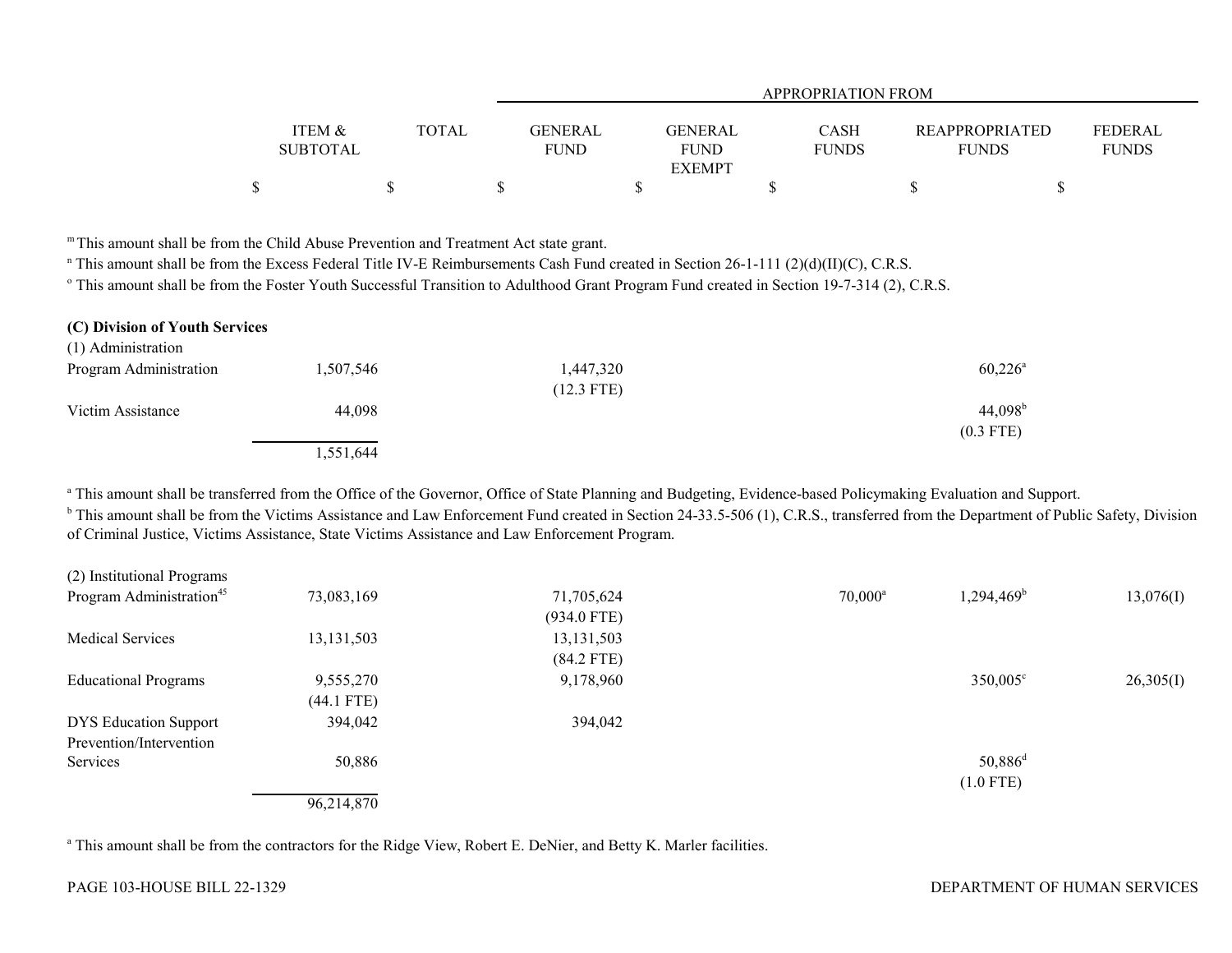|                   |              |                |                        | APPROPRIATION FROM          |                       |                                |
|-------------------|--------------|----------------|------------------------|-----------------------------|-----------------------|--------------------------------|
| <b>ITEM &amp;</b> | <b>TOTAL</b> | <b>GENERAL</b> |                        |                             | <b>REAPPROPRIATED</b> |                                |
| <b>SUBTOTAL</b>   |              | <b>FUND</b>    | GENERAL<br><b>FUND</b> | <b>CASH</b><br><b>FUNDS</b> | <b>FUNDS</b>          | <b>FEDERAL</b><br><b>FUNDS</b> |
|                   |              |                | <b>EXEMPT</b>          |                             |                       |                                |
| \$                |              |                |                        |                             |                       |                                |

<sup>b</sup> This amount shall be transferred from the Department of Education, Assistance to Public Schools, Grant Programs, Distributions, and Other Assistance, Health and Nutrition, Federal Nutrition Programs for the federal school breakfast and lunch program.

<sup>c</sup> This amount shall be transferred from the Department of Higher Education, Division of Occupational Education, Area Vocational School Support, and the Department of Education, Assistance to Public Schools, from the line items for Grant Programs, Distributions, and Other Assistance, Other Assistance, Appropriated Sponsored Programs; and Categorical Programs, District Programs Required by Statute, Special Education Programs for Children with Disabilities.

<sup>d</sup> This amount shall be transferred from the Office of Behavioral Health, Substance Use Treatment and Prevention Services, Community Prevention and Treatment Programs line item appropriation.

| (3) Community Programs      |              |            |                          |                      |                           |
|-----------------------------|--------------|------------|--------------------------|----------------------|---------------------------|
| Program Administration      | 7,729,353    | 6,804,904  | 98,734 <sup>a</sup>      | $164,941^b$          | $660,774(I)^c$            |
|                             | $(82.2$ FTE) |            |                          |                      |                           |
| Purchase of Contract        |              |            |                          |                      |                           |
| Placements <sup>45</sup>    | 8,366,996    | 7,275,068  |                          | 584,122 <sup>b</sup> | $507,806(1)$ <sup>c</sup> |
| Managed Care Project        | 1,557,778    | 1,519,652  |                          | $38,126^b$           |                           |
| S.B. 91-094 Programs        | 15,833,682   | 12,648,887 | $3,184,795$ <sup>d</sup> |                      |                           |
| Parole Program Services     | 4,235,279    | 4,235,279  |                          |                      |                           |
| Juvenile Sex Offender Staff |              |            |                          |                      |                           |
| Training                    | 45,548       | 7,120      | $38,428^{\circ}$         |                      |                           |
|                             | 37,768,636   |            |                          |                      |                           |

<sup>a</sup> This amount shall be from the contractor for the Ridge View facility pursuant to Section 19-2-411.5 (2)(e), C.R.S.

<sup>b</sup> These amounts shall be from Medicaid funds transferred from the Department of Health Care Policy and Financing, Department of Human Services Medicaid-funded Programs.

c These amounts shall be from Title IV-E of the Social Security Act.

<sup>d</sup> This amount shall be from the Marijuana Tax Cash Fund created in Section 39-28.8-501 (1), C.R.S.

e This amount shall be from the Sex Offender Surcharge Fund created in Section 18-21-103 (3), C.R.S.

| (D) Division of Community Programs |             |         |                   |
|------------------------------------|-------------|---------|-------------------|
| Juvenile Parole Board              | 387.898     | 274,730 | $113,168^{\circ}$ |
|                                    | $(3.2$ FTE) |         |                   |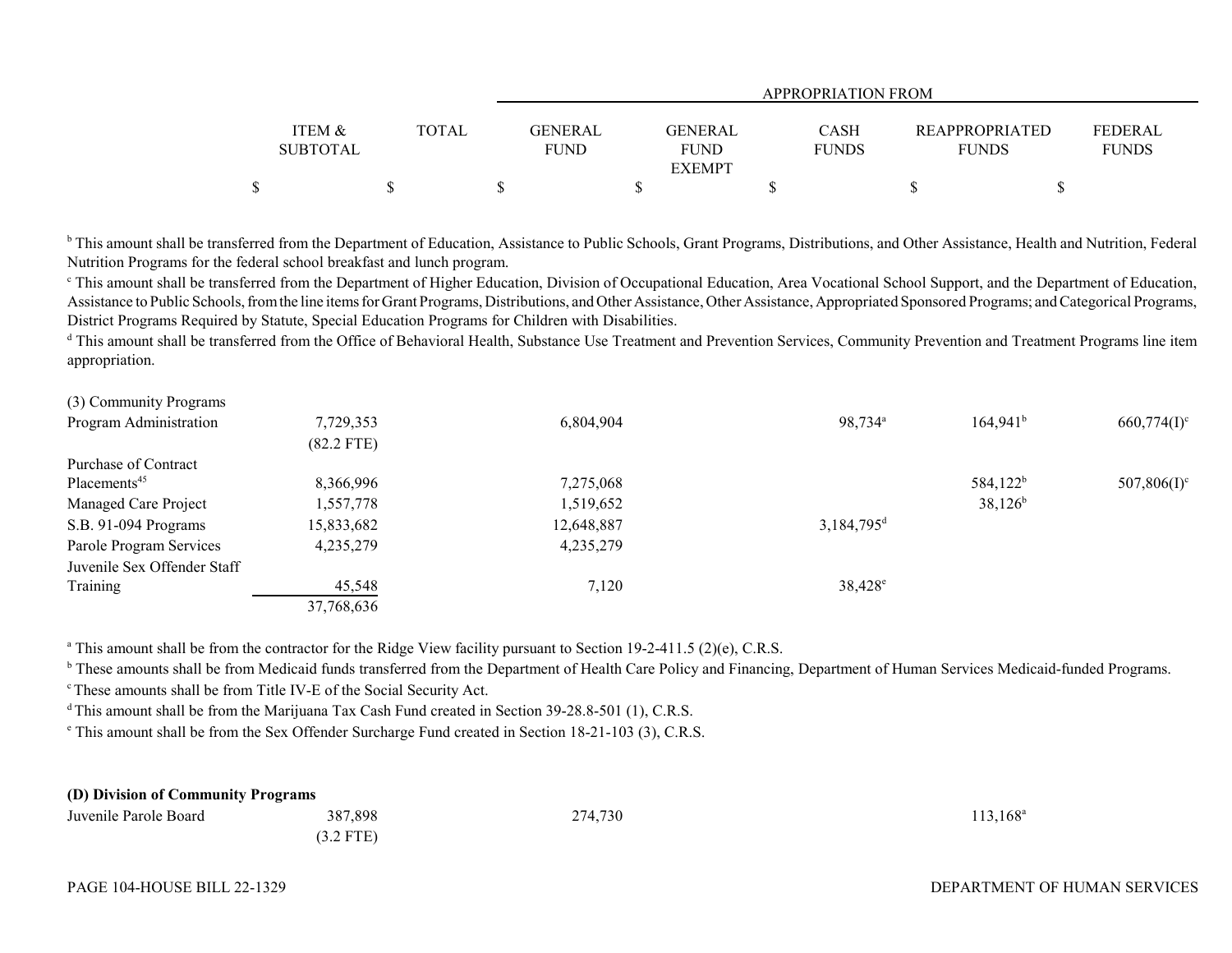|                                                       |                           |              |              |                               |                                                | APPROPRIATION FROM                      |                                       |                                |          |
|-------------------------------------------------------|---------------------------|--------------|--------------|-------------------------------|------------------------------------------------|-----------------------------------------|---------------------------------------|--------------------------------|----------|
|                                                       | ITEM &<br><b>SUBTOTAL</b> | <b>TOTAL</b> |              | <b>GENERAL</b><br><b>FUND</b> | <b>GENERAL</b><br><b>FUND</b><br><b>EXEMPT</b> | <b>CASH</b><br><b>FUNDS</b>             | <b>REAPPROPRIATED</b><br><b>FUNDS</b> | <b>FEDERAL</b><br><b>FUNDS</b> |          |
|                                                       | \$                        | \$           | $\mathbb{S}$ |                               | \$                                             | \$                                      | \$<br>\$                              |                                |          |
| Tony Grampsas Youth                                   |                           |              |              |                               |                                                |                                         |                                       |                                |          |
| Services Program                                      | 11,867,673                |              |              | 3,219,206                     |                                                | $8,148,639$ <sup>b</sup><br>$(3.0$ FTE) | 499,828°                              |                                |          |
| <b>Interagency Prevention</b>                         |                           |              |              |                               |                                                |                                         |                                       |                                |          |
| Programs Coordination                                 | 144,734                   |              |              | 144,734                       |                                                |                                         |                                       |                                |          |
|                                                       |                           |              |              | $(1.0$ FTE)                   |                                                |                                         |                                       |                                |          |
| Appropriation to the Youth<br>Mentoring Services Cash |                           |              |              |                               |                                                |                                         |                                       |                                |          |
| Fund                                                  | 500,000                   |              |              |                               |                                                | $500,000$ <sup>d</sup>                  |                                       |                                |          |
| Domestic Abuse Program                                | 1,910,178                 |              |              |                               |                                                | $1,280,501$ <sup>e</sup>                |                                       |                                | 629,677f |
|                                                       | $(2.7$ FTE)               |              |              |                               |                                                |                                         |                                       |                                |          |
|                                                       | 14,810,483                |              |              |                               |                                                |                                         |                                       |                                |          |

<sup>a</sup> This amount shall be from the Victims Assistance and Law Enforcement Fund created in Section 24-33.5-506 (1), C.R.S., transferred from the Department of Public Safety, Division of Criminal Justice.

 $b$  Of this amount, \$6,519,262 shall be from the Youth Services Program Fund created in Section 26-6.8-102 (2)(d), C.R.S., which is received as a damage award and, as such, does not constitute fiscal year spending for the purposes of Section 20 of Article X of the State Constitution, and \$1,629,377 shall be from the Marijuana Tax Cash Fund created in Section 39-28.8- 501 (1), C.R.S.

<sup>c</sup> This amount shall be from the Youth Mentoring Services Cash Fund created in Section 26-6.8-104 (6), C.R.S.

<sup>d</sup> This amount shall be from the Marijuana Tax Cash Fund created in Section 39-28.8-501 (1), C.R.S.

<sup>e</sup> This amount shall be from the Colorado Domestic Abuse Program Fund established pursuant to Section 39-22-802 (1), C.R.S., and shall include donations and money generated from fees pursuant to Section  $26-7.5-105$ ,  $(1)(b)$ , C.R.S.

f This amount shall be from the Temporary Assistance for Needy Families Block Grant.

#### **(E) Indirect Cost Assessment<sup>43</sup> 14,082,571** 14,082,571 268,004<sup>a</sup> 268,004<sup>a</sup> 73,475<sup>b</sup> 13,741,092<sup>c</sup>

<sup>a</sup> Of this amount, \$172,742 shall be from the Marijuana Tax Cash Fund created in Section 39-28.8-501 (1), C.R.S., an estimated \$51,829(I) shall be from the Youth Services Program Fund created in Section 26-6.8-102 (2)(d), C.R.S., and an estimated \$43,433(I) shall be from various sources of cash funds. The amount from the Youth Services Program Fund is received as a damage award and, as such, does not constitute fiscal year spending for the purposes of Section 20 of Article X of the State Constitution.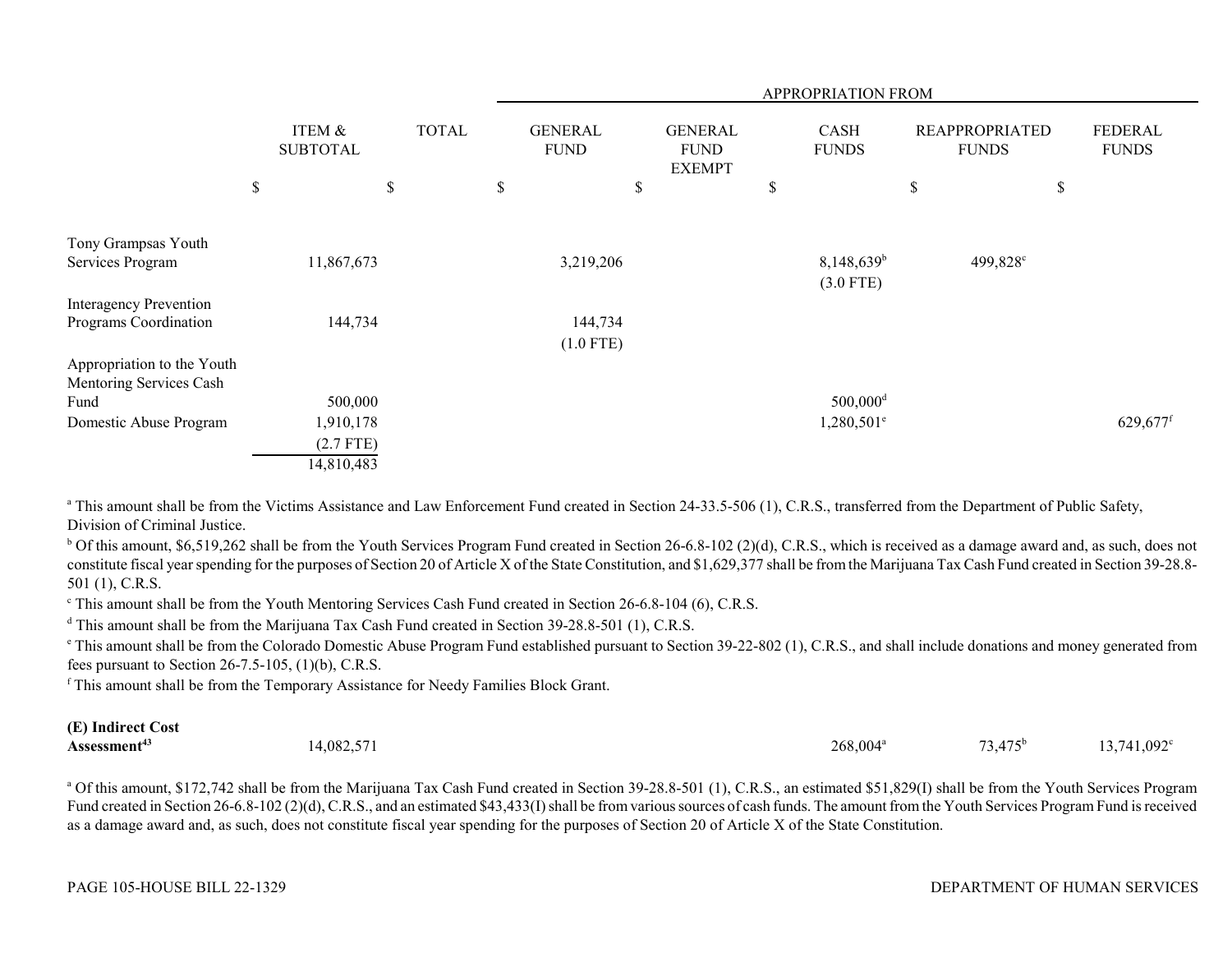|                 |       |             |                | APPROPRIATION FROM |                       |                |  |
|-----------------|-------|-------------|----------------|--------------------|-----------------------|----------------|--|
| ITEM &          | TOTAL | GENERAL     | <b>GENERAL</b> | <b>CASH</b>        | <b>REAPPROPRIATED</b> | <b>FEDERAL</b> |  |
| <b>SUBTOTAL</b> |       | <b>FUND</b> | <b>FUND</b>    | <b>FUNDS</b>       | <b>FUNDS</b>          | <b>FUNDS</b>   |  |
|                 |       |             | <b>EXEMPT</b>  |                    |                       |                |  |
|                 |       |             |                |                    |                       |                |  |

<sup>b</sup> This amount shall be from Medicaid funds transferred from the Department of Health Care Policy and Financing, Department of Human Services Medicaid-funded Programs, Indirect Cost Assessment.

<sup>c</sup> Of this amount, \$6,391,425 shall be from the Title XX Social Services Block Grant, an estimated \$3,809,574(I) shall be from Title IV-E of the Social Security Act, an estimated \$241,074(I) shall be from Title IV-B, Subpart 1, of the Social Security Act, and an estimated \$3,299,019(I) shall be from various sources of federal funds.

| 741,431,761 |
|-------------|
|-------------|

| <b>(4) OFFICE OF ECONOMIC SECURITY</b> |           |         |               |                     |
|----------------------------------------|-----------|---------|---------------|---------------------|
| (A) Administration <sup>46</sup>       | 1,093,494 | 442,588 | $32,347(1)^a$ | $618{,}559^{\rm t}$ |
|                                        | (4.0 FTE) |         |               |                     |

<sup>a</sup> Of this amount, an estimated \$26,586 shall be from the Old Age Pension Fund created in Section 1 of Article XXIV of the State Constitution and an estimated \$5,761(L)(I) shall be from local funds and is shown for informational purposes only.

<sup>b</sup> Of this amount, an estimated \$269,485 shall be from Title IV-D of the Social Security Act, an estimated \$142,883(I) shall be from the U.S. Department of Agriculture, an estimated \$66,413(I) shall be from the federal Department of Health and Human Services, Office of Refugee Resettlement, an estimated \$32,240(I) shall be from the federal Department of Health and Human Services, Office of Energy Assistance, an estimated \$22,065 shall be from the Temporary Assistance for Needy Families Block Grant, and an estimated \$85,473(I) shall be from various sources of federal funds.

| (B) Colorado Benefits<br><b>Management System</b> <sup>47</sup> |              |            |                |                      |
|-----------------------------------------------------------------|--------------|------------|----------------|----------------------|
| (1) Ongoing Expenses                                            |              |            |                |                      |
| Personal Services                                               | 1,009,671    | 455,572    | $70,162(I)^a$  | 483,937 <sup>b</sup> |
| Centrally Appropriated Items                                    | 117,046      | 52,812     | $8,134(I)^a$   | $56,100^{\rm b}$     |
| Operating and Contract                                          |              |            |                |                      |
| Express <sup>48</sup>                                           | 21,817,450   | 10,340,603 | $638,007(1)^a$ | $10,838,840^b$       |
| <b>CBMS</b> Emergency                                           |              |            |                |                      |
| Processing Unit                                                 | 217,448      | 84,408     |                | $133,040(I)^c$       |
|                                                                 | $(4.0$ FTE)  |            |                |                      |
|                                                                 | 23, 161, 615 |            |                |                      |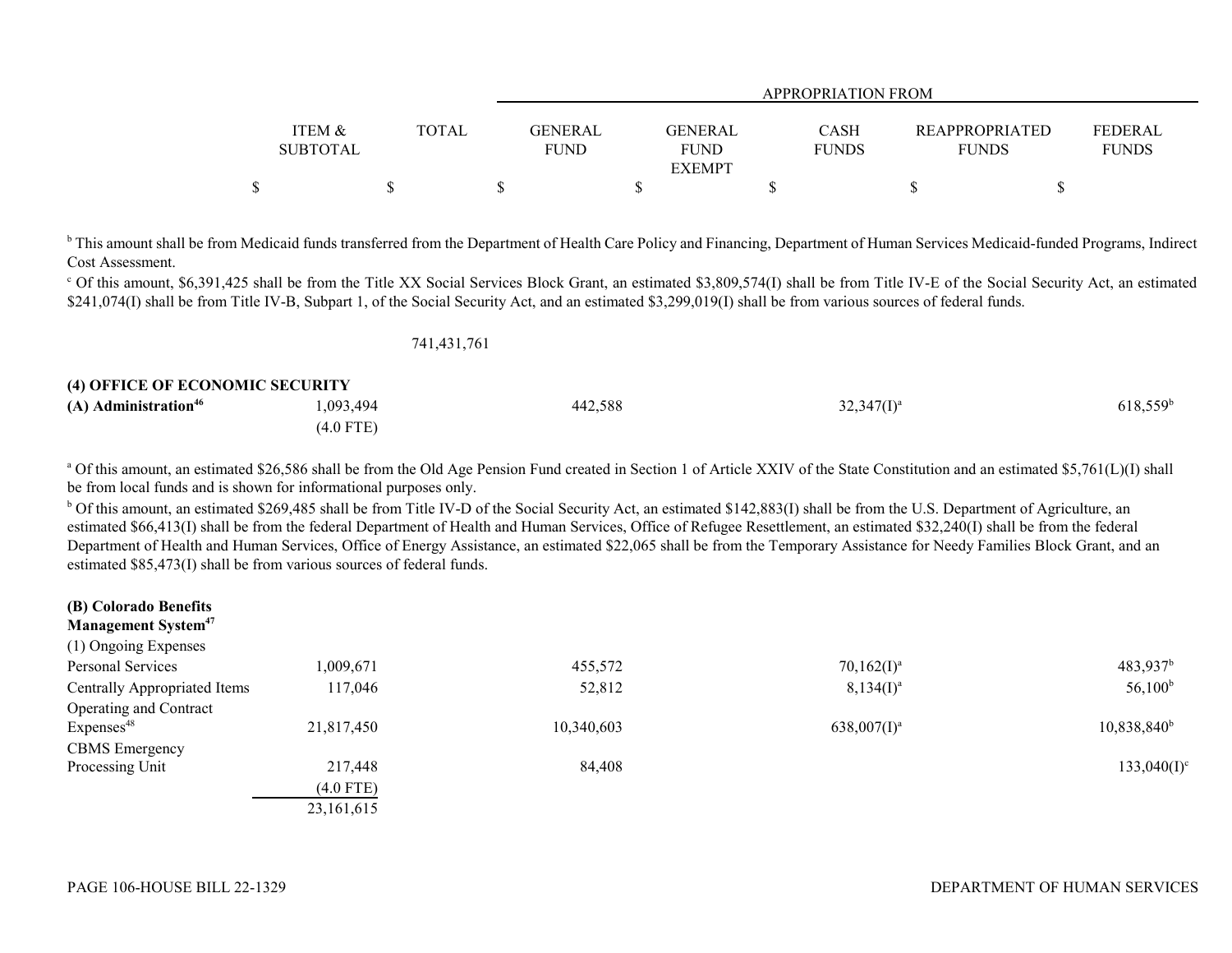|                   |       |             | <b>APPROPRIATION FROM</b> |              |                       |                |  |  |  |
|-------------------|-------|-------------|---------------------------|--------------|-----------------------|----------------|--|--|--|
|                   |       |             |                           |              |                       |                |  |  |  |
| <b>ITEM &amp;</b> | TOTAL | GENERAL     | GENERAL                   | <b>CASH</b>  | <b>REAPPROPRIATED</b> | <b>FEDERAL</b> |  |  |  |
| <b>SUBTOTAL</b>   |       | <b>FUND</b> | <b>FUND</b>               | <b>FUNDS</b> | <b>FUNDS</b>          | <b>FUNDS</b>   |  |  |  |
|                   |       |             | <b>EXEMPT</b>             |              |                       |                |  |  |  |
| \$                |       |             |                           |              |                       |                |  |  |  |

<sup>a</sup> These amounts shall be from the Old Age Pension Fund created in Section 1 of Article XXIV of the State Constitution.

<sup>b</sup> Of these amounts, an estimated \$8,181,984(I) shall be from the U.S. Department of Agriculture for the Supplemental Nutrition Assistance Program, an estimated \$2,676,444 shall be from the Temporary Assistance for Needy Families Block Grant, an estimated \$26,488 shall be from Child Care Development Funds, and an estimated \$493,961(I) shall be from various sources of federal funds.

<sup>c</sup> This amount shall be from Title IV-E of the Social Security Act. This amount are reflected pursuant to Section 26-1-111 (2)(d)(II)(B), C.R.S., and shall be used in determining the amount to be deposited to the Excess Federal Title IV-E Reimbursements Cash Fund pursuant to Section 26-1-111 (2)(d)(II)(C), C.R.S.

| (2) Special Projects              |              |         |               |             |
|-----------------------------------|--------------|---------|---------------|-------------|
| Health Care and Economic          |              |         |               |             |
| <b>Security Staff Development</b> |              |         |               |             |
| Center                            | 508,980      | 187,064 | $40,762(I)^a$ | $281,154^b$ |
|                                   | $(11.0$ FTE) |         |               |             |

<sup>a</sup> This amount shall be from the Old Age Pension Fund created in Section 1 of Article XXIV of the State Constitution.

<sup>b</sup> Of this amount, an estimated \$249,560(I) shall be from the U.S. Department of Agriculture for the Supplemental Nutrition Assistance Program and an estimated \$31,594 shall be from the Temporary Assistance for Needy Families Block Grant.

| (C) Employment and Benefits Division |           |                      |  |  |  |
|--------------------------------------|-----------|----------------------|--|--|--|
| (1) Administration                   | 4,180,995 | $4,180,995^{\circ}$  |  |  |  |
|                                      |           | $(18.0 \text{ FTE})$ |  |  |  |

<sup>a</sup> This amount shall be from the Temporary Assistance for Needy Families Block Grant.

| (2) Colorado Works Program       |             |                         |                   |
|----------------------------------|-------------|-------------------------|-------------------|
| County Block                     |             |                         |                   |
| Grants <sup>49, 50, 51, 52</sup> | 150,548,087 | 22,349,730 <sup>a</sup> | $128,198,357^b$   |
| <b>County Training</b>           | 399,913     |                         | $399,913^b$       |
|                                  |             |                         | $(2.0$ FTE)       |
| Works Program Evaluation         | 495,440     |                         | $495,440^{\rm b}$ |
|                                  | 151,443,440 |                         |                   |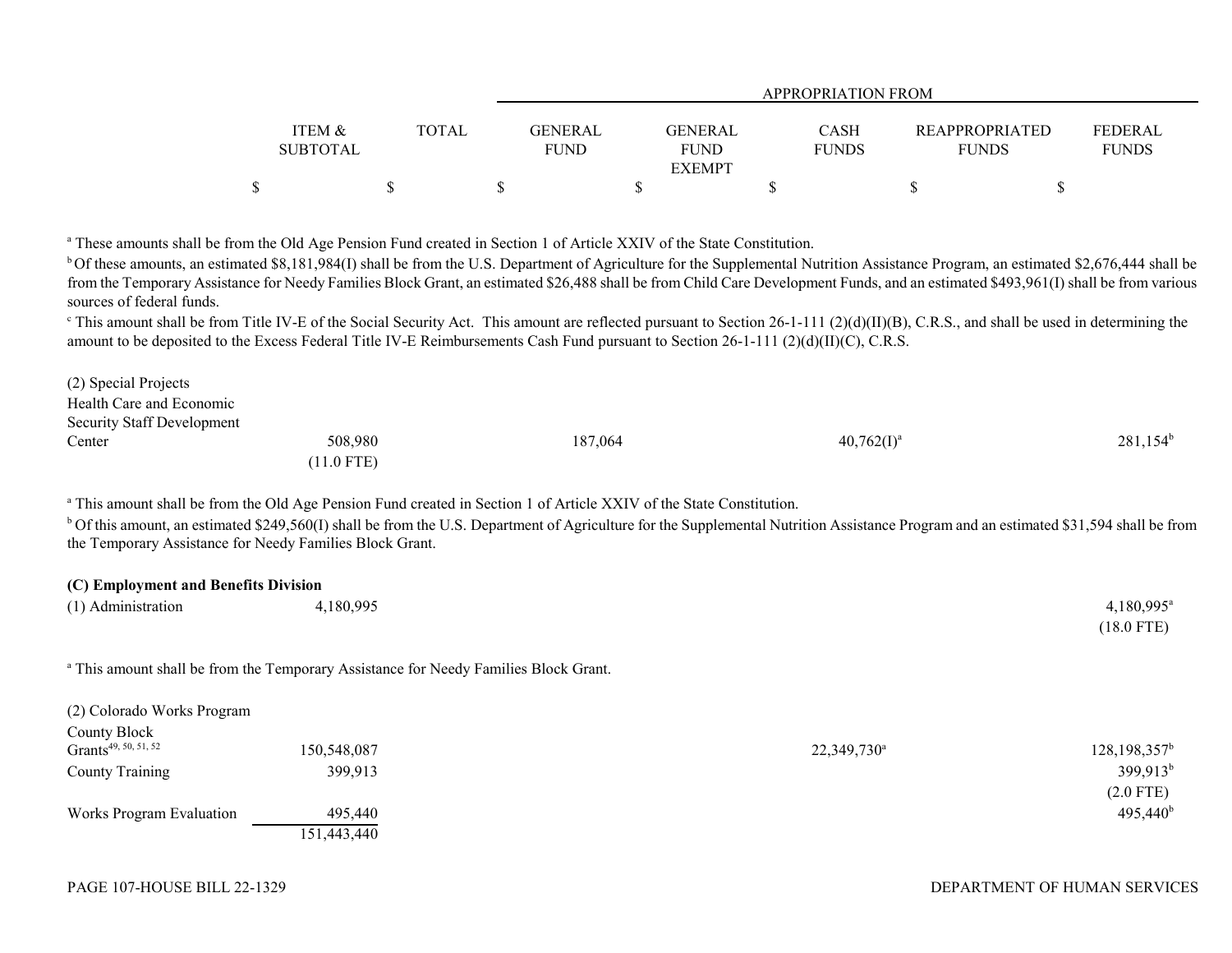|                   |       |             | APPROPRIATION FROM |              |                       |              |  |  |  |
|-------------------|-------|-------------|--------------------|--------------|-----------------------|--------------|--|--|--|
|                   |       |             |                    |              |                       |              |  |  |  |
| <b>ITEM &amp;</b> | TOTAL | GENERAL     | GENERAL            | CASH         | <b>REAPPROPRIATED</b> | FEDERAL      |  |  |  |
| <b>SUBTOTAL</b>   |       | <b>FUND</b> | <b>FUND</b>        | <b>FUNDS</b> | <b>FUNDS</b>          | <b>FUNDS</b> |  |  |  |
|                   |       |             | <b>EXEMPT</b>      |              |                       |              |  |  |  |
|                   |       |             |                    |              |                       |              |  |  |  |

<sup>a</sup> Of this amount, an estimated \$22,149,730(I)(L) shall be from local funds and shall represent the local cash funds expenditure obligation pursuant to Section 26-2-714 (6)(c)(I), C.R.S., and an estimated \$200,000 shall be from the State's share of cash funds recoveries, including retained fraud refunds, state revenue intercepts, and other refunds. <sup>b</sup> These amounts shall be from the Temporary Assistance for Needy Families Block Grant.

| (3) Other Employment-focused Programs |              |             |                  |                        |
|---------------------------------------|--------------|-------------|------------------|------------------------|
| Workforce Development                 |              |             |                  |                        |
| Council                               | 111,211      |             |                  | $111,211^a$            |
| <b>Transitional Jobs Program</b>      | 2,572,588    | 2,572,588   |                  |                        |
|                                       |              | $(2.0$ FTE) |                  |                        |
| Child Support Services                |              |             |                  |                        |
| Program                               | 1,820,720    |             |                  | 1,820,720 <sup>a</sup> |
|                                       | $(1.0$ FTE)  |             |                  |                        |
| Food Stamp Job Search                 |              |             |                  |                        |
| Units - Program Costs                 | 2,113,077    | 192,933     | $413,436^b$      | 1,506,708(I)           |
|                                       | $(6.2$ FTE)  |             |                  |                        |
| Food Stamp Job Search                 |              |             |                  |                        |
| Units - Supportive Services           | 261,452      | 78,435      | $52,291^{\rm b}$ | 130,726(I)             |
| <b>Employment Opportunities</b>       |              |             |                  |                        |
| With Wages Program                    | 1,998,286    |             |                  | 1,998,286 <sup>a</sup> |
| Refugee Assistance                    | 10,897,466   |             |                  | $10,897,466^{\circ}$   |
|                                       | $(10.0$ FTE) |             |                  |                        |
|                                       | 19,774,800   |             |                  |                        |

<sup>a</sup> These amounts shall be from the Temporary Assistance for Needy Families Block Grant.

 $b$  Of these amounts, an estimated \$264,927(L)(I) shall be from county matching funds and an estimated \$200,800 shall be from in-kind donations.

<sup>c</sup> Of this amount, an estimated \$8,086,073(I) shall be from the federal Department of Health and Human Services, Office of Refugee Resettlement, and an estimated \$2,811,393 shall be from the Temporary Assistance for Needy Families Block Grant.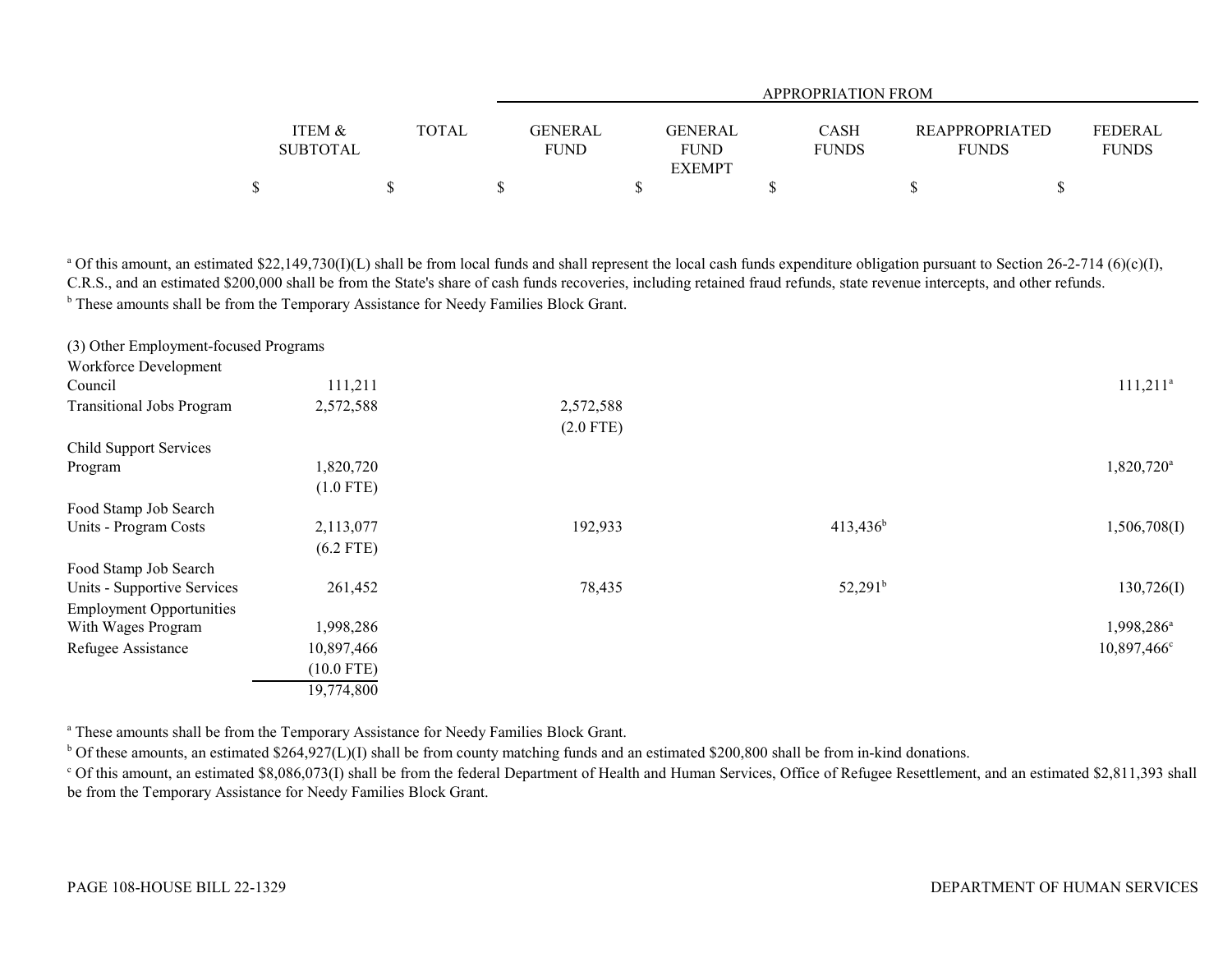|                                                      |                           |              | APPROPRIATION FROM |    |                                                |                           |                      |                                       |    |                                |  |
|------------------------------------------------------|---------------------------|--------------|--------------------|----|------------------------------------------------|---------------------------|----------------------|---------------------------------------|----|--------------------------------|--|
|                                                      | ITEM &<br><b>SUBTOTAL</b> | <b>TOTAL</b> |                    |    | <b>GENERAL</b><br><b>FUND</b><br><b>EXEMPT</b> |                           | CASH<br><b>FUNDS</b> | <b>REAPPROPRIATED</b><br><b>FUNDS</b> |    | <b>FEDERAL</b><br><b>FUNDS</b> |  |
| \$                                                   | $\mathcal{S}$             |              | $\mathbb{S}$       | \$ |                                                | $\boldsymbol{\mathsf{S}}$ |                      | $\$$                                  | \$ |                                |  |
| (4) Adult Financial Programs                         |                           |              |                    |    |                                                |                           |                      |                                       |    |                                |  |
| Program Administration                               | 507,756                   |              | 378,206            |    |                                                |                           | $129,550^a$          |                                       |    |                                |  |
|                                                      | $(6.9$ FTE)               |              |                    |    |                                                |                           |                      |                                       |    |                                |  |
| Cash Assistance Programs                             | 78,905,051                |              |                    |    |                                                |                           | $78,905,051(I)^a$    |                                       |    |                                |  |
| Refunds                                              | 588,362                   |              |                    |    |                                                |                           | 588,362 <sup>b</sup> |                                       |    |                                |  |
| <b>OAP Burial Reimbursements</b>                     | 918,364                   |              |                    |    |                                                |                           | $918,364(1)^a$       |                                       |    |                                |  |
| State Administration                                 | 454,399                   |              |                    |    |                                                |                           | $454,399(1)^a$       |                                       |    |                                |  |
|                                                      |                           |              |                    |    |                                                |                           | $(3.5$ FTE)          |                                       |    |                                |  |
| County Administration                                | 2,566,974                 |              |                    |    |                                                |                           | $2,566,974(I)^a$     |                                       |    |                                |  |
| Administration - Home Care                           |                           |              |                    |    |                                                |                           |                      |                                       |    |                                |  |
| Allowance SEP Contract                               | 1,063,259                 |              | 1,063,259          |    |                                                |                           |                      |                                       |    |                                |  |
| Aid to the Needy Disabled                            |                           |              |                    |    |                                                |                           |                      |                                       |    |                                |  |
| Programs                                             | 13,394,238                |              | 7,654,065          |    |                                                |                           | $5,740,173$ °        |                                       |    |                                |  |
| Disability Benefits                                  |                           |              |                    |    |                                                |                           |                      |                                       |    |                                |  |
| <b>Application Assistance</b>                        |                           |              |                    |    |                                                |                           |                      |                                       |    |                                |  |
| Program                                              | 2,000,000                 |              | 2,000,000          |    |                                                |                           |                      |                                       |    |                                |  |
| Other Burial<br>Reimbursements                       |                           |              |                    |    |                                                |                           |                      |                                       |    |                                |  |
|                                                      | 508,000                   |              | 402,985            |    |                                                |                           | $105,015^d$          |                                       |    |                                |  |
| Home Care Allowance<br><b>SSI Stabilization Fund</b> | 8,720,437                 |              | 8,218,473          |    |                                                |                           | $501,964^b$          |                                       |    |                                |  |
| Programs                                             | 1,000,000                 |              |                    |    |                                                |                           | $1,000,000(1)^e$     |                                       |    |                                |  |
|                                                      | 110,626,840               |              |                    |    |                                                |                           |                      |                                       |    |                                |  |
|                                                      |                           |              |                    |    |                                                |                           |                      |                                       |    |                                |  |

<sup>a</sup> These amounts shall be from the Old Age Pension Fund pursuant to Section 1, Article XXIV, of the State Constitution. For purposes of complying with the limitation on state fiscal year spending imposed by Section 20, Article X of the State Constitution, this money is included for informational purposes as it is continuously appropriated by Article XXIV of the State Constitution.

**b** These amounts shall be from various sources of cash funds, including refunds and state revenue intercepts.

 $\degree$  Of this amount, an estimated \$2,863,687(L)(I) shall be from local funds, an estimated \$2,279,944 shall be from federal interim assistance reimbursement payments, and an estimated \$596,542 shall be from other refunds and state revenue intercepts.

<sup>d</sup> This amount shall be from local funds. The  $(L)$  notation and the  $(I)$  notation apply to these amounts.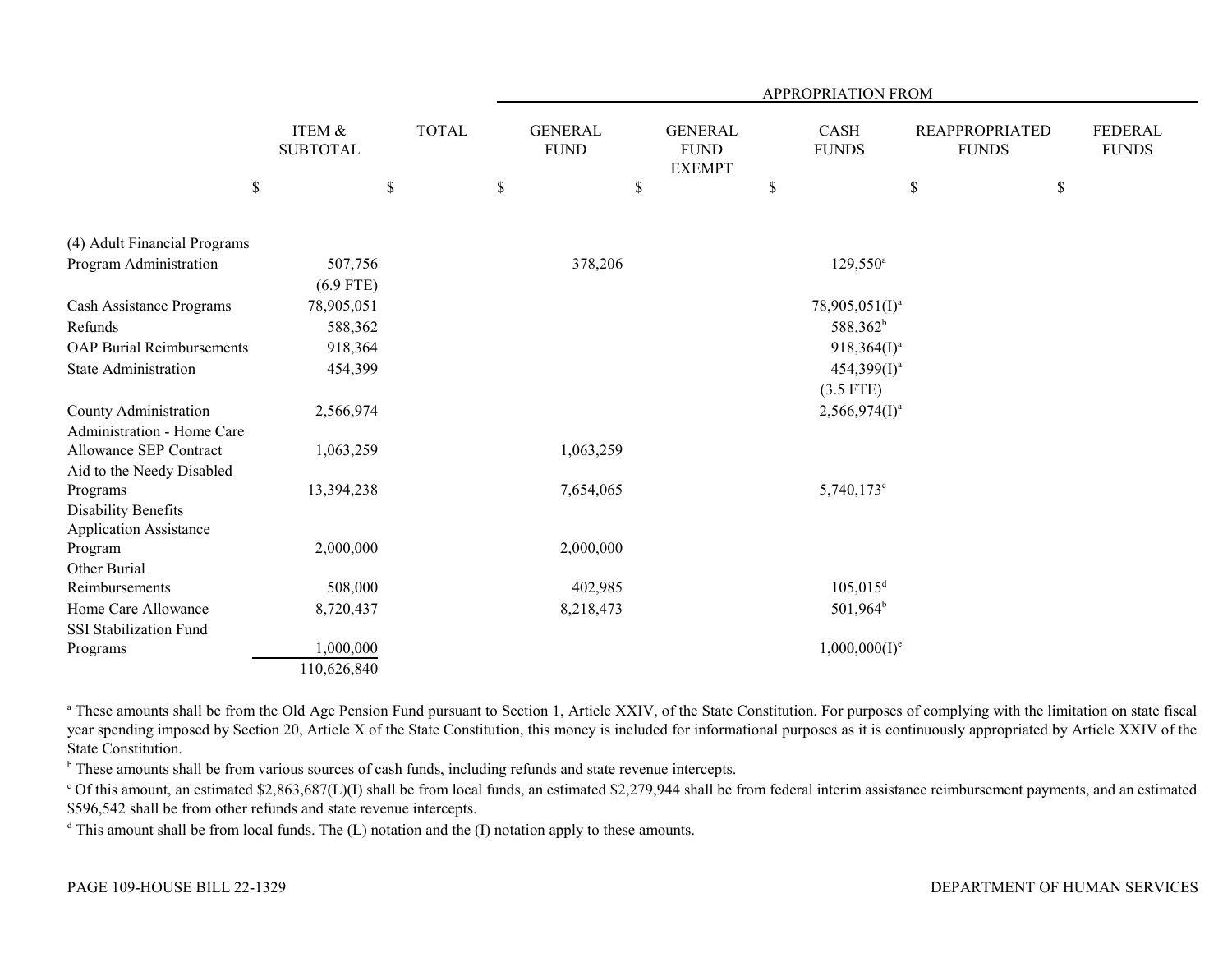|                           |              |                               |                        | <b>APPROPRIATION FROM</b> |                                       |                                |
|---------------------------|--------------|-------------------------------|------------------------|---------------------------|---------------------------------------|--------------------------------|
| ITEM &<br><b>SUBTOTAL</b> | <b>TOTAL</b> | <b>GENERAL</b><br><b>FUND</b> | GENERAL<br><b>FUND</b> | CASH<br><b>FUNDS</b>      | <b>REAPPROPRIATED</b><br><b>FUNDS</b> | <b>FEDERAL</b><br><b>FUNDS</b> |
|                           |              |                               | <b>EXEMPT</b>          |                           |                                       |                                |
|                           |              |                               |                        |                           |                                       |                                |

<sup>e</sup> This amount shall be from the State Supplemental Security Income Stabilization Fund, created pursuant to Section 26-2-210 (1), C.R.S. This amount is shown for informational purposes only, as the State Supplemental Security Income Stabilization Fund is continuously appropriated to the Department of Human Services for qualified expenditures pursuant to Section 26-2-210 (1), C.R.S.

| (D) Food and Energy Assistance |              |             |                  |            |                              |
|--------------------------------|--------------|-------------|------------------|------------|------------------------------|
| Low Income Energy              |              |             |                  |            |                              |
| Assistance Program             | 48,184,905   |             | $4,250,000(I)^a$ |            | 43,934,905(I)<br>$(5.2$ FTE) |
| Supplemental Nutrition         |              |             |                  |            |                              |
| Assistance Program             |              |             |                  |            |                              |
| Administration <sup>46</sup>   | 3,612,264    | 1,746,458   |                  |            | 1,865,806(I)                 |
|                                | $(15.0$ FTE) |             |                  |            |                              |
| Supplemental Nutrition         |              |             |                  |            |                              |
| Assistance Program State       |              |             |                  |            |                              |
| <b>Staff Training</b>          | 25,000       | 12,500      |                  |            | 12,500(I)                    |
| Food Distribution Program      | 1,119,182    | 196,235     | $494,772^b$      |            | 428,175(I)                   |
|                                | $(10.4$ FTE) |             |                  |            |                              |
| Income Tax Offset              | 4,128        | 2,064       |                  |            | 2,064(I)                     |
| Electronic Benefits Transfer   |              |             |                  |            |                              |
| Service                        | 3,751,340    | 1,006,409   | $1,009,535(I)^c$ |            | $1,735,396$ <sup>d</sup>     |
|                                | $(7.0$ FTE)  |             |                  |            |                              |
| Systematic Alien               |              |             |                  |            |                              |
| Verification for Eligibility   | 45,898       | 6,386       | $2,541(I)^c$     | $28,307^e$ | $8,664$ <sup>f</sup>         |
|                                | $(1.0$ FTE)  |             |                  |            |                              |
| Colorado Diaper Distribution   |              |             |                  |            |                              |
| Program                        | 2,000,000    | 2,000,000   |                  |            |                              |
|                                |              | $(2.0$ FTE) |                  |            |                              |
|                                | 58,742,717   |             |                  |            |                              |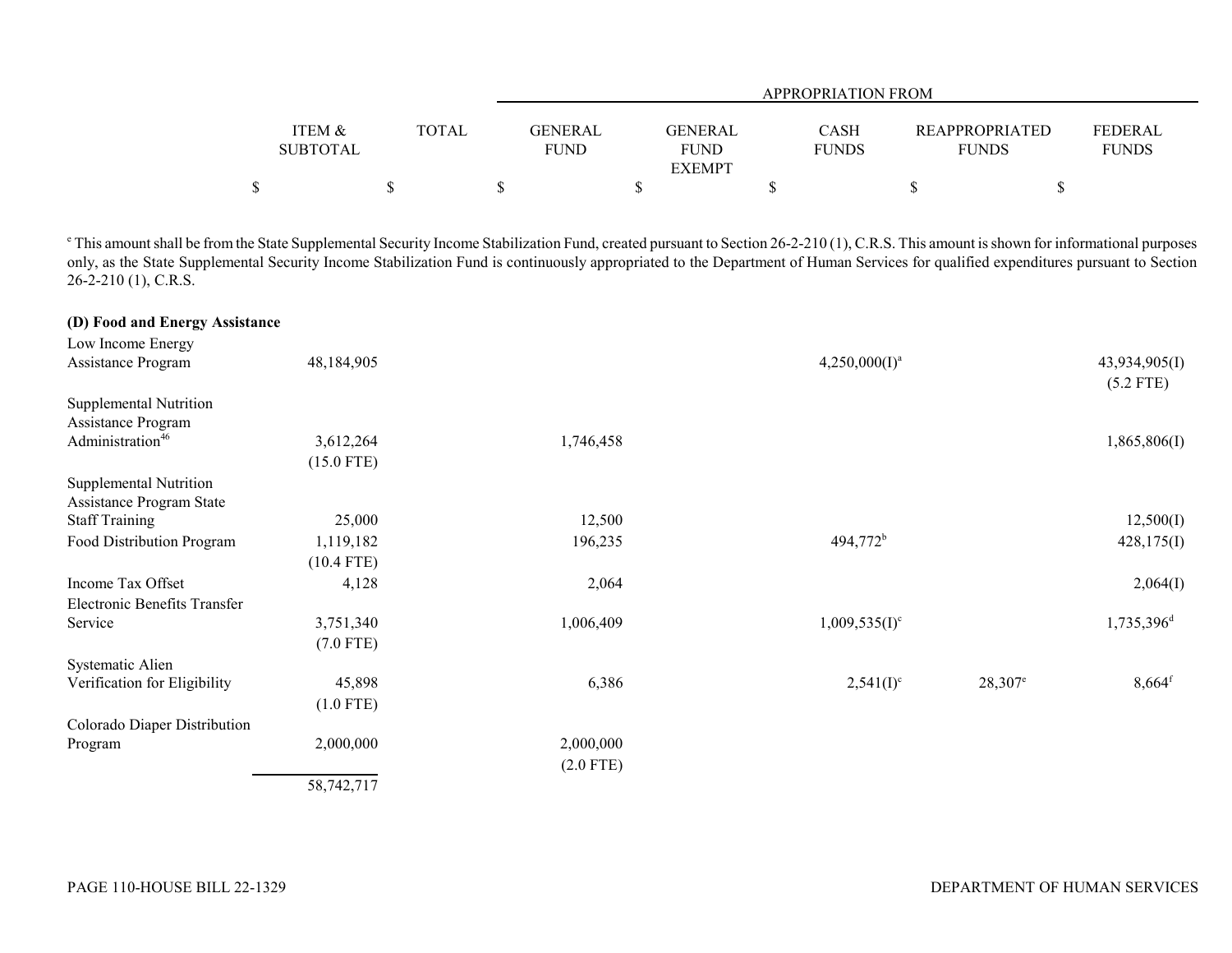|                   |              | <b>APPROPRIATION FROM</b> |               |              |                       |              |  |  |
|-------------------|--------------|---------------------------|---------------|--------------|-----------------------|--------------|--|--|
|                   |              |                           |               |              |                       |              |  |  |
| <b>ITEM &amp;</b> | <b>TOTAL</b> | <b>GENERAL</b>            | GENERAL       | <b>CASH</b>  | <b>REAPPROPRIATED</b> | FEDERAL      |  |  |
| <b>SUBTOTAL</b>   |              | <b>FUND</b>               | <b>FUND</b>   | <b>FUNDS</b> | <b>FUNDS</b>          | <b>FUNDS</b> |  |  |
|                   |              |                           | <b>EXEMPT</b> |              |                       |              |  |  |
|                   |              |                           |               |              |                       |              |  |  |

<sup>a</sup> Of this amount, \$3,250,000 shall be from the Department of Human Services Low-income Energy Assistance Fund created in Section 40-8.7-112 (1)(a), C.R.S., and \$1,000,000 shall be from the Energy Outreach Colorado Low-income Energy Assistance Fund created in Section 40-8.7-112 (2)(a), C.R.S. These amounts are shown for informational purposes as they are continuously appropriated for activities related to low-income energy assistance, pursuant to Section 40-8.7-112, C.R.S.

<sup>b</sup> This amount shall be from recipient non-governmental agencies.

<sup>c</sup> Of these amounts, an estimated \$753,415(L)(I) shall be from local funds and is shown for informational purposes only, and an estimated \$258,661 shall be from the Old Age Pension Fund established in Section 1, Article XXIV, of the State Constitution. For purposes of complying with the limitation on state fiscal year spending imposed by Section 20, Article X, of the State Constitution, the Old Age Pension Fund moneys are included for informational purposes as they are continuously appropriated by Article XXIV of the State Constitution. <sup>d</sup> Of this amount, an estimated \$205,406 shall be from the Temporary Assistance for Needy Families Block Grant, an estimated \$35,701 shall be from Child Care Development Funds, and an estimated \$1,494,289(I) shall be from various sources of federal funds amources of federal funds amount is not appropriated, this amount was assumed in developing the appropriated fund source amounts in this line item.

e This amount shall be from Medicaid funds transferred from the Department of Health Care Policy and Financing, Department of Human Services Medicaid-funded Programs.  $\beta$  of this amount, an estimated \$2,421 shall be from the Temporary Assistance for Needy Families Block Grant and an estimated \$6,243(I) shall be from various sources of federal funds.

## **(E) Child Support Services**

| Automated Child Support              |              |           |                        |                          |
|--------------------------------------|--------------|-----------|------------------------|--------------------------|
| <b>Enforcement System</b>            | 9,848,237    | 2,800,648 | $877,141$ <sup>a</sup> | $6,170,448$ <sup>b</sup> |
|                                      | $(22.9$ FTE) |           |                        |                          |
| Child Support Services <sup>49</sup> | 7,862,767    | 5,759,459 | $182,026^{\circ}$      | 1,921,282 <sup>b</sup>   |
|                                      | $(31.5$ FTE) |           |                        |                          |
|                                      | 17,711,004   |           |                        |                          |

<sup>a</sup> Of this amount, an estimated \$304,999 shall be from the state's share of retained child support collections and fraud refunds, an estimated \$281,509 shall be from the federal government's share of revenues earned on funds in the Family Support Registry Fund created in Section 26-13-115.5 (1), C.R.S., an estimated \$146,983 shall be from the State's share of revenues earned on funds in the Family Support Registry Fund, and an estimated \$143,650 shall be from various sources of cash funds.

<sup>b</sup> These amounts shall be from Title IV-D of the Social Security Act.

c This amount shall be from the state's share of retained child support collections and fraud refunds.

### **(F) County Administration**

| $\sim$<br>County<br>Administration~ | 336,093<br>70.<br>- - - - | .594(M<br>. 400 4<br>ᄼ<br>.<br>$\sim$ | $.867.218$ <sup>e</sup> | 281 <sup>b</sup><br>.059.<br><b>⁄ ∗∠</b> |
|-------------------------------------|---------------------------|---------------------------------------|-------------------------|------------------------------------------|
|-------------------------------------|---------------------------|---------------------------------------|-------------------------|------------------------------------------|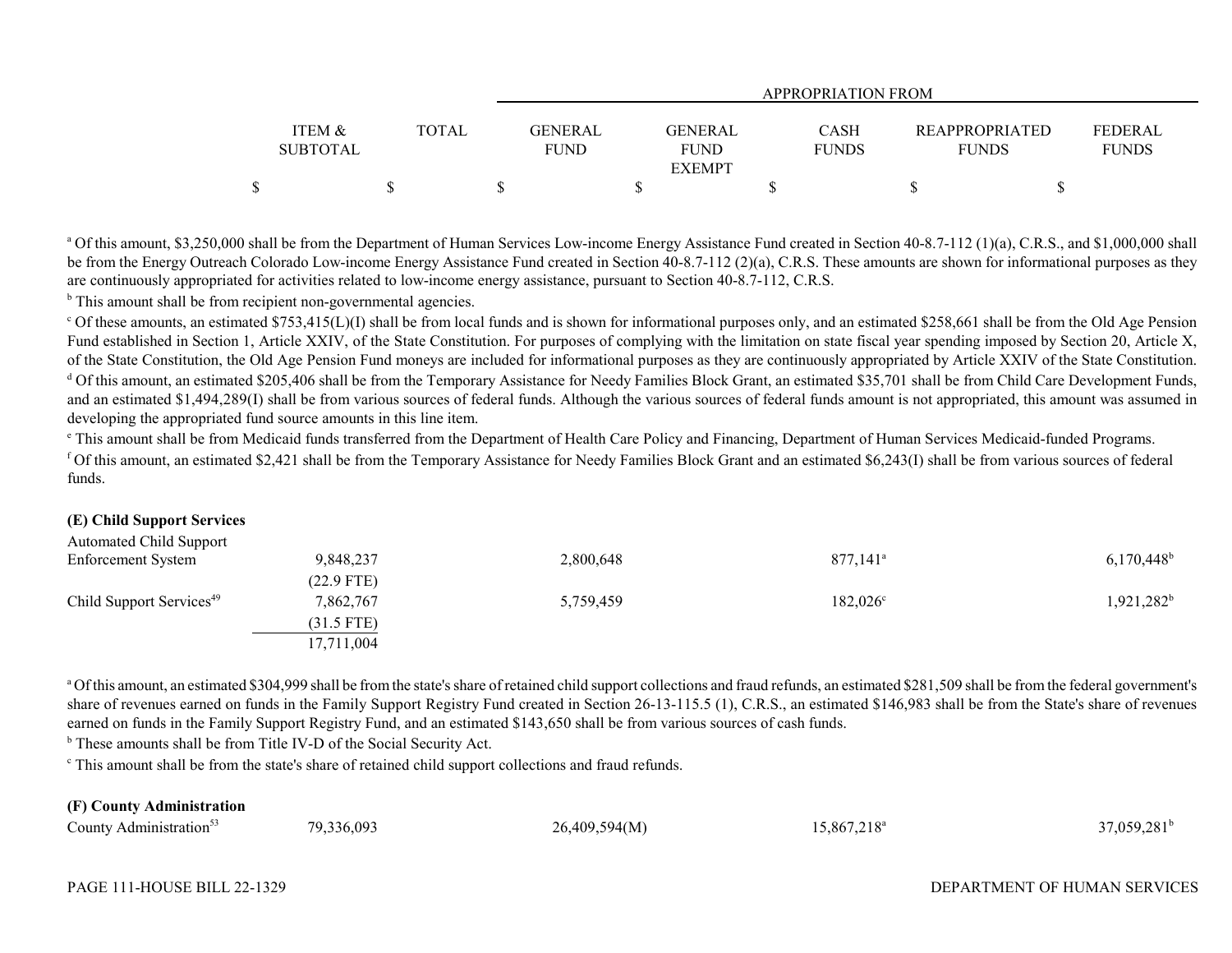|                                         |                           |              |    | <b>APPROPRIATION FROM</b>     |                                                |                             |                          |                                       |   |                         |  |  |
|-----------------------------------------|---------------------------|--------------|----|-------------------------------|------------------------------------------------|-----------------------------|--------------------------|---------------------------------------|---|-------------------------|--|--|
|                                         | ITEM &<br><b>SUBTOTAL</b> | <b>TOTAL</b> |    | <b>GENERAL</b><br><b>FUND</b> | <b>GENERAL</b><br><b>FUND</b><br><b>EXEMPT</b> | <b>CASH</b><br><b>FUNDS</b> |                          | <b>REAPPROPRIATED</b><br><b>FUNDS</b> |   | FEDERAL<br><b>FUNDS</b> |  |  |
| ــه<br>J                                |                           | \$           | \$ |                               | D                                              | J.                          |                          | J.D                                   | P |                         |  |  |
| County Tax Base Relief                  | 3,879,756                 |              |    | 3,879,756                     |                                                |                             |                          |                                       |   |                         |  |  |
| County Share of Offsetting<br>Revenues  | 2,986,000                 |              |    |                               |                                                |                             | $2,986,000^{\circ}$      |                                       |   |                         |  |  |
| County Incentive Payments <sup>49</sup> | 4,113,000<br>90,314,849   |              |    |                               |                                                |                             | $4,113,000$ <sup>d</sup> |                                       |   |                         |  |  |

<sup>a</sup> This amount shall be from local funds. The (L) notation and the (I) notation apply to this amount.

<sup>b</sup> This amount shall be from various sources of federal funds.

<sup>c</sup> This amount shall be from the counties' share of offsetting cash funds revenues, including retained child support collections, retained fraud refunds, state revenue intercepts, and other refunds pursuant to Section 26-13-108, C.R.S.

<sup>d</sup> This amount shall be from the State's share of retained child support collections and fraud refunds, pursuant to Section 26-13-108, C.R.S.

| (G) Indirect Cost        |            |                      |                     |                      |
|--------------------------|------------|----------------------|---------------------|----------------------|
| Assessment <sup>43</sup> | 28,328,801 | 139,518 <sup>a</sup> | $6,871,268^{\rm b}$ | $21,318,015^{\circ}$ |

<sup>a</sup> This amount shall be from various sources of cash funds.

<sup>b</sup> This amount shall be from Medicaid funds transferred from the Department of Health Care Policy and Financing, Department of Human Services Medicaid-funded Programs, Indirect Cost Assessment line item.

<sup>c</sup> Of this amount, \$5,184,815 shall be from the Temporary Assistance for Needy Families Block Grant, an estimated \$3,719,214(I) shall be from Titles II and XVI of the Social Security Act, an estimated \$3,536,344(I) shall be from the U.S. Department of Agriculture, an estimated \$3,269,055(I) shall be from Title IV-D of the Social Security Act, and an estimated \$5,608,587(I) shall be from various sources of federal funds.

505,887,535

#### **(5) BEHAVIORAL HEALTH ADMINISTRATION (A) Community Behavioral Health Administration**

| (A) Community Benavioral Health Administration |              |           |                     |                   |              |
|------------------------------------------------|--------------|-----------|---------------------|-------------------|--------------|
| Program Administration                         | 9,700,604    | 3,005,229 | $0.897,854^{\circ}$ | $852,830^{\circ}$ | 3,944,691(I) |
|                                                | $(87.4$ FTE) |           |                     |                   |              |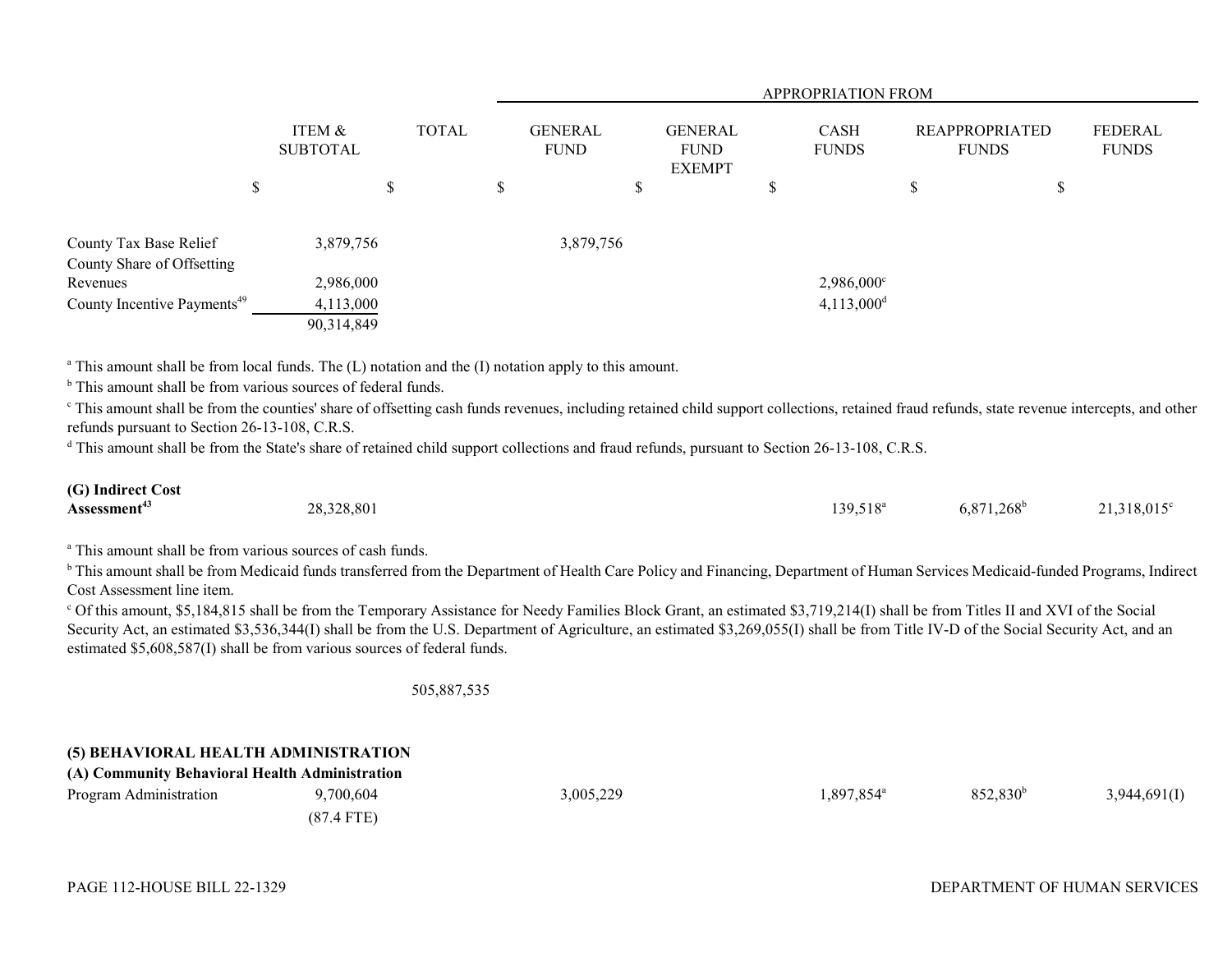|                                                      |   |                           |  |              |   | <b>APPROPRIATION FROM</b> |                                                               |  |                |                             |   |                                       |  |                         |
|------------------------------------------------------|---|---------------------------|--|--------------|---|---------------------------|---------------------------------------------------------------|--|----------------|-----------------------------|---|---------------------------------------|--|-------------------------|
|                                                      |   | ITEM &<br><b>SUBTOTAL</b> |  | <b>TOTAL</b> |   |                           | <b>GENERAL</b><br><b>FUND</b><br><b>FUND</b><br><b>EXEMPT</b> |  | <b>GENERAL</b> | <b>CASH</b><br><b>FUNDS</b> |   | <b>REAPPROPRIATED</b><br><b>FUNDS</b> |  | FEDERAL<br><b>FUNDS</b> |
|                                                      | Φ |                           |  |              | D |                           | \$                                                            |  |                |                             | D | ¢<br>D                                |  |                         |
| Behavioral Health Capacity<br><b>Tracking System</b> |   | 42,611<br>9,743,215       |  |              |   |                           |                                                               |  |                | $42,611^a$                  |   |                                       |  |                         |

<sup>a</sup> Of these amounts, \$915,801 shall be from the Marijuana Tax Cash Fund created in Section 39-28.8-501 (1), C.R.S., \$789,058 shall be funds transferred from the Alcohol and Drug Driving Safety Program created in Section 42-4-1301.3 (3)(a), C.R.S., \$99,179 shall be from patient revenues collected by the Mental Health Institutes, \$33,919 shall be from the Law Enforcement Assistance Fund created in Section 43-4-401, C.R.S., \$25,571 shall be from the Persistent Drunk Driver Cash Fund created in Section 42-3-303 (1), C.R.S., \$14,991 shall be from the Addiction Counselor Training Fund created in Section 27-80-111 (2), C.R.S., \$6,098 shall be from the Controlled Substances Program Fund created in Section 27-80-206, C.R.S., \$4,800 shall be from the Peer Support Professional Workforce Cash Fund created in Section 27-60-108 (6)(a), C.R.S., and \$51,048 shall be from various sources of cash funds. <sup>b</sup> Of this amount, \$533,804 shall be transferred from Medicaid Funds appropriated to the Department of Health Care Policy and Financing and \$319,026 shall be from various sources of reappropriated funds.

### **(B) Community-based Mental Health Services**

| Mental Health Community                |            |            |                        |                      |              |
|----------------------------------------|------------|------------|------------------------|----------------------|--------------|
| Programs                               | 36,855,599 | 28,616,022 |                        |                      | 8,239,577(I) |
| <b>Assertive Community</b>             |            |            |                        |                      |              |
| Treatment Programs and                 |            |            |                        |                      |              |
| Other Alternatives to the              |            |            |                        |                      |              |
| Mental Health Institutes <sup>54</sup> | 17,481,813 | 17,481,813 |                        |                      |              |
| Mental Health Services for             |            |            |                        |                      |              |
| Juvenile and Adult Offenders           | 5,910,980  |            | 5,910,980 <sup>a</sup> |                      |              |
| Children and Youth Mental              |            |            |                        |                      |              |
| <b>Health Treatment Act</b>            | 3,193,404  | 2,630,532  | 431,824 <sup>a</sup>   | 131,048 <sup>b</sup> |              |
| Family First Prevention                |            |            |                        |                      |              |
| Services Act                           | 631,309    | 631,309    |                        |                      |              |
| <b>Behavioral Health Vouchers</b>      | 50,000     | 50,000     |                        |                      |              |
| Veteran Suicide Prevention             |            |            |                        |                      |              |
| Pilot Program                          | 2,953,200  | 2,953,200  |                        |                      |              |
|                                        | 67,076,305 |            |                        |                      |              |

<sup>a</sup> These amounts shall be from the Marijuana Tax Cash Fund created in Section 39-28.8-501 (1), C.R.S.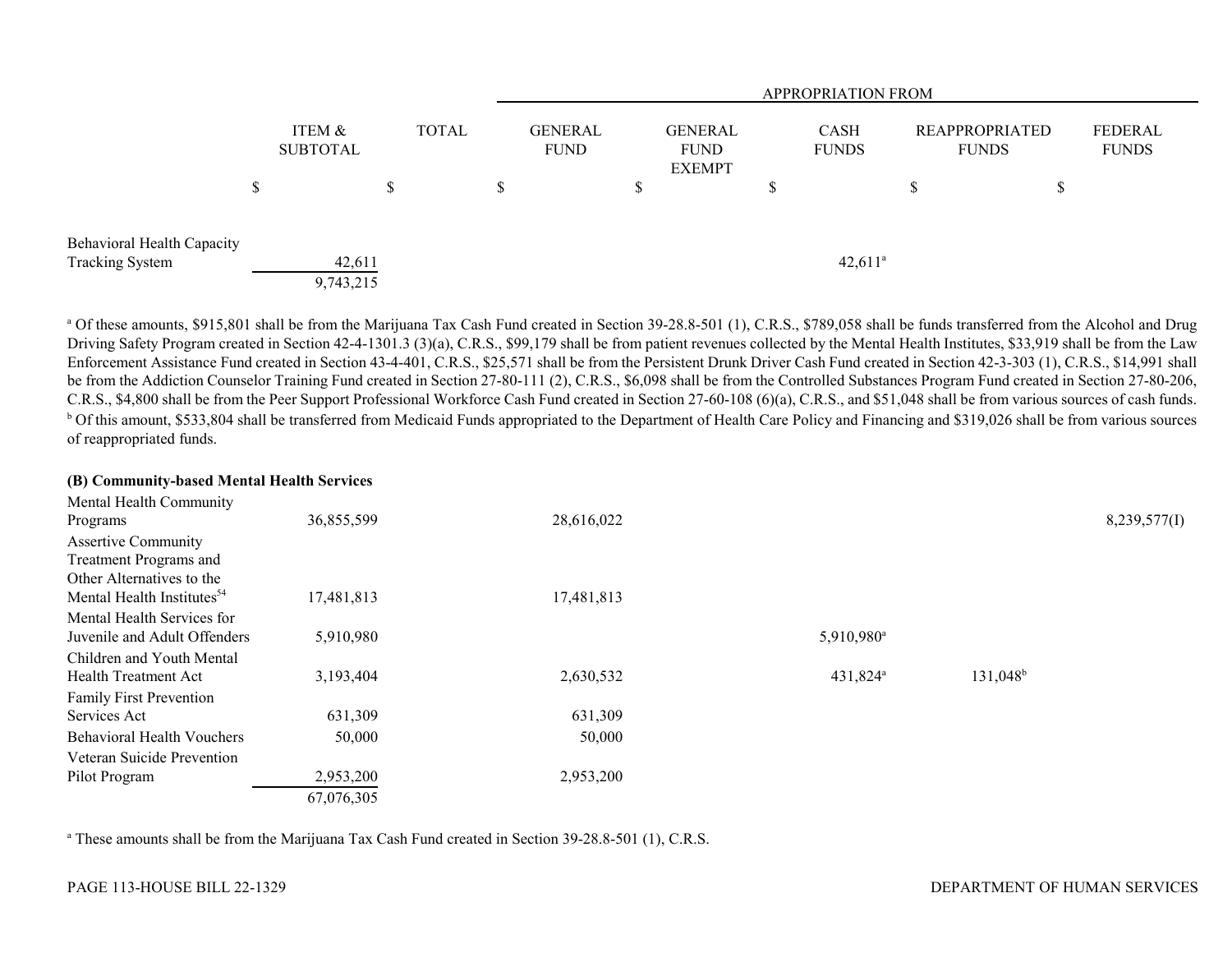|                   |              |                |                | APPROPRIATION FROM |                       |                |  |
|-------------------|--------------|----------------|----------------|--------------------|-----------------------|----------------|--|
| <b>ITEM &amp;</b> | <b>TOTAL</b> | <b>GENERAL</b> | <b>GENERAL</b> | <b>CASH</b>        | <b>REAPPROPRIATED</b> | <b>FEDERAL</b> |  |
| <b>SUBTOTAL</b>   |              | <b>FUND</b>    | <b>FUND</b>    | <b>FUNDS</b>       | <b>FUNDS</b>          | <b>FUNDS</b>   |  |
|                   |              |                | <b>EXEMPT</b>  |                    |                       |                |  |
|                   |              |                |                |                    |                       |                |  |

<sup>b</sup> This amount shall be from Medicaid funds transferred from the Department of Health Care Policy and Financing.

## **(C) Substance Use Treatment and Prevention Services**

| Treatment and Detoxification   |              |             |                          |                          |
|--------------------------------|--------------|-------------|--------------------------|--------------------------|
| Programs <sup>55</sup>         | 39,775,222   | 13,417,500  | 7,164,255 <sup>a</sup>   | 19,193,467(I)            |
|                                | $(2.1$ FTE)  |             |                          |                          |
| Increasing Access to           |              |             |                          |                          |
| <b>Effective Substance Use</b> |              |             |                          |                          |
| Disorder Services (SB 16-      |              |             |                          |                          |
| 202)                           | 16, 122, 754 |             | $16,122,754^b$           |                          |
| <b>Prevention Programs</b>     | 6,419,730    | 37,565      | $51,149^{\circ}$         | 6,331,016(I)             |
| Community Prevention and       |              |             |                          |                          |
| <b>Treatment Programs</b>      | 6,449,245    | 10,546      | $3,050,881$ <sup>d</sup> | 3,387,818(I)             |
| Housing Assistance for         |              |             |                          |                          |
| Individuals with a Substance   |              |             |                          |                          |
| Use Disorder                   | 4,000,000    | 4,000,000   |                          |                          |
|                                |              | $(1.0$ FTE) |                          |                          |
| <b>Offender Services</b>       | 4,663,955    | 3,158,782   |                          | $1,505,173^e$            |
| Recovery Residence             |              |             |                          |                          |
| Certification Program          | 200,000      | 200,000     |                          |                          |
| High Risk Pregnant Women       |              |             |                          |                          |
| Program                        | 1,903,091    |             |                          | $1,903,091$ <sup>f</sup> |
|                                | 79,533,997   |             |                          |                          |

<sup>a</sup> Of this amount, \$6,968,600 shall be from the Marijuana Tax Cash Fund created in Section 39-28.8-501 (1), C.R.S., and \$195,655 shall be from the Adolescent Substance Abuse Prevention and Treatment Fund created in Section 18-13-122 (18), C.R.S.

<sup>b</sup> This amount shall be from the Marijuana Tax Cash Fund created in Section 39-28.8-501 (1), C.R.S.

<sup>c</sup> Of this amount, \$41,149 shall be from the Adolescent Substance Abuse Prevention and Treatment Fund created in Section 18-13-122 (18), C.R.S., and \$10,000 shall be from the Cigarette, Tobacco Product, and Nicotine Product Use by Minors Prevention Fund created in Section 44-7-107, C.R.S.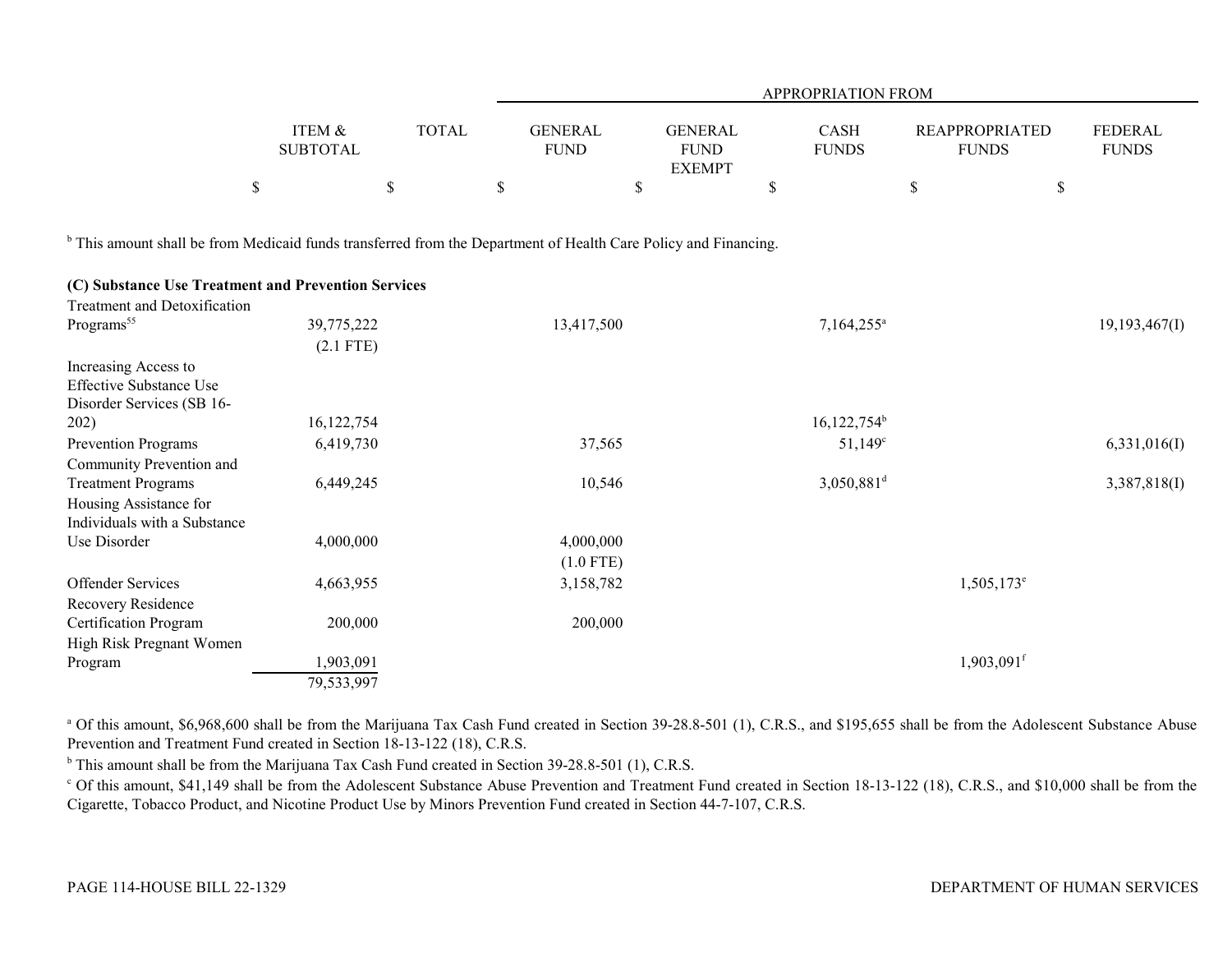|                   |              |             | APPROPRIATION FROM |              |                       |                |  |  |  |  |
|-------------------|--------------|-------------|--------------------|--------------|-----------------------|----------------|--|--|--|--|
|                   |              |             |                    |              |                       |                |  |  |  |  |
| <b>ITEM &amp;</b> | <b>TOTAL</b> | GENERAL     | GENERAL            | <b>CASH</b>  | <b>REAPPROPRIATED</b> | <b>FEDERAL</b> |  |  |  |  |
| <b>SUBTOTAL</b>   |              | <b>FUND</b> | FUND               | <b>FUNDS</b> | <b>FUNDS</b>          | <b>FUNDS</b>   |  |  |  |  |
|                   |              |             | <b>EXEMPT</b>      |              |                       |                |  |  |  |  |
|                   |              |             |                    |              |                       |                |  |  |  |  |

<sup>d</sup> Of this amount, \$1,534,596 shall be from the Persistent Drunk Driver Cash Fund created in Section 42-3-303 (1), C.R.S., \$1,110,085 shall be from the Marijuana Tax Cash Fund created in Section 39-28.8-501 (1), C.R.S., \$255,000 shall be from the Law Enforcement Assistance Fund created in Section 43-4-401, C.R.S., and \$151,200 shall be from the Rural Alcohol and Substance Abuse Cash Fund created in Section 27-80-117 (3)(a), C.R.S.

<sup>e</sup> This amount shall be transferred from the Judicial Department, Probation and Related Services, from the Correctional Treatment Cash Fund Expenditures line item appropriation. f This amount shall be Medicaid funds transferred from the Department of Health Care Policy and Financing.

| <b>Behavioral Health Crisis</b> |            |             |                        |                          |
|---------------------------------|------------|-------------|------------------------|--------------------------|
| Response System Services        | 29,634,712 | 25,497,236  | 4,137,476 <sup>a</sup> |                          |
| <b>Behavioral Health Crisis</b> |            |             |                        |                          |
| Response System Secure          |            |             |                        |                          |
| <b>Transportation Pilot</b>     |            |             |                        |                          |
| Programs                        | 565,936    |             | 565,936 <sup>a</sup>   |                          |
| <b>Behavioral Health Crisis</b> |            |             |                        |                          |
| Response System Telephone       |            |             |                        |                          |
| Hotline                         | 4,012,250  | 3,662,625   | 349,625 <sup>a</sup>   |                          |
| <b>Behavioral Health Crisis</b> |            |             |                        |                          |
| Response System Public          |            |             |                        |                          |
| <b>Information Campaign</b>     | 600,000    | 600,000     |                        |                          |
| <b>Community Transition</b>     |            |             |                        |                          |
| Services                        | 7,563,171  | 7,563,171   |                        |                          |
| Criminal Justice Diversion      |            |             |                        |                          |
| Programs                        | 7,511,687  | 1,620,579   | 5,891,108 <sup>a</sup> |                          |
|                                 |            | $(1.0$ FTE) | $(1.3$ FTE)            |                          |
| Jail-based Behavioral Health    |            |             |                        |                          |
| Services                        | 16,082,614 | 9,077,536   |                        | $7,005,078$ <sup>b</sup> |
| Circle Program and Other        |            |             |                        |                          |
| <b>Rural Treatment Programs</b> |            |             |                        |                          |
| for People with Co-occurring    |            |             |                        |                          |
| Disorders <sup>56</sup>         | 7,452,745  | 607,520     | 5,845,225 <sup>a</sup> | $1,000,000^{\rm b}$      |

#### **(D) Integrated Behavioral Health Services**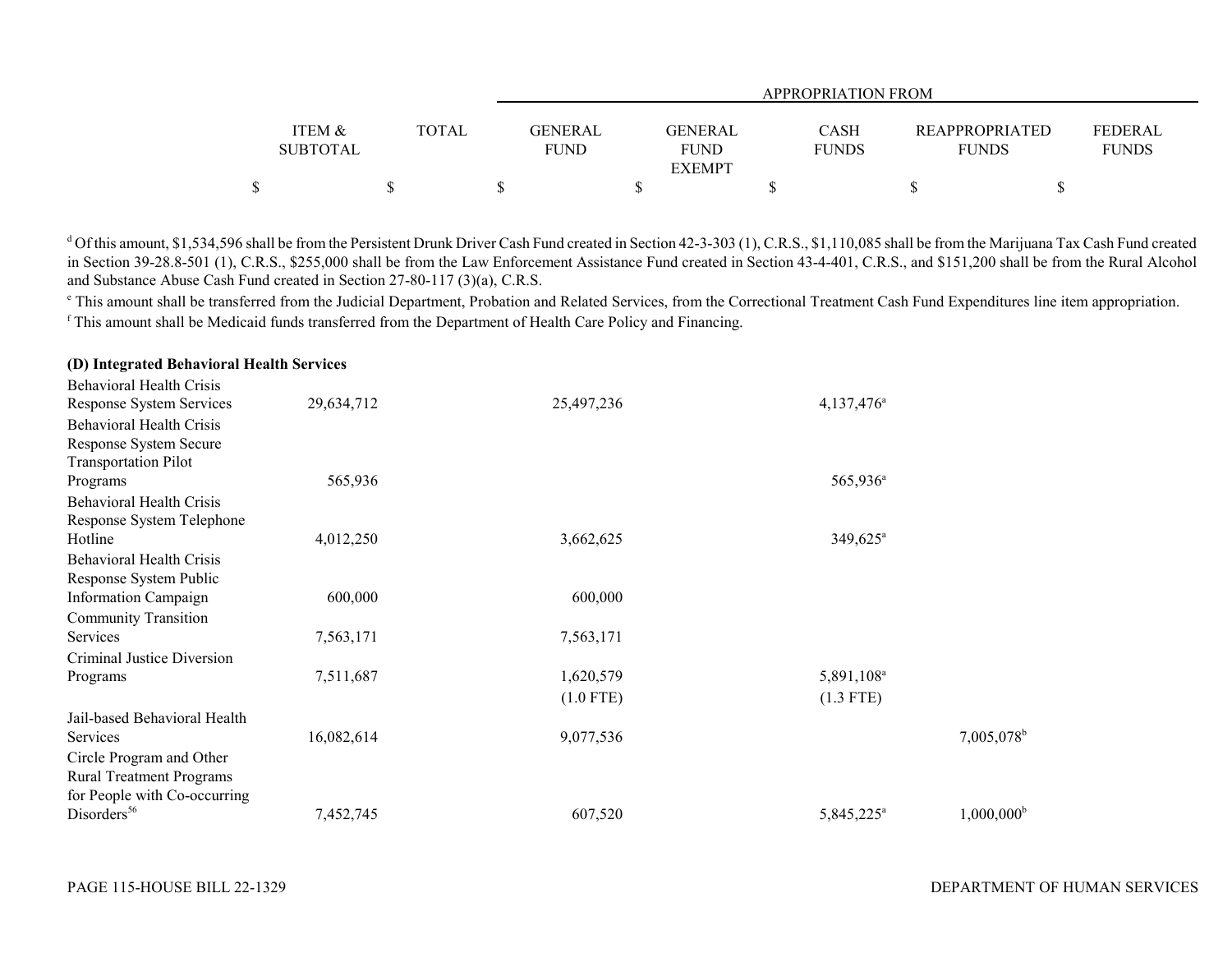|                                                                                                                                                                                                  |                                           |  | APPROPRIATION FROM            |             |                                                |  |    |                             |    |                                       |    |                                |
|--------------------------------------------------------------------------------------------------------------------------------------------------------------------------------------------------|-------------------------------------------|--|-------------------------------|-------------|------------------------------------------------|--|----|-----------------------------|----|---------------------------------------|----|--------------------------------|
|                                                                                                                                                                                                  | ITEM &<br><b>TOTAL</b><br><b>SUBTOTAL</b> |  | <b>GENERAL</b><br><b>FUND</b> |             | <b>GENERAL</b><br><b>FUND</b><br><b>EXEMPT</b> |  |    | <b>CASH</b><br><b>FUNDS</b> |    | <b>REAPPROPRIATED</b><br><b>FUNDS</b> |    | <b>FEDERAL</b><br><b>FUNDS</b> |
|                                                                                                                                                                                                  | \$<br>\$                                  |  | \$                            |             | \$                                             |  | \$ |                             | \$ |                                       | \$ |                                |
|                                                                                                                                                                                                  |                                           |  |                               |             |                                                |  |    |                             |    |                                       |    |                                |
| <b>Recovery Support Services</b>                                                                                                                                                                 |                                           |  |                               |             |                                                |  |    |                             |    |                                       |    |                                |
| <b>Grant Program</b>                                                                                                                                                                             | ,600,000                                  |  |                               | 1,600,000   |                                                |  |    |                             |    |                                       |    |                                |
|                                                                                                                                                                                                  |                                           |  |                               | $(1.0$ FTE) |                                                |  |    |                             |    |                                       |    |                                |
| 988 Crisis Hotline                                                                                                                                                                               | 11,905,027                                |  |                               |             |                                                |  |    | $11,905,027^{\circ}$        |    |                                       |    |                                |
|                                                                                                                                                                                                  |                                           |  |                               |             |                                                |  |    | $(2.0$ FTE)                 |    |                                       |    |                                |
| Medication Consistency and                                                                                                                                                                       |                                           |  |                               |             |                                                |  |    |                             |    |                                       |    |                                |
| Health Information                                                                                                                                                                               |                                           |  |                               |             |                                                |  |    |                             |    |                                       |    |                                |
| Exchange                                                                                                                                                                                         | 760,700                                   |  |                               |             |                                                |  |    | 760,700 <sup>a</sup>        |    |                                       |    |                                |
|                                                                                                                                                                                                  | 87,688,842                                |  |                               |             |                                                |  |    |                             |    |                                       |    |                                |
|                                                                                                                                                                                                  |                                           |  |                               |             |                                                |  |    |                             |    |                                       |    |                                |
| <sup>a</sup> These amounts shall be from the Marijuana Tax Cash Fund created in Section 39-28.8-501 (1), C.R.S.                                                                                  |                                           |  |                               |             |                                                |  |    |                             |    |                                       |    |                                |
| <sup>b</sup> These amounts shall be transferred from the Judicial Department, Probation and Related Services, from the Correctional Treatment Cash Fund Expenditures line item<br>appropriation. |                                           |  |                               |             |                                                |  |    |                             |    |                                       |    |                                |

c This amount shall be from the 988 Crisis Hotline Cash Fund created in Section 27-64-104 (1), C.R.S.

| (E) Indirect Cost        |           |                        |                  |           |
|--------------------------|-----------|------------------------|------------------|-----------|
| Assessment <sup>43</sup> | 3,457,690 | 1,838,601 <sup>a</sup> | $55,000^{\rm b}$ | 1,564,089 |

<sup>a</sup> This amount shall be from the Marijuana Tax Cash Fund created in Section 39-28.8-501 (1), C.R.S.

<sup>b</sup> This amount shall be Medicaid funds transferred from the Department of Health Care Policy and Financing.

247,500,049

| <b>(6) OFFICE OF BEHAVIORAL HEALTH</b> |             |           |  |  |  |  |
|----------------------------------------|-------------|-----------|--|--|--|--|
| (A) Administration                     |             |           |  |  |  |  |
| Administration                         | 712,007     | 712,007   |  |  |  |  |
|                                        | $(4.0$ FTE) |           |  |  |  |  |
| Electronic Health Record and           |             |           |  |  |  |  |
| <b>Pharmacy System</b>                 | 2,403,802   | 2,403,802 |  |  |  |  |
|                                        | 3,115,809   |           |  |  |  |  |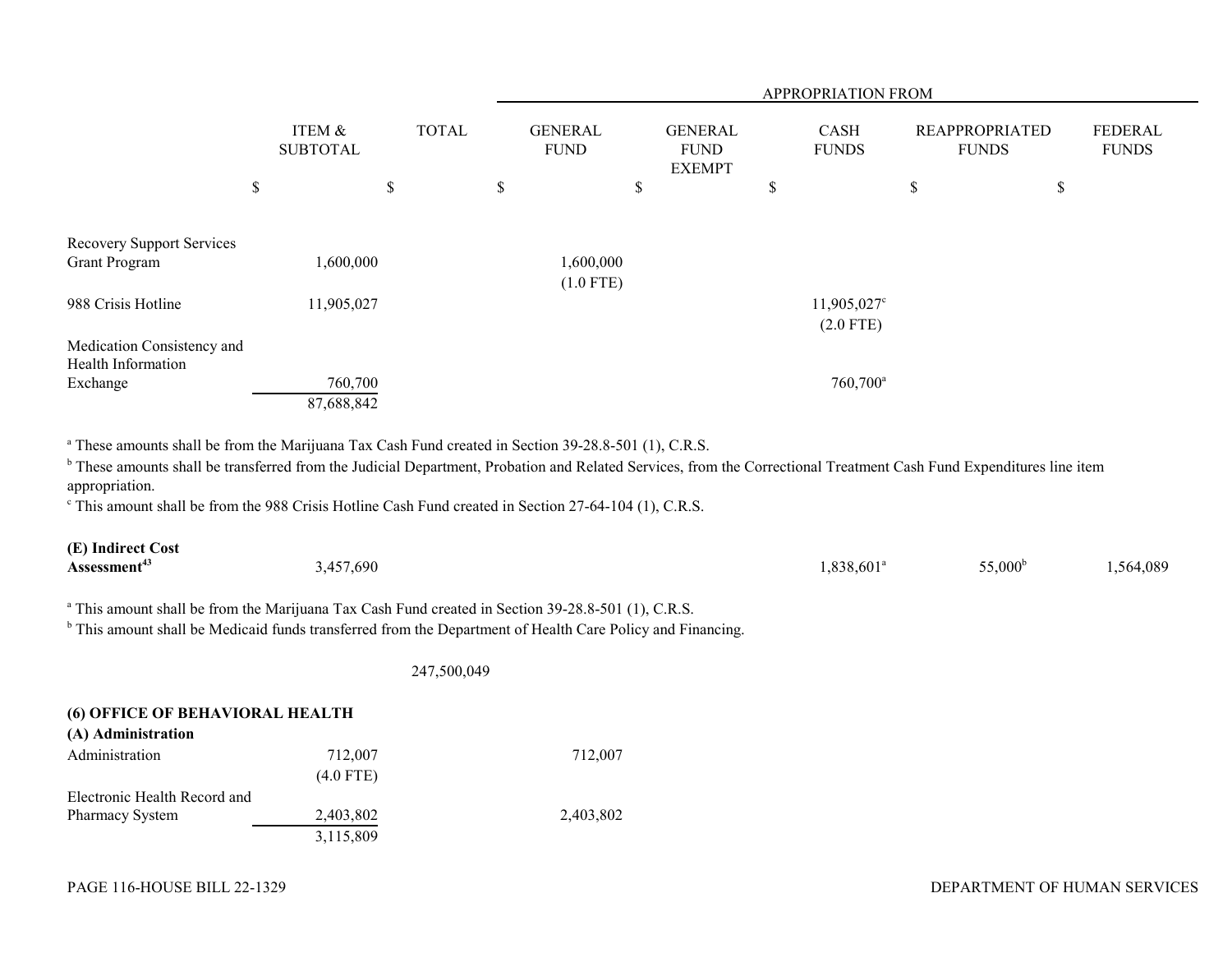|                                                         |                             | <b>APPROPRIATION FROM</b> |    |                               |    |                                                |    |                             |                                       |                                |
|---------------------------------------------------------|-----------------------------|---------------------------|----|-------------------------------|----|------------------------------------------------|----|-----------------------------|---------------------------------------|--------------------------------|
|                                                         | ITEM &<br><b>SUBTOTAL</b>   | <b>TOTAL</b>              |    | <b>GENERAL</b><br><b>FUND</b> |    | <b>GENERAL</b><br><b>FUND</b><br><b>EXEMPT</b> |    | <b>CASH</b><br><b>FUNDS</b> | <b>REAPPROPRIATED</b><br><b>FUNDS</b> | <b>FEDERAL</b><br><b>FUNDS</b> |
|                                                         | \$                          | \$                        | \$ |                               | \$ |                                                | \$ |                             | \$                                    | \$                             |
| (B) Mental Health Institutes at Ft. Logan <sup>57</sup> |                             |                           |    |                               |    |                                                |    |                             |                                       |                                |
| Personal Services                                       | 31,880,866<br>$(305.5$ FTE) |                           |    |                               |    |                                                |    |                             |                                       |                                |
| <b>Contract Medical Services</b>                        | 815,297                     |                           |    |                               |    |                                                |    |                             |                                       |                                |
| <b>Operating Expenses</b>                               | 2,565,884                   |                           |    |                               |    |                                                |    |                             |                                       |                                |
| Capital Outlay                                          | 112,916                     |                           |    |                               |    |                                                |    |                             |                                       |                                |
| Pharmaceuticals                                         | 1,707,007                   |                           |    |                               |    |                                                |    |                             |                                       |                                |
|                                                         | 37,081,970                  |                           |    | 35,067,053                    |    |                                                |    | 1,874,016 <sup>a</sup>      | 140,901 <sup>b</sup>                  |                                |

<sup>a</sup> Of this amount, \$1,667,900 shall be from Medicare and other sources of patient revenues and \$206,116 shall be from the Marijuana Tax Cash Fund created in Section 39-28.8-501 (1), C.R.S.

<sup>b</sup> This amount shall be from patient revenues. For informational purposes only, patient revenues are estimated to include \$106,191 earned from regional accountable entities-through the Behavioral Health Capitation Payments line item appropriation, and \$34,710 Medicaid funds transferred from the Department of Health Care Policy and Financing from the Office of Behavioral Health line item appropriation.

# **(C) Mental Health Institute at Pueblo<sup>57</sup>**

| Personal Services                | 99,146,315      |            |                     |                |
|----------------------------------|-----------------|------------|---------------------|----------------|
|                                  | $(1,054.2$ FTE) |            |                     |                |
| <b>Contract Medical Services</b> | 2,784,664       |            |                     |                |
| <b>Operating Expenses</b>        | 8,019,805       |            |                     |                |
| Capital Outlay                   | 324,068         |            |                     |                |
| Pharmaceuticals                  | 4,714,182       |            |                     |                |
| <b>Educational Programs</b>      | 236,402         |            |                     |                |
|                                  | $(2.7$ FTE)     |            |                     |                |
|                                  | 115,225,436     | 99,606,022 | $4,395,023^{\circ}$ | $11,224,391^b$ |

<sup>a</sup> Of this amount, \$4,023,033 shall be from Medicare and other sources of patient revenues and \$371,990 shall be from the Marijuana Tax Cash Fund created in Section 39-28.8-501 (1), C.R.S.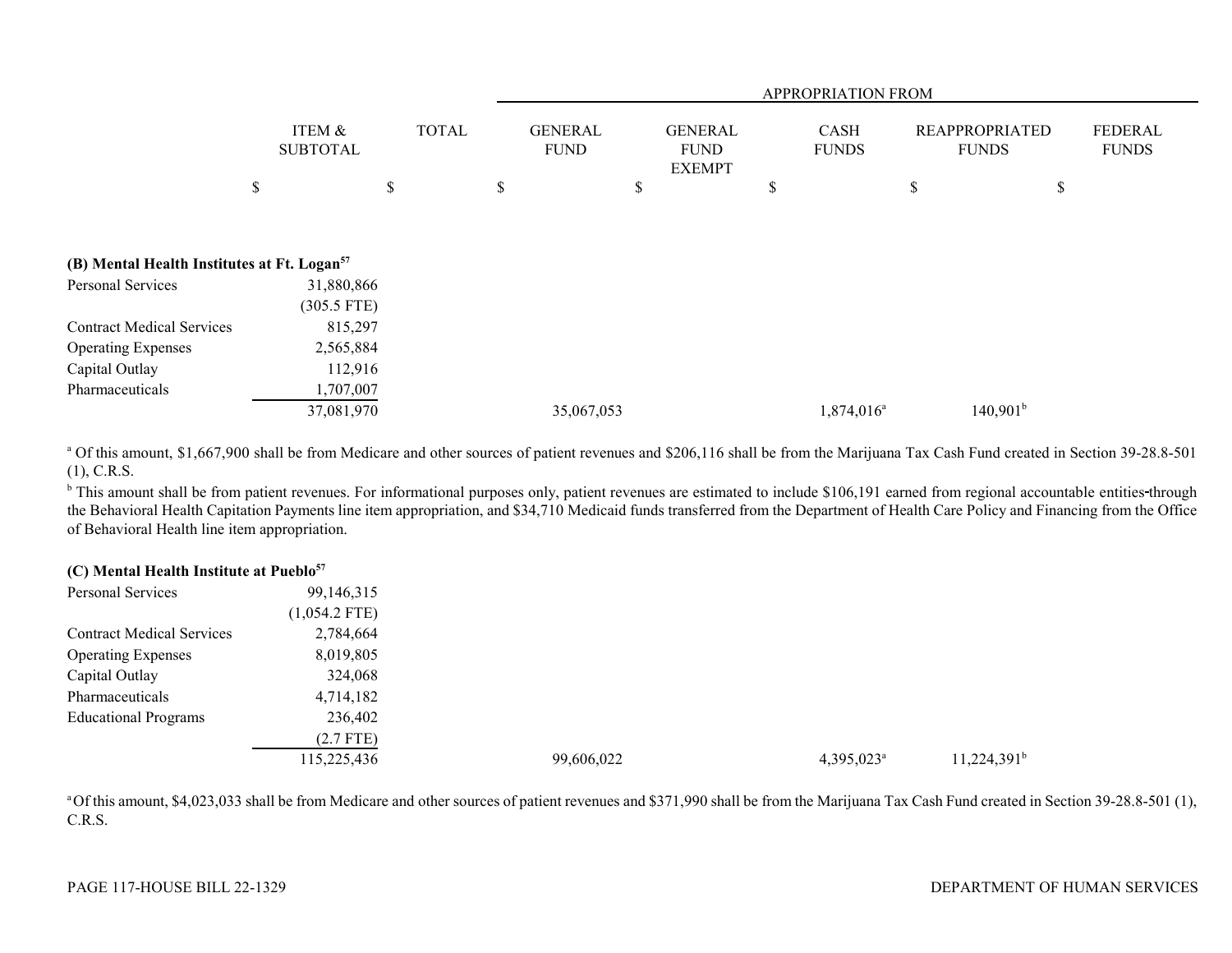|                 |              |             | APPROPRIATION FROM |              |                       |              |  |  |  |  |
|-----------------|--------------|-------------|--------------------|--------------|-----------------------|--------------|--|--|--|--|
|                 |              |             |                    |              |                       |              |  |  |  |  |
| ITEM &          | <b>TOTAL</b> | GENERAL     | GENERAL            | <b>CASH</b>  | <b>REAPPROPRIATED</b> | FEDERAL      |  |  |  |  |
| <b>SUBTOTAL</b> |              | <b>FUND</b> | <b>FUND</b>        | <b>FUNDS</b> | <b>FUNDS</b>          | <b>FUNDS</b> |  |  |  |  |
|                 |              |             | <b>EXEMPT</b>      |              |                       |              |  |  |  |  |
| \$              |              |             |                    |              |                       |              |  |  |  |  |

<sup>b</sup> Of this amount, \$8,189,412 shall be from patient revenues, \$2,829,971 shall be transferred from the Department of Corrections, and \$205,308 shall be transferred from the Department of Education. For informational purposes only, patient revenues are estimated to include \$8,161,665 Medicaid funds transferred from the Department of Health Care Policy and Financing from the Office of Behavioral Health line item appropriation.

| (D) Forensic Services <sup>57</sup> |            |              |
|-------------------------------------|------------|--------------|
| Forensic Services                   |            |              |
| Administration                      | 1,025,616  | 1,025,616    |
|                                     |            | $(13.9$ FTE) |
| Forensic Support Team               | 1,495,996  | 1,495,996    |
|                                     |            | $(19.0$ FTE) |
| <b>Court Services</b>               | 7,018,403  | 7,018,403    |
|                                     |            | $(58.1$ FTE) |
| Forensic Community-based            |            |              |
| Services                            | 4,115,239  | 4, 115, 239  |
|                                     |            | $(20.4$ FTE) |
| Jail-based Competency               |            |              |
| <b>Restoration Program</b>          | 14,080,606 | 14,080,606   |
|                                     |            | $(4.3$ FTE)  |
| Purchased Psychiatric Bed           |            |              |
| Capacity                            | 3,412,940  | 3,412,940    |
|                                     |            | $(1.0$ FTE)  |
| <b>Outpatient Competency</b>        |            |              |
| <b>Restoration Program</b>          | 3,948,447  | 3,948,447    |
|                                     |            | $(3.0$ FTE)  |
|                                     | 35,097,247 |              |
|                                     |            |              |

# **(E) Consent Decree Fines and Fees<sup>57</sup>**

| Fines and Fees | 12,000,000 | 12,000,000 |
|----------------|------------|------------|
|----------------|------------|------------|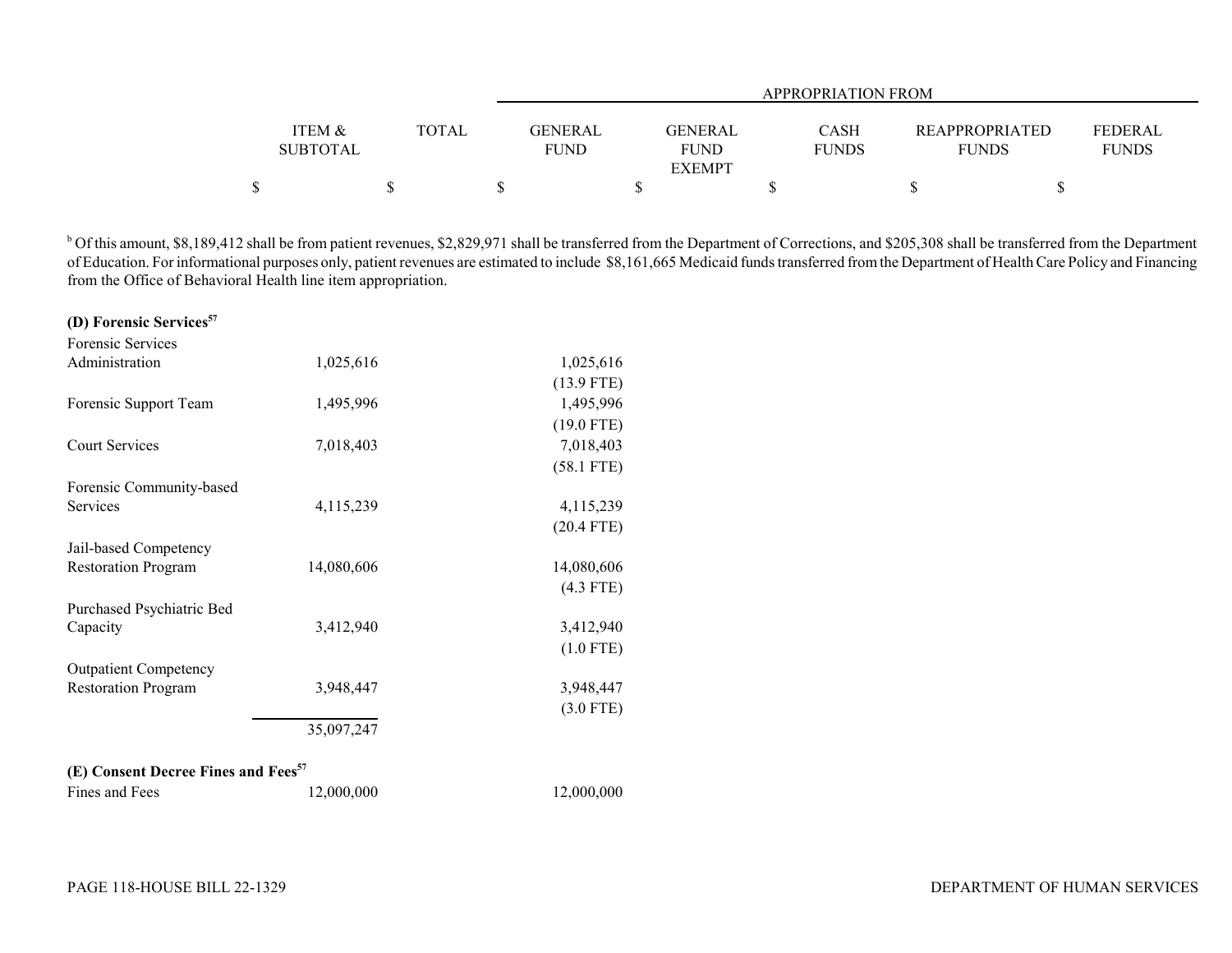|                                                        |                                      |              |                                                                                                                               | APPROPRIATION FROM                             |                             |                                                                                                                                                                                   |                                |  |  |
|--------------------------------------------------------|--------------------------------------|--------------|-------------------------------------------------------------------------------------------------------------------------------|------------------------------------------------|-----------------------------|-----------------------------------------------------------------------------------------------------------------------------------------------------------------------------------|--------------------------------|--|--|
|                                                        | <b>ITEM &amp;</b><br><b>SUBTOTAL</b> | <b>TOTAL</b> | <b>GENERAL</b><br><b>FUND</b>                                                                                                 | <b>GENERAL</b><br><b>FUND</b><br><b>EXEMPT</b> | <b>CASH</b><br><b>FUNDS</b> | <b>REAPPROPRIATED</b><br><b>FUNDS</b>                                                                                                                                             | <b>FEDERAL</b><br><b>FUNDS</b> |  |  |
|                                                        | \$                                   | S            | D                                                                                                                             |                                                | D                           |                                                                                                                                                                                   | Φ                              |  |  |
| (F) Indirect Cost<br>Assessment <sup>43</sup>          |                                      | 3,296,244    |                                                                                                                               |                                                | 1,831,780 <sup>a</sup>      | $1,464,464^{\circ}$                                                                                                                                                               |                                |  |  |
| Department of Human Services Indirect Cost Assessment. |                                      |              | <sup>a</sup> This amount shall be from Medicare and other sources of patient revenues earned by the mental health institutes. |                                                |                             | <sup>b</sup> This amount shall be from Medicaid funds transferred from the Department of Health Care Policy and Financing, Department of Human Services Medicaid-funded Programs, |                                |  |  |

| 205,816,706 |  |  |
|-------------|--|--|
|             |  |  |

# **(7) OFFICE OF ADULTS, AGING, AND DISABILITY SERVICES (A) Administration** 1,480,739 643,145 318,000<sup>a</sup> 417,618<sup>b</sup> 101,976(I) (8.9 FTE)

<sup>a</sup> Of this amount, an estimated \$316,459 shall be from the shall be from the Central Fund for Veterans Community Living Centers created in Section 26-12-108 (1)(a), C.R.S., and an estimated \$1,541 shall be from the Colorado Brain Injury Trust Fund created in Section 26-1-309 (1), C.R.S.

<sup>b</sup> Of this amount, \$412,894 shall be from Medicaid funds transferred from the Office of Adults, Aging, and Disabilities Services - Medicaid Funding, Administration line item in the Department of Health Care Policy and Financing and \$4,724 shall be from the Colorado Commission for the Deaf and Hard of Hearing Cash Fund created in Section 26-21-107 (1), C.R.S., and from the Commission for the Deaf and Hard of Hearing Cash Fund line item in the Department of Regulatory Agencies, Public Utilities Commission.

### **(B) Programs and Commissions for Persons with Disabilities**

| Developmental Disabilities<br>Council                                                 | 1,019,553 |         |                                        | 1,019,553(I)<br>$(6.0$ FTE) |
|---------------------------------------------------------------------------------------|-----------|---------|----------------------------------------|-----------------------------|
| Colorado Commission for<br>the Deaf, Hard of Hearing,<br>and DeafBlind                | 2,358,997 | 103,214 | 2,255,783 <sup>a</sup><br>$(13.3$ FTE) |                             |
| Brain Injury Program -<br>Appropriation to the<br>Colorado Brain Injury Trust<br>Fund | 450,000   | 450,000 |                                        |                             |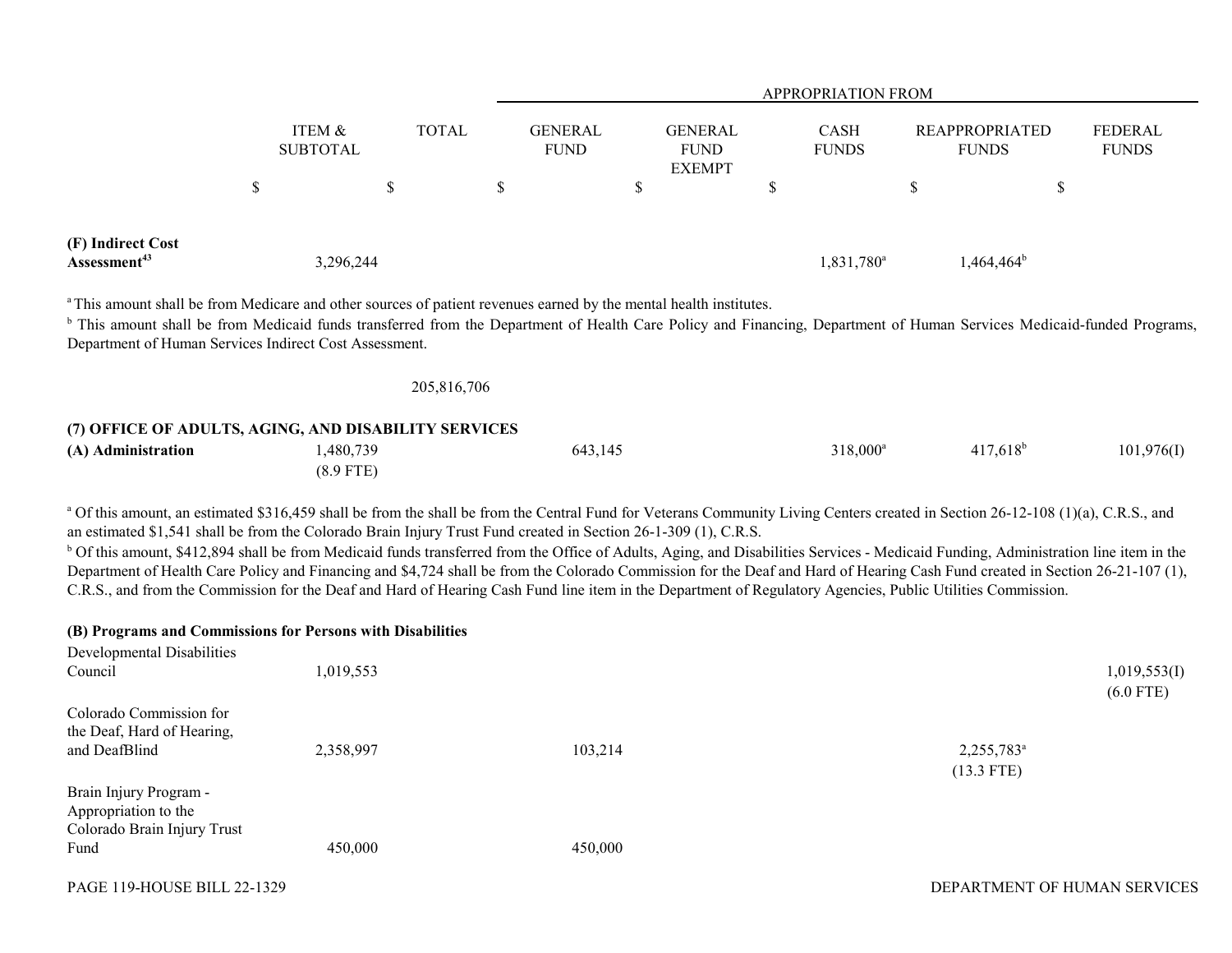|                                                                                                                                                                                                                                                                                                                                                                                                                                                                                                                                                                                                                                                                                                          |                           |              |                               |                                                | APPROPRIATION FROM           |                                                    |                                |
|----------------------------------------------------------------------------------------------------------------------------------------------------------------------------------------------------------------------------------------------------------------------------------------------------------------------------------------------------------------------------------------------------------------------------------------------------------------------------------------------------------------------------------------------------------------------------------------------------------------------------------------------------------------------------------------------------------|---------------------------|--------------|-------------------------------|------------------------------------------------|------------------------------|----------------------------------------------------|--------------------------------|
|                                                                                                                                                                                                                                                                                                                                                                                                                                                                                                                                                                                                                                                                                                          | ITEM &<br><b>SUBTOTAL</b> | <b>TOTAL</b> | <b>GENERAL</b><br><b>FUND</b> | <b>GENERAL</b><br><b>FUND</b><br><b>EXEMPT</b> | CASH<br><b>FUNDS</b>         | <b>REAPPROPRIATED</b><br><b>FUNDS</b>              | <b>FEDERAL</b><br><b>FUNDS</b> |
| $\mathbb{S}$                                                                                                                                                                                                                                                                                                                                                                                                                                                                                                                                                                                                                                                                                             |                           | $\mathbb S$  | $\mathcal{S}$                 | \$                                             | \$                           | $\mathbb S$<br>$\$$                                |                                |
| Colorado Brain Injury Trust<br>Fund                                                                                                                                                                                                                                                                                                                                                                                                                                                                                                                                                                                                                                                                      | 3,513,421<br>7,341,971    |              |                               |                                                | $3,063,421^b$<br>$(1.5$ FTE) | $450,000^{\circ}$                                  |                                |
| <sup>a</sup> This amount shall be from the Colorado Commission for the Deaf and Hard of Hearing Cash Fund created in Section 26-21-107 (1), C.R.S., and from the Commission for the Deaf<br>and Hard of Hearing Cash Fund line item in the Department of Regulatory Agencies, Public Utilities Commission.<br><sup>b</sup> This amount shall be from the Colorado Brain Injury Trust Fund created in Section 26-1-309 (1), C.R.S.<br><sup>c</sup> This amount shall be from the Colorado Brain Injury Trust Fund created in Section 26-1-309 (1), C.R.S.<br>(C) Regional Centers for People with Developmental Disabilities<br>(1) Administration<br>Regional Centers Electronic<br>Health Record System | 698,688                   |              |                               |                                                |                              | 698,688 <sup>a</sup>                               |                                |
| a Of this amount, \$680,382 shall be from Medicaid funds transferred from the Department of Health Care Policy and Financing and \$18,306 shall be transferred from the Department's<br>Regional Centers.                                                                                                                                                                                                                                                                                                                                                                                                                                                                                                |                           |              |                               |                                                |                              |                                                    |                                |
| (2) Wheat Ridge Regional Center<br>Wheat Ridge Regional<br>Center Intermediate Care<br>Facility <sup>58</sup>                                                                                                                                                                                                                                                                                                                                                                                                                                                                                                                                                                                            | 27, 121, 153              |              |                               |                                                | 780,314 <sup>a</sup>         | $26,340,839^b$                                     |                                |
| Wheat Ridge Regional<br>Center Provider Fee<br>Wheat Ridge Regional<br>Center Depreciation                                                                                                                                                                                                                                                                                                                                                                                                                                                                                                                                                                                                               | 1,435,612<br>180,718      |              |                               |                                                |                              | $(369.0$ FTE)<br>$1,435,612^b$<br>$180,718(I)^{b}$ |                                |
|                                                                                                                                                                                                                                                                                                                                                                                                                                                                                                                                                                                                                                                                                                          | 28,737,483                |              |                               |                                                |                              |                                                    |                                |

a This amount shall be from client cash revenues.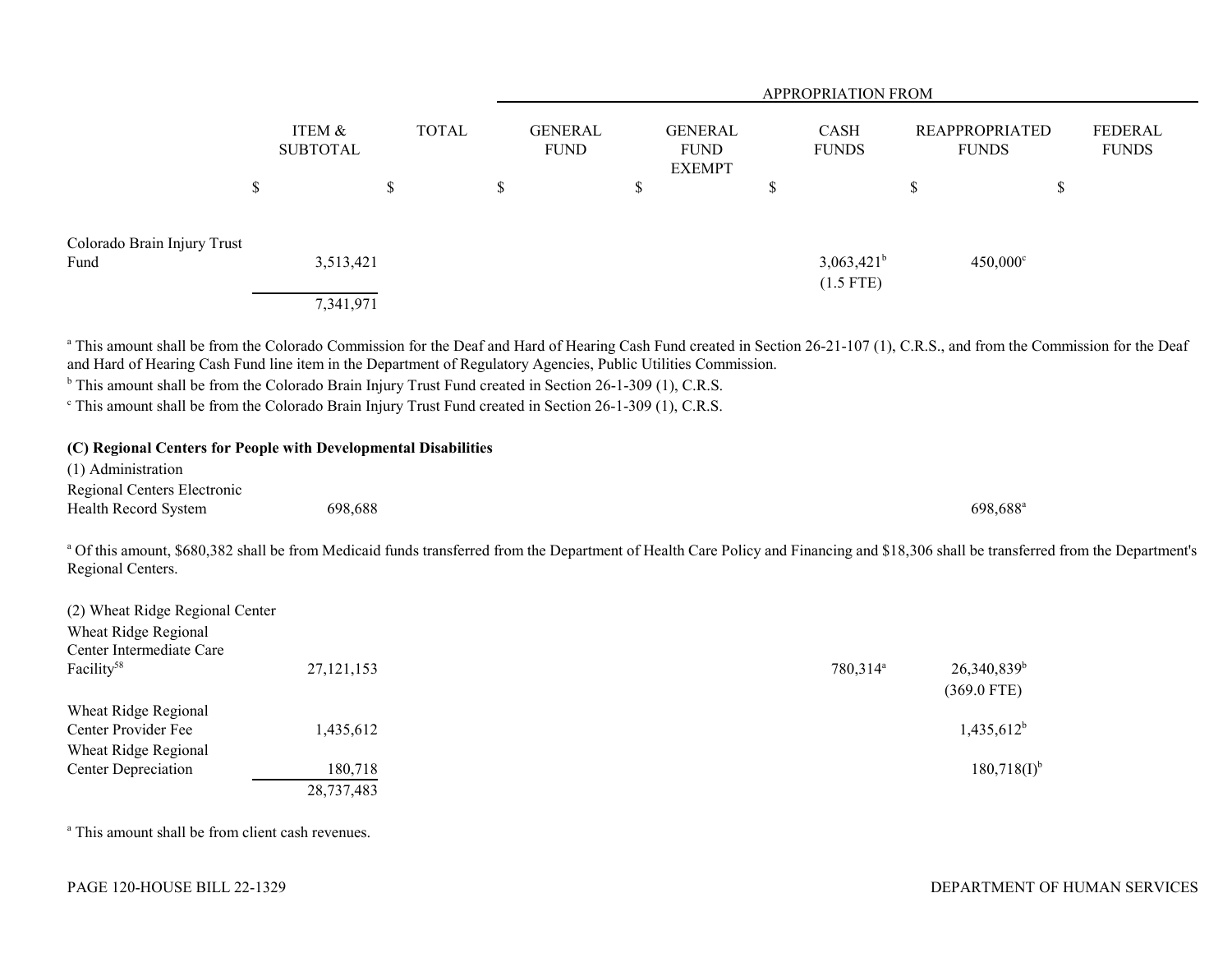|                                                                                                                                                                                                                                                                                              |                           |              |                               | APPROPRIATION FROM                             |                             |                                       |                                |  |  |  |
|----------------------------------------------------------------------------------------------------------------------------------------------------------------------------------------------------------------------------------------------------------------------------------------------|---------------------------|--------------|-------------------------------|------------------------------------------------|-----------------------------|---------------------------------------|--------------------------------|--|--|--|
|                                                                                                                                                                                                                                                                                              | ITEM &<br><b>SUBTOTAL</b> | <b>TOTAL</b> | <b>GENERAL</b><br><b>FUND</b> | <b>GENERAL</b><br><b>FUND</b><br><b>EXEMPT</b> | <b>CASH</b><br><b>FUNDS</b> | <b>REAPPROPRIATED</b><br><b>FUNDS</b> | <b>FEDERAL</b><br><b>FUNDS</b> |  |  |  |
|                                                                                                                                                                                                                                                                                              | \$                        | \$           | \$                            | \$                                             | \$                          | $\mathbb S$                           | \$                             |  |  |  |
| <sup>b</sup> These amounts shall be from Medicaid funds transferred from the Regional Centers line item in the Department of Health Care Policy and Financing.<br>(3) Grand Junction Regional Center<br><b>Grand Junction Regional</b><br>Center Intermediate Care<br>Facility <sup>58</sup> | 7,500,556                 |              |                               |                                                | $1,039,362$ <sup>a</sup>    | $6,461,194^b$<br>$(98.8$ FTE)         |                                |  |  |  |
| <b>Grand Junction Regional</b><br>Center Provider Fee<br><b>Grand Junction Regional</b>                                                                                                                                                                                                      | 453,291                   |              |                               |                                                |                             | $453,291^b$                           |                                |  |  |  |
| Center Waiver Services <sup>59</sup>                                                                                                                                                                                                                                                         | 11,340,995                |              | 350,322                       |                                                | $402,721$ <sup>a</sup>      | $10,587,952^b$<br>$(174.2$ FTE)       |                                |  |  |  |
| <b>Grand Junction Regional</b><br><b>Center Depreciation</b>                                                                                                                                                                                                                                 | 323,681<br>19,618,523     |              |                               |                                                |                             | $323,681(I)^{b}$                      |                                |  |  |  |

a These amounts shall be from client cash revenues.

<sup>b</sup> These amounts shall be from Medicaid funds transferred from the Regional Centers line item in the Department of Health Care Policy and Financing.

| (4) Pueblo Regional Center    |            |         |                      |                                 |
|-------------------------------|------------|---------|----------------------|---------------------------------|
| Pueblo Regional Center        |            |         |                      |                                 |
| Waiver Services <sup>59</sup> | 11,560,641 | 250,195 | 540,272 <sup>a</sup> | $10,770,174^b$<br>$(181.8$ FTE) |
| Pueblo Regional Center        |            |         |                      |                                 |
| Depreciation                  | 187,326    |         |                      | $187,326(I)^{6}$                |
|                               | 11,747,967 |         |                      |                                 |

a This amount shall be from client cash revenues.

<sup>b</sup> These amounts shall be from Medicaid funds transferred from the Regional Centers line item in the Department of Health Care Policy and Financing.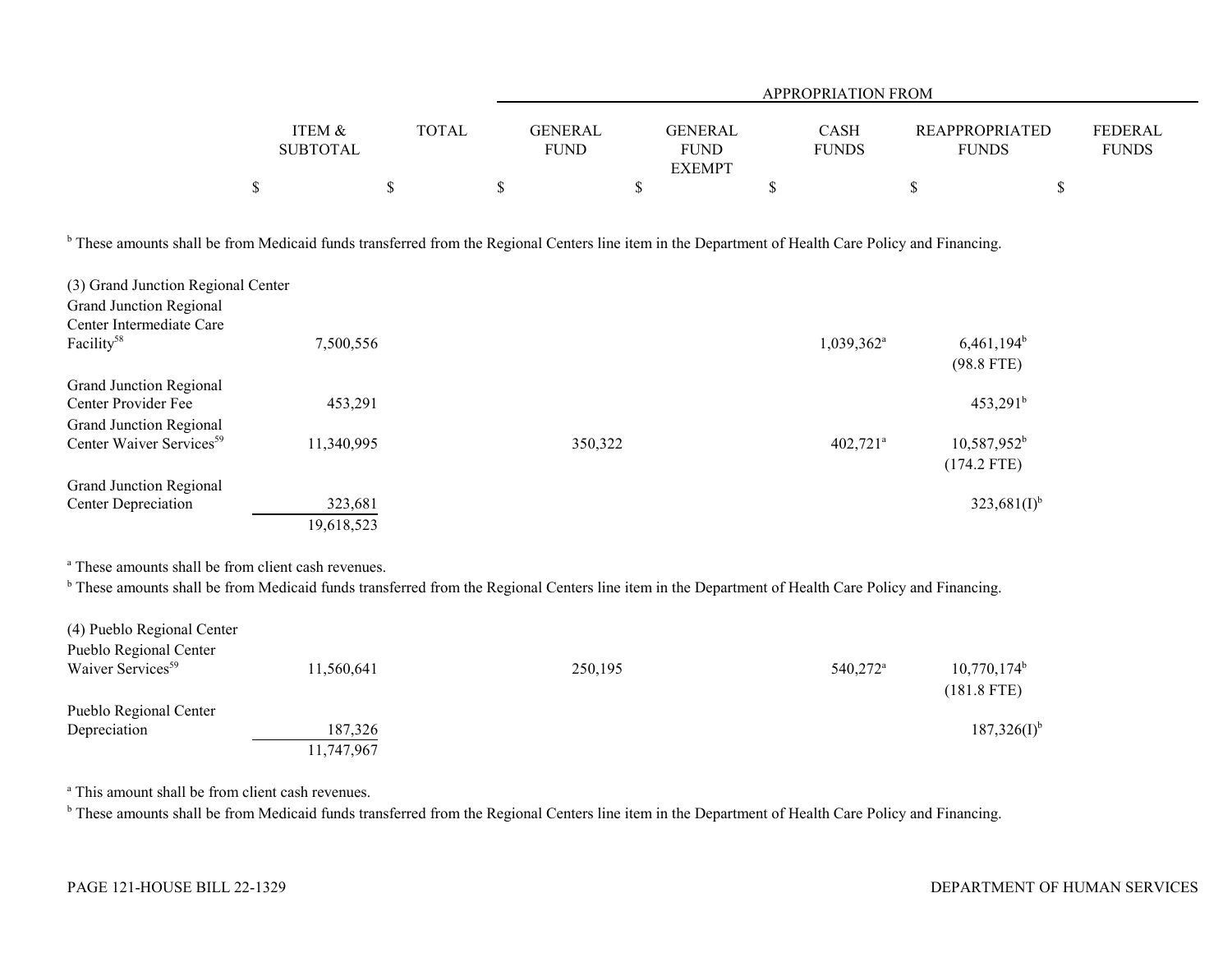|                                                                                                              |                             |              |                               |                                                | <b>APPROPRIATION FROM</b>           |                                       |                         |
|--------------------------------------------------------------------------------------------------------------|-----------------------------|--------------|-------------------------------|------------------------------------------------|-------------------------------------|---------------------------------------|-------------------------|
|                                                                                                              | ITEM &<br><b>SUBTOTAL</b>   | <b>TOTAL</b> | <b>GENERAL</b><br><b>FUND</b> | <b>GENERAL</b><br><b>FUND</b><br><b>EXEMPT</b> | CASH<br><b>FUNDS</b>                | <b>REAPPROPRIATED</b><br><b>FUNDS</b> | FEDERAL<br><b>FUNDS</b> |
|                                                                                                              | $\boldsymbol{\mathsf{S}}$   | \$           | $\mathbb{S}$                  | \$                                             | $\mathbb{S}$                        | \$<br>$\boldsymbol{\mathsf{S}}$       |                         |
| (5) Work Therapy Program                                                                                     | 585,338                     |              |                               |                                                | 585,338 <sup>a</sup><br>$(1.5$ FTE) |                                       |                         |
| <sup>a</sup> This amount shall be from the Work Therapy Cash Fund created in Section 26-8-107 (2)(a), C.R.S. |                             |              |                               |                                                |                                     |                                       |                         |
| (D) Veterans Community Living Centers                                                                        |                             |              |                               |                                                |                                     |                                       |                         |
| Administration                                                                                               | 1,723,048                   |              |                               |                                                | $1,723,048(I)^a$<br>$(5.0$ FTE)     |                                       |                         |
| Fitzsimons Veterans<br>Community Living Center                                                               | 24,814,803<br>$(236.4$ FTE) |              | 977,719                       |                                                | $12,179,141($ [J <sup>a</sup>       |                                       | 11,657,943(I)           |
| <b>Florence Veterans</b><br>Community Living Center                                                          | 12,802,608<br>$(135.0$ FTE) |              | 523,072                       |                                                | $7,823,446(I)^a$                    |                                       | 4,456,090(I)            |
| Homelake Veterans<br>Community Living Center                                                                 | 8,816,903                   |              | 575,451                       |                                                | $5,257,383(I)^a$                    |                                       | 2,984,069(I)            |
| Homelake Military Veterans                                                                                   | $(95.3$ FTE)                |              |                               |                                                |                                     |                                       |                         |
| Cemetery                                                                                                     | 68,381                      |              | 60,716<br>$(0.5$ FTE)         |                                                | $7,665(I)^a$                        |                                       |                         |
| Rifle Veterans Community<br>Living Center                                                                    | 10,506,943<br>$(110.6$ FTE) |              | 630,950                       |                                                | $7,240,792(1)^a$                    |                                       | 2,635,201(I)            |
| Walsenburg Veterans<br>Community Living Center                                                               | 373,985                     |              |                               |                                                | $373,985(I)^a$<br>$(1.0$ FTE)       |                                       |                         |
| Appropriation to the Central<br>Fund Pursuant to Section 26-<br>12-108 (1)(a.5), C.R.S.                      | 800,000                     |              | 800,000                       |                                                |                                     |                                       |                         |
|                                                                                                              | 59,906,671                  |              |                               |                                                |                                     |                                       |                         |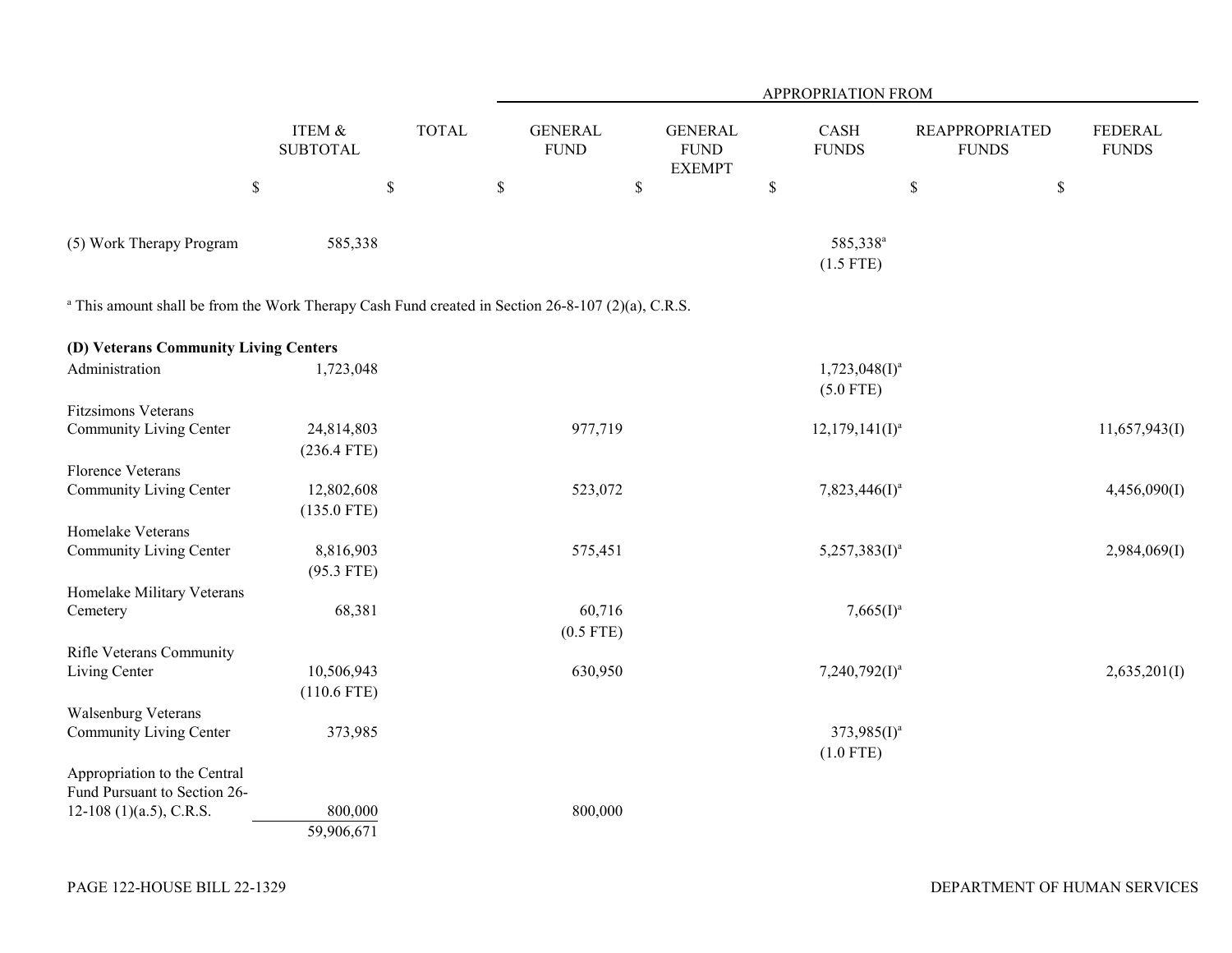|                   |              |             | <b>APPROPRIATION FROM</b> |              |                       |                |  |  |  |  |  |  |
|-------------------|--------------|-------------|---------------------------|--------------|-----------------------|----------------|--|--|--|--|--|--|
|                   |              |             |                           |              |                       |                |  |  |  |  |  |  |
| <b>ITEM &amp;</b> | <b>TOTAL</b> | GENERAL     | <b>GENERAL</b>            | CASH         | <b>REAPPROPRIATED</b> | <b>FEDERAL</b> |  |  |  |  |  |  |
| <b>SUBTOTAL</b>   |              | <b>FUND</b> | <b>FUND</b>               | <b>FUNDS</b> | <b>FUNDS</b>          | <b>FUNDS</b>   |  |  |  |  |  |  |
|                   |              |             | <b>EXEMPT</b>             |              |                       |                |  |  |  |  |  |  |
|                   |              |             |                           |              |                       |                |  |  |  |  |  |  |

<sup>a</sup> These amounts are shown for informational purposes only and shall be from the Central Fund for Veterans Community Living Centers created in Section 26-12-108 (1)(a), C.R.S. These amounts reflect estimated operating costs for the veterans community living centers that are funded with resident payments for care and other revenues. The veterans community living centers have continuous spending authority pursuant to Sections 26-12-108 and 110, C.R.S. The veterans community living centers and Homelake Domiciliary are also anticipated to qualify as enterprises as defined by Section 20, Article X of the State Constitution.

| (E) Disability<br><b>Determination Services</b> | 19,484,702   |            |                        | 19,484,702(I)<br>$(121.7$ FTE) |
|-------------------------------------------------|--------------|------------|------------------------|--------------------------------|
| (F) Aging Programs                              |              |            |                        |                                |
| (1) Adult Protective Services                   |              |            |                        |                                |
| <b>State Administration</b>                     | 1,348,993    | 1,278,193  | $70,800^{\circ}$       |                                |
|                                                 | $(10.5$ FTE) |            |                        |                                |
| Adult Protective Services <sup>53</sup>         | 18,990,892   | 13,008,792 | $3,798,159(1)^{b}$     | $2,183,941^{\circ}$            |
| <b>Adult Protective Services</b>                |              |            |                        |                                |
| Data System                                     | 156,154      | 133,754    | $22,400^{\circ}$       |                                |
| Records and Reports of At-                      |              |            |                        |                                |
| Risk Adult Abuse or Neglect                     | 477,739      |            | $477,739$ <sup>a</sup> |                                |
|                                                 | $(7.5$ FTE)  |            |                        |                                |
|                                                 | 20,973,778   |            |                        |                                |

<sup>a</sup> These amounts shall be from the Records and Reports Fund created in Section 19-1-307 (2.5), C.R.S.

 $<sup>b</sup>$  This amount shall be from local funds. The (L) notation and the (I) notation apply to this amount.</sup>

c This amount shall be from the Title XX Social Services Block Grant.

| (2) Community Services for the Elderly |             |         |                |
|----------------------------------------|-------------|---------|----------------|
| Program Administration                 | ,306,987    | 323,123 | $983,864(I)^a$ |
|                                        | $(8.0$ FTE) |         |                |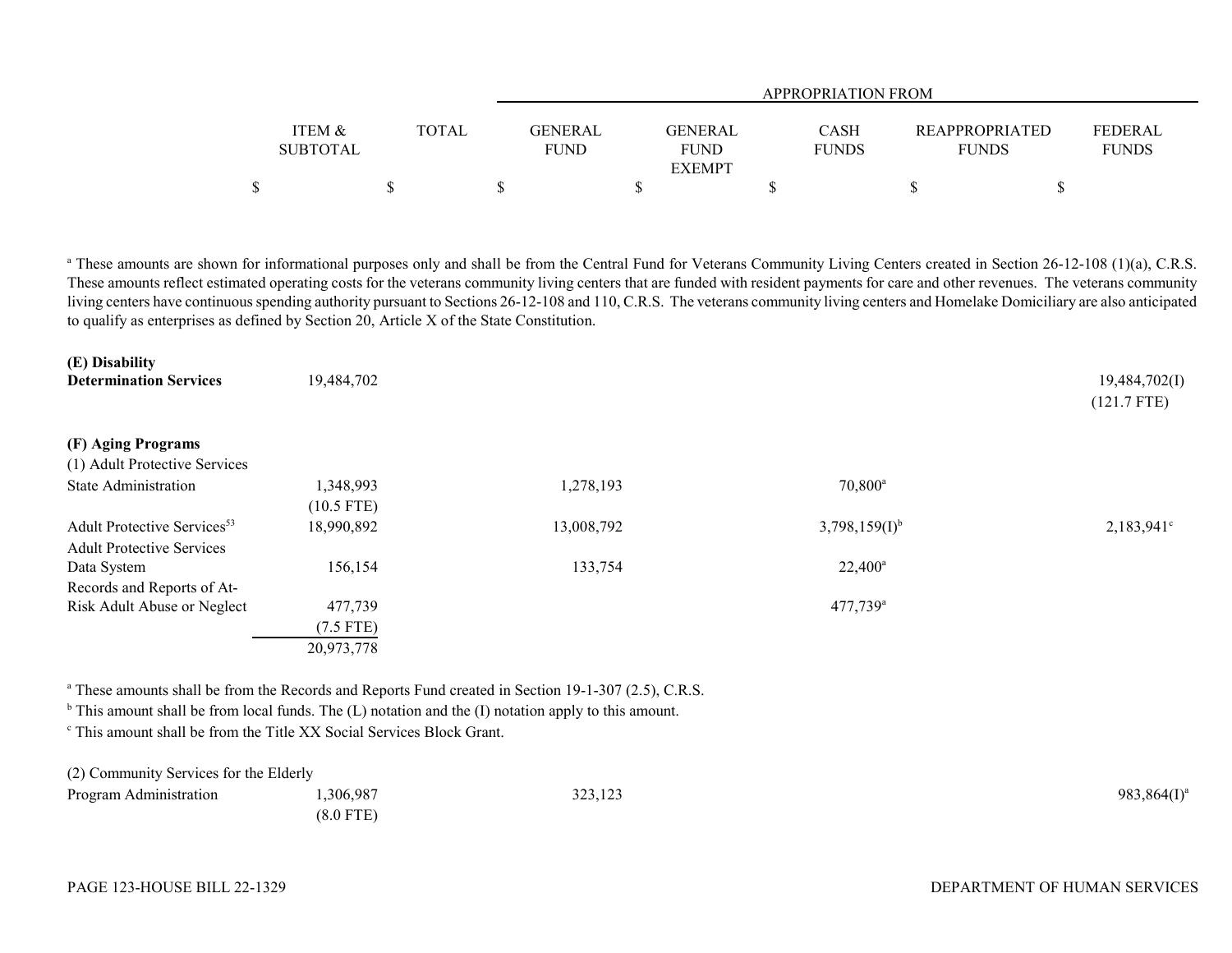|                           |                           |              |             |                               |                                                | APPROPRIATION FROM          |                                       |                                 |
|---------------------------|---------------------------|--------------|-------------|-------------------------------|------------------------------------------------|-----------------------------|---------------------------------------|---------------------------------|
|                           | ITEM &<br><b>SUBTOTAL</b> | <b>TOTAL</b> |             | <b>GENERAL</b><br><b>FUND</b> | <b>GENERAL</b><br><b>FUND</b><br><b>EXEMPT</b> | <b>CASH</b><br><b>FUNDS</b> | <b>REAPPROPRIATED</b><br><b>FUNDS</b> | <b>FEDERAL</b><br><b>FUNDS</b>  |
|                           | \$                        | \$           | $\mathbb S$ |                               | \$                                             | \$                          | \$                                    | \$                              |
| Senior Community Services |                           |              |             |                               |                                                |                             |                                       |                                 |
| Employment                | 861,085                   |              |             |                               |                                                |                             |                                       | $861,085(I)^{b}$<br>$(0.5$ FTE) |
| Older Americans Act       |                           |              |             |                               |                                                |                             |                                       |                                 |
| Programs <sup>60</sup>    | 20,918,207                |              |             | 990,653                       |                                                | 3,079,710°                  |                                       | $16,847,844(I)^a$               |
| National Family Caregiver |                           |              |             |                               |                                                |                             |                                       |                                 |
| <b>Support Program</b>    | 2,173,936                 |              |             | 142,041                       |                                                | 423,805 <sup>d</sup>        |                                       | $1,608,090(1)^a$                |
| State Ombudsman Program   | 923,570                   |              |             | 590,148                       |                                                | $173,289^e$                 | $1,800$ <sup>f</sup>                  | $158,333(1)^{g}$                |
|                           | $(1.0$ FTE)               |              |             |                               |                                                |                             |                                       |                                 |
| State Funding for Senior  |                           |              |             |                               |                                                |                             |                                       |                                 |
| Services <sup>60</sup>    | 29,578,817                |              |             | 14,487,707                    |                                                | $14,091,110^h$              | $1,000,000$ <sup>f</sup>              |                                 |
| Area Agencies on Aging    |                           |              |             |                               |                                                |                             |                                       |                                 |
| Administration            | 1,375,384                 |              |             |                               |                                                |                             |                                       | $1,375,384(I)^a$                |
| Respite Services          | 398,370                   |              |             | 350,000                       |                                                | $48,370^{\rm i}$            |                                       |                                 |
| Strategic Action Plan on  |                           |              |             |                               |                                                |                             |                                       |                                 |
| Aging                     | 99,123                    |              |             | 99,123                        |                                                |                             |                                       |                                 |
|                           | $(0.9$ FTE)               |              |             |                               |                                                |                             |                                       |                                 |
|                           | 57,635,479                |              |             |                               |                                                |                             |                                       |                                 |

<sup>a</sup> These amounts shall be from Title III of the Older Americans Act. A state match is required to expend these funds, except in the Area Agencies on Aging Administration line item, where local expenditures provide the required non-federal match.

<sup>b</sup> This amount shall be from Title V of the Older Americans Act.

 $\degree$  Of this amount, an estimated \$3,039,710(L)(I) shall be from local funds and an estimated \$40,000 shall be from the Older Coloradans Cash Fund created in Section 26-11-205.5 (5)(a), C.R.S.

 $d$  This amount shall be from local funds. The  $(L)$  notation and the  $(I)$  notation apply to this amount.

e This amount shall be from the PACE Ombudsman Fund created in Section 26-11.5-113 (4)(b), C.R.S.

<sup>f</sup> These amounts shall be from Medicaid funds transferred from the Department of Health Care Policy and Financing, Department of Human Services Medicaid-funded Programs.

<sup>g</sup> This amount shall be from Title III and Title VII of the Older Americans Act. A state match is required to expend these funds, except in the Area Agencies on Aging Administration line item, where local expenditures provide the required non-federal match.

<sup>h</sup> This amount shall be from the Older Coloradans Cash Fund created in Section 26-11-205.5 (5)(a), C.R.S.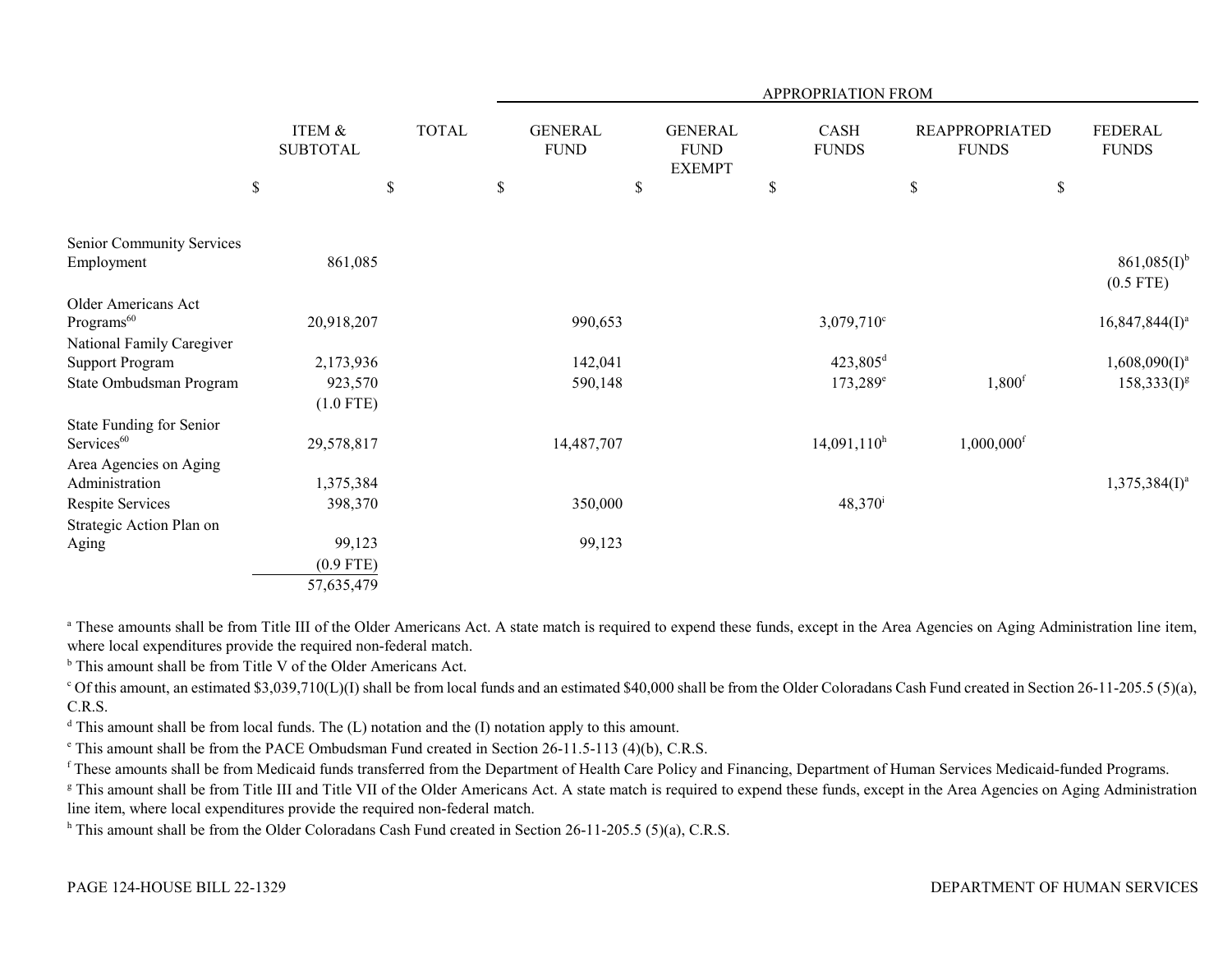|                                                                                                                                       |                            |              |                               |                                                | APPROPRIATION FROM       |                                                                                                                                                                                   |                                |
|---------------------------------------------------------------------------------------------------------------------------------------|----------------------------|--------------|-------------------------------|------------------------------------------------|--------------------------|-----------------------------------------------------------------------------------------------------------------------------------------------------------------------------------|--------------------------------|
|                                                                                                                                       | ITEM &<br><b>SUBTOTAL</b>  | <b>TOTAL</b> | <b>GENERAL</b><br><b>FUND</b> | <b>GENERAL</b><br><b>FUND</b><br><b>EXEMPT</b> | CASH<br><b>FUNDS</b>     | <b>REAPPROPRIATED</b><br><b>FUNDS</b>                                                                                                                                             | <b>FEDERAL</b><br><b>FUNDS</b> |
|                                                                                                                                       | $\mathbb S$                | $\mathbb S$  | $\mathbb S$                   | $\mathbb{S}$                                   | $\$$                     | $\mathbb{S}$                                                                                                                                                                      | \$                             |
| <sup>i</sup> This amount shall be from the Crimes Against At-Risk Persons Surcharge Fund created in Section 18-6.5-107 (4)(a), C.R.S. |                            |              |                               |                                                |                          |                                                                                                                                                                                   |                                |
| (E) Indirect Cost<br>Assessment <sup>43</sup>                                                                                         | 17,778,804                 |              |                               |                                                | 4,725,638 <sup>a</sup>   | $12,851,629$ <sup>b</sup>                                                                                                                                                         | 201,537(I)                     |
| <sup>a</sup> This amount shall be from various sources of cash funds.                                                                 |                            |              |                               |                                                |                          | <sup>b</sup> This amount shall be from Medicaid funds transferred from the Department of Health Care Policy and Financing, Department of Human Services Medicaid-funded Programs. |                                |
|                                                                                                                                       |                            | 245,990,143  |                               |                                                |                          |                                                                                                                                                                                   |                                |
| (8) OFFICE OF EARLY CHILDHOOD<br>(A) Division of Early Care and Learning                                                              |                            |              |                               |                                                |                          |                                                                                                                                                                                   |                                |
| Early Childhood Councils <sup>61</sup>                                                                                                | 2,000,359<br>$(1.0$ FTE)   |              |                               |                                                |                          |                                                                                                                                                                                   | 2,000,359 <sup>a</sup>         |
| Child Care Licensing and<br>Administration                                                                                            | 15,858,636<br>$(94.6$ FTE) |              | 2,964,569                     |                                                | $1,689,666$ <sup>b</sup> |                                                                                                                                                                                   | $11,204,401^{\circ}$           |
| Fine Assessed Against<br>Licensees<br>Child Care Assistance                                                                           | 10,000                     |              |                               |                                                |                          | $10,000(I)^d$                                                                                                                                                                     |                                |
| Program<br>Intrastate Child Care<br>Assistance Program                                                                                | 157,916,576                |              | 28,790,460                    |                                                | 15,064,026 <sup>e</sup>  |                                                                                                                                                                                   | 114,062,090 <sup>f</sup>       |
| Redistribution<br>Child Care Assistance<br>Program - Eligibility<br>Expansion and Infant and<br>Toddler Care                          | 500,000                    |              |                               |                                                |                          |                                                                                                                                                                                   | $500,000^{\rm a}$              |
| Reimbursement                                                                                                                         | 25,970,215                 |              |                               |                                                |                          |                                                                                                                                                                                   | 25,970,215 <sup>a</sup>        |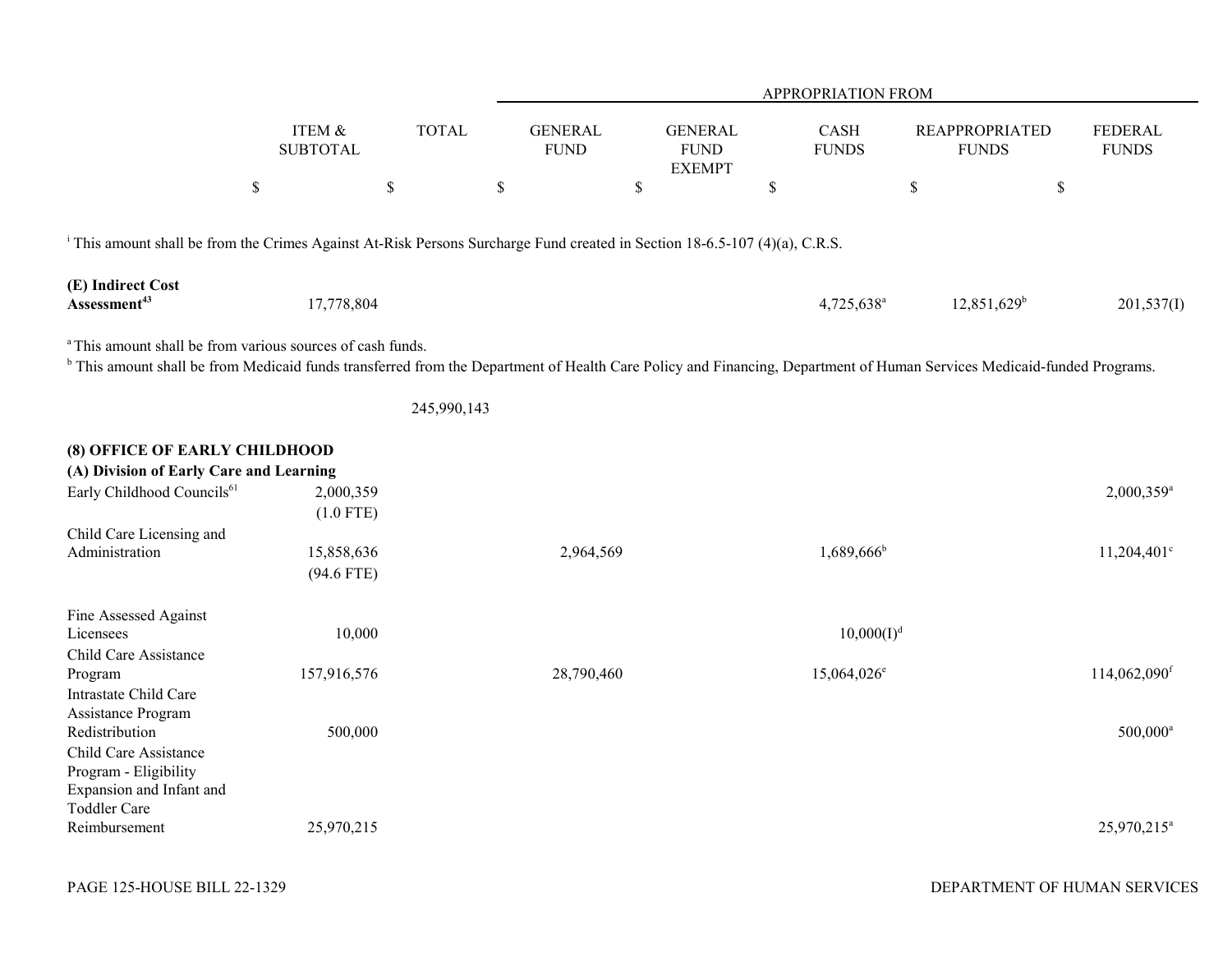|                                                                                        |                                      |              | APPROPRIATION FROM            |         |                                                |              |                      |                                       |              |                                         |  |
|----------------------------------------------------------------------------------------|--------------------------------------|--------------|-------------------------------|---------|------------------------------------------------|--------------|----------------------|---------------------------------------|--------------|-----------------------------------------|--|
|                                                                                        | <b>ITEM &amp;</b><br><b>SUBTOTAL</b> | <b>TOTAL</b> | <b>GENERAL</b><br><b>FUND</b> |         | <b>GENERAL</b><br><b>FUND</b><br><b>EXEMPT</b> |              | CASH<br><b>FUNDS</b> | <b>REAPPROPRIATED</b><br><b>FUNDS</b> |              | <b>FEDERAL</b><br><b>FUNDS</b>          |  |
|                                                                                        | $\mathbb S$                          | $\$$         | $\mathbb S$                   | $\$$    |                                                | $\mathbb{S}$ |                      | $\$$                                  | $\mathbb{S}$ |                                         |  |
| Colorado Child Care<br>Assistance Program Rate<br><b>Setting Study</b>                 | 20,000                               |              |                               |         |                                                |              |                      |                                       |              | $20,000^a$                              |  |
| Child Care Grants for<br>Quality and Availability and<br><b>Federal Targeted Funds</b> |                                      |              |                               |         |                                                |              |                      |                                       |              |                                         |  |
| Requirements                                                                           | 56,983,158<br>$(11.0$ FTE)           |              | 3,211,365                     |         |                                                |              |                      |                                       |              | 53,771,793 <sup>a</sup>                 |  |
| School-readiness Quality<br><b>Improvement Program</b>                                 | 2,244,293                            |              |                               |         |                                                |              |                      |                                       |              | 2,244,293 <sup>a</sup><br>$(1.0$ FTE)   |  |
| Early Care and Education<br>Recruitment and Retention<br>Grant and Scholarship         |                                      |              |                               |         |                                                |              |                      |                                       |              |                                         |  |
| Program                                                                                | 9,013,697                            |              |                               |         |                                                |              |                      |                                       |              | 9,013,697 <sup>a</sup><br>$(5.0$ FTE)   |  |
| Child Care Teacher Salary<br><b>Grant Program</b>                                      | 3,000,000                            |              |                               |         |                                                |              |                      |                                       |              | $3,000,000$ <sup>a</sup><br>$(1.0$ FTE) |  |
| Child Care Services and<br>Substance Use Disorder<br><b>Treatment Pilot Program</b>    | 500,000                              |              |                               | 500,000 |                                                |              |                      |                                       |              |                                         |  |
| Continuation of Child Care<br><b>Quality Initiatives</b>                               | 5,997,885                            |              |                               |         |                                                |              |                      |                                       |              | 5,997,885 <sup>a</sup>                  |  |
| Child Care Assistance<br>Program Support                                               | 1,200,000                            |              |                               |         |                                                |              |                      |                                       |              | $(15.9$ FTE)<br>1,200,000 <sup>a</sup>  |  |
| Child Care Automated<br><b>Tracking System</b>                                         | 2,709,933                            |              |                               |         |                                                |              |                      |                                       |              | 2,709,933 <sup>a</sup>                  |  |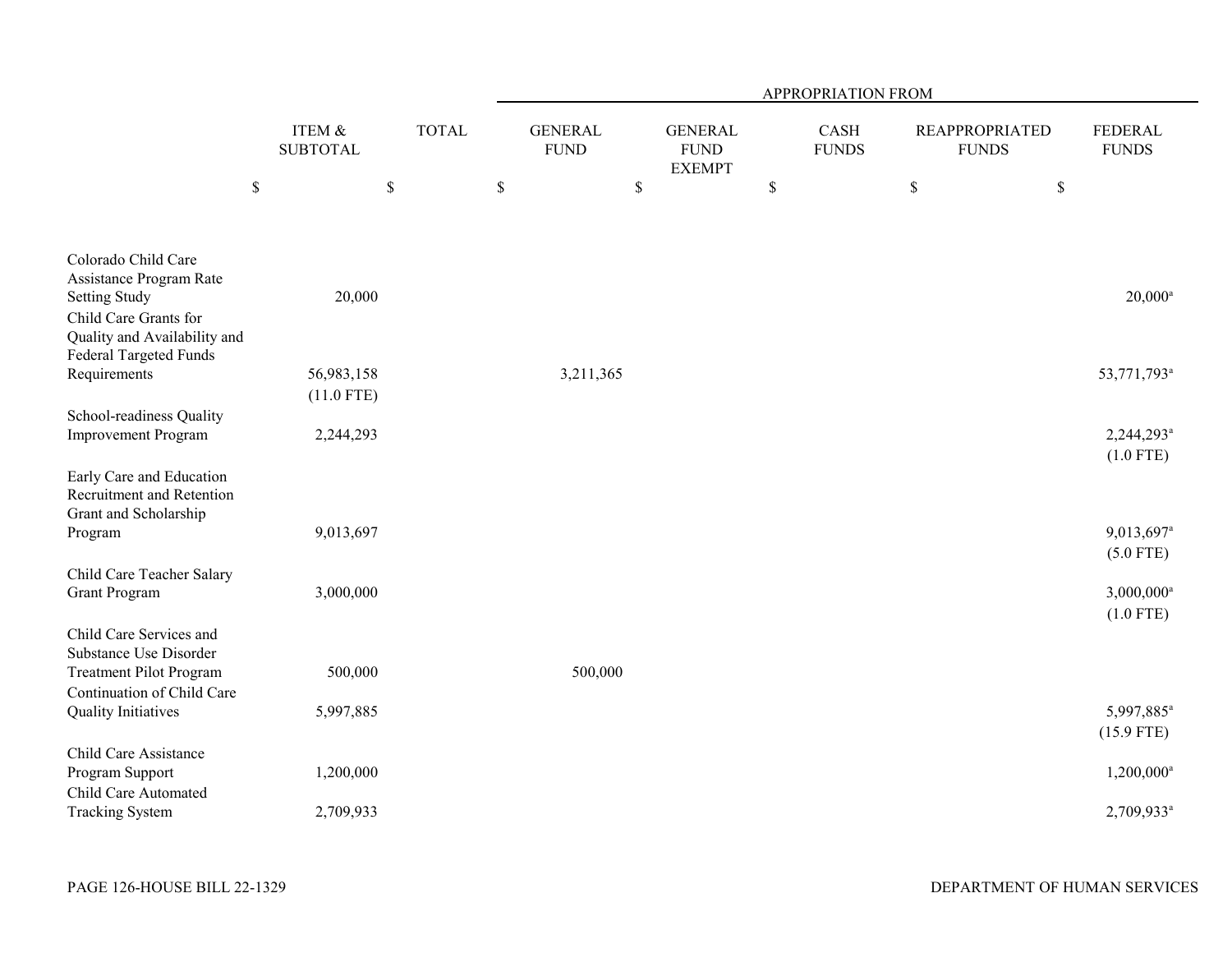|                                                  |                           |             |              |   | APPROPRIATION FROM            |   |                                                |  |                             |                                |    |                                |  |
|--------------------------------------------------|---------------------------|-------------|--------------|---|-------------------------------|---|------------------------------------------------|--|-----------------------------|--------------------------------|----|--------------------------------|--|
|                                                  | ITEM &<br><b>SUBTOTAL</b> |             | <b>TOTAL</b> |   | <b>GENERAL</b><br><b>FUND</b> |   | <b>GENERAL</b><br><b>FUND</b><br><b>EXEMPT</b> |  | <b>CASH</b><br><b>FUNDS</b> | REAPPROPRIATED<br><b>FUNDS</b> |    | <b>FEDERAL</b><br><b>FUNDS</b> |  |
|                                                  | ۰D                        |             | D            | S |                               | Φ |                                                |  |                             | \$                             | \$ |                                |  |
| Records and Reports of<br>Child Abuse or Neglect |                           | 1,143,273   |              |   |                               |   |                                                |  | $1,143,273$ <sup>g</sup>    |                                |    |                                |  |
|                                                  |                           | 285,068,025 |              |   |                               |   |                                                |  | $(9.0$ FTE)                 |                                |    |                                |  |

a These amounts shall be from Child Care Development Funds.

<sup>b</sup> This amount shall be from the Child Care Licensing Cash Fund created in Section 26-6-105 (4), C.R.S.

c Of this amount, \$11,054,401 shall be from Child Care Development Funds and \$150,000 shall be from Title IV-E of the Social Security Act. The amount from Title IV-E of the Social Security Act is reflected pursuant to Section 26-1-111 (2)(d)(II)(B), C.R.S., and shall be used in determining the amount to be deposited to the Excess Federal Title IV-E Reimbursements Cash Fund pursuant to Section 26-1-111 (2)(d)(II)(C), C.R.S.

<sup>d</sup> This amount shall be from the Child Care Cash Fund created in Section 26-6-114 (5), C.R.S. This amount is shown for informational purposes as it is continuously appropriated to the Department of Human Services for activities related to the improvement of the quality of child care in Colorado, pursuant to Section 26-6-114 (5), C.R.S.

<sup>e</sup> This amount shall be from local funds and reflects the local share of the costs of administering the Child Care Assistance Program and the local share of child care subsidies. The (L) notation and the (I) notation apply to this amount.

f Of this amount, \$113,962,090 shall be from Child Care Development Funds and \$100,000 shall be from the Title XX Social Services Block Grant.

<sup>g</sup> This amount shall be from the Records and Reports Fund created in Section 19-1-307 (2.5), C.R.S.

# **(B) Division of Community and Family Support**

| Promoting Safe and Stable     |            |              |                     |               |                             |
|-------------------------------|------------|--------------|---------------------|---------------|-----------------------------|
| Families                      | 4,637,909  | 56,706       | $1,074,400^{\circ}$ |               | $3,506,803(I)^{b}$          |
|                               |            |              |                     |               | $(2.0$ FTE)                 |
| Early Childhood Mental        |            |              |                     |               |                             |
| Health Services <sup>62</sup> | 6,014,990  | 1,593,107    |                     |               | $4,421,883$ <sup>c</sup>    |
|                               |            | $(0.2$ FTE)  |                     |               | $(1.5$ FTE)                 |
| Early Intervention Services   | 72,394,068 | 46, 334, 563 | $10,517,125(I)^d$   | $8,127,382^e$ | $7,414,998(I)$ <sup>f</sup> |
|                               |            |              |                     |               | $(7.5$ FTE)                 |
| Early Intervention            |            |              |                     |               |                             |
| Evaluations                   | 10,307,117 | 10,107,117   |                     |               | 200,000(I) <sup>f</sup>     |
|                               |            | $(2.8$ FTE)  |                     |               |                             |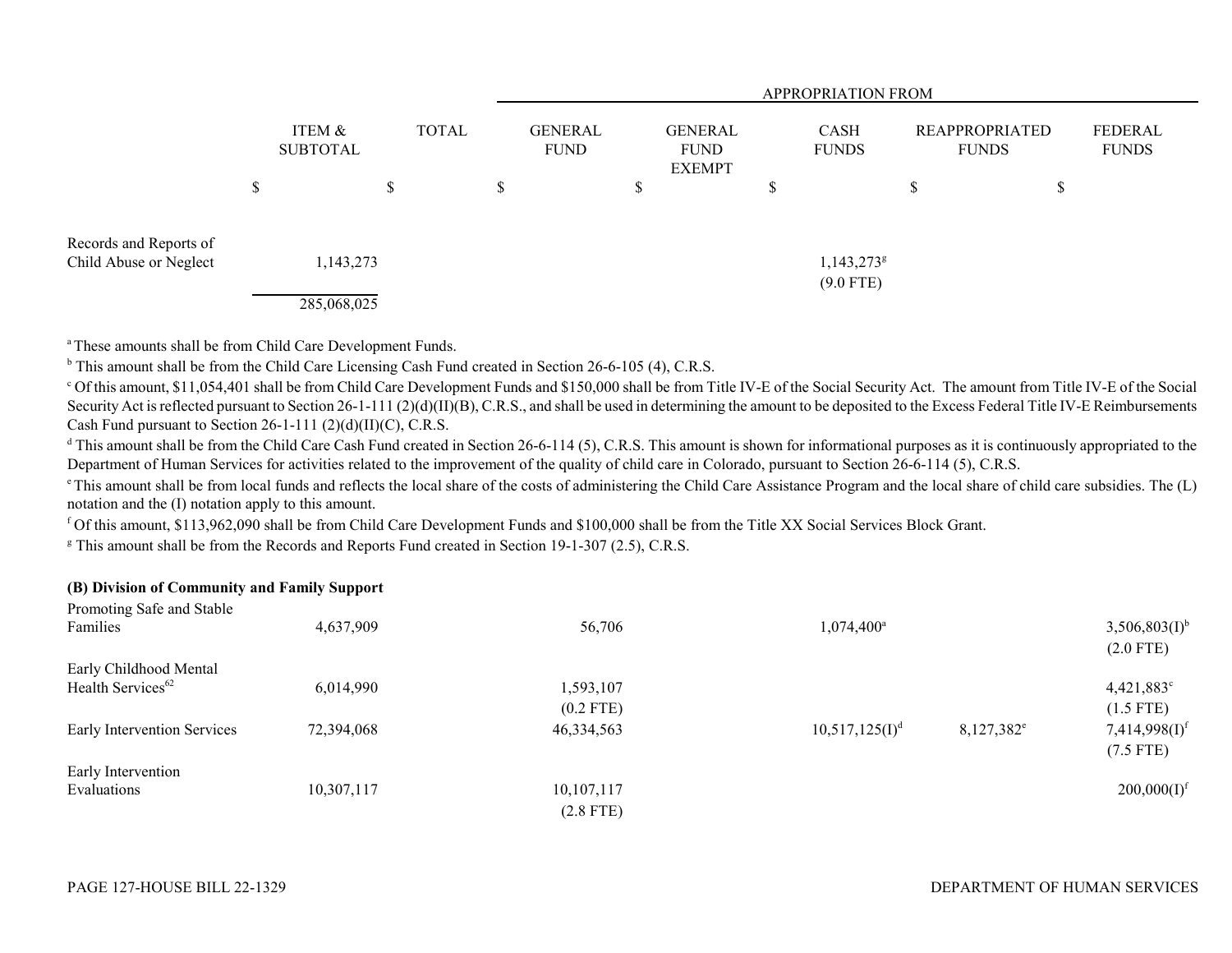|                                |                           |              |                               |                                                | APPROPRIATION FROM                       |                                       |                         |
|--------------------------------|---------------------------|--------------|-------------------------------|------------------------------------------------|------------------------------------------|---------------------------------------|-------------------------|
|                                | ITEM &<br><b>SUBTOTAL</b> | <b>TOTAL</b> | <b>GENERAL</b><br><b>FUND</b> | <b>GENERAL</b><br><b>FUND</b><br><b>EXEMPT</b> | CASH<br><b>FUNDS</b>                     | <b>REAPPROPRIATED</b><br><b>FUNDS</b> | FEDERAL<br><b>FUNDS</b> |
| \$                             |                           | $\mathbb S$  | \$                            | \$                                             | $\$$                                     | \$<br>$\mathbb S$                     |                         |
| Colorado Child Abuse           |                           |              |                               |                                                |                                          |                                       |                         |
| Prevention Trust Fund          | 1,333,434                 |              | 150,000                       |                                                | $365,118^g$<br>$(1.5$ FTE)               |                                       | $818,316(I)^h$          |
| Nurse Home Visitor Program     | 26,448,551                |              |                               |                                                | $24,685,214$ <sup>i</sup><br>$(3.0$ FTE) |                                       | $1,763,337(1)^j$        |
| <b>Family Support Services</b> | 1,811,938                 |              | 1,811,938<br>$(0.5$ FTE)      |                                                |                                          |                                       |                         |
| Community-based Child          |                           |              |                               |                                                |                                          |                                       |                         |
| Abuse Prevention Services      | 8,459,211                 |              | 8,459,211<br>$(2.0$ FTE)      |                                                |                                          |                                       |                         |
| Home Visiting for School       |                           |              |                               |                                                |                                          |                                       |                         |
| Readiness                      | 597,969                   |              | 597,969                       |                                                |                                          |                                       |                         |
| Incredible Years Program       | 886,447                   |              |                               |                                                | 886,447 <sup>k</sup>                     |                                       |                         |
|                                | $(1.1$ FTE)               |              |                               |                                                |                                          |                                       |                         |
|                                | 132,891,634               |              |                               |                                                |                                          |                                       |                         |

<sup>a</sup> This amount shall be from local funds. The (L) notation and the (I) notation apply to this amount.

<sup>b</sup> This amount shall be from Title IV-B, Subpart 2, of the Social Security Act.

c This amount shall be from Child Care Development Funds.

<sup>d</sup> This amount shall be from the Early Intervention Services Trust Fund created in Section 27-10.5-709 (2)(a), C.R.S. This amount is shown for informational purposes only as this fund is not subject to appropriation by the General Assembly. This amount is exempt from the restrictions on state spending imposed by Section 20 of Article X of the State Constitution pursuant to Section 27-10.5-709 (2)(a), C.R.S.

e This amount shall be from Medicaid funds transferred from the Division of Community and Family Support, Early Intervention Services line item in the Department of Health Care Policy and Financing.

f These amounts reflect funds anticipated to be received pursuant to Part C of the federal Individuals with Disabilities Education Act.

<sup>g</sup> This amount shall be from the Colorado Child Abuse Prevention Trust Fund created in Section 19-3.5-105 (1), C.R.S.

h This amount shall be from Community-Based Child Abuse Prevention Grants.

<sup>i</sup> This amount shall be from the Nurse Home Visitor Program Fund created in Section 26-6.4-107 (2)(b), C.R.S., which is received as a damage award and, as such, does not constitute fiscal year spending for the purposes of Section 20 of Article X of the State Constitution.

j This amount shall be from the Maternal, Infant and Early Childhood Home Visiting Grant program.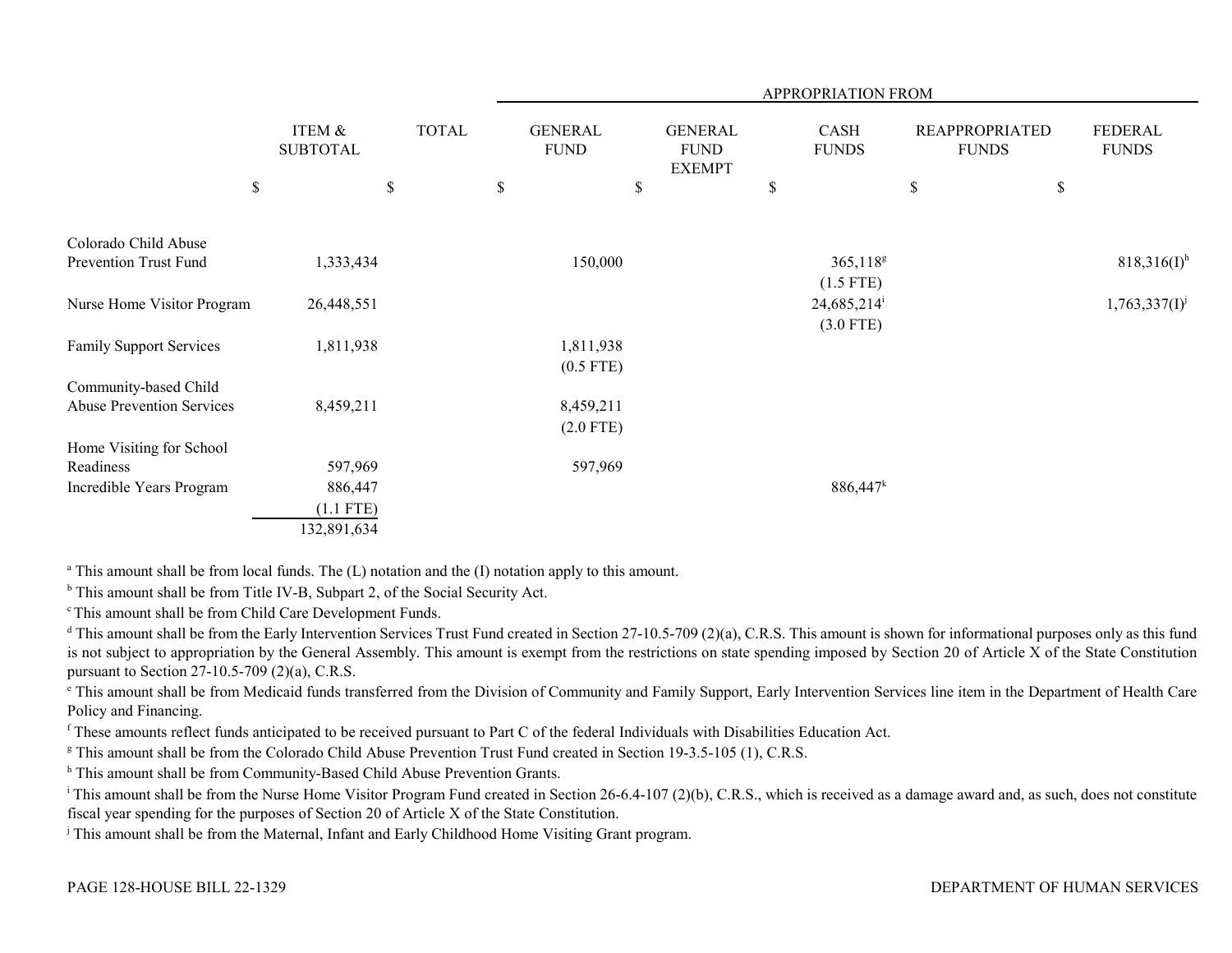|                                               |                                                                                                                                                                                                                         |                 |                               |                                                | <b>APPROPRIATION FROM</b>   |                                       |                                |
|-----------------------------------------------|-------------------------------------------------------------------------------------------------------------------------------------------------------------------------------------------------------------------------|-----------------|-------------------------------|------------------------------------------------|-----------------------------|---------------------------------------|--------------------------------|
|                                               | ITEM &<br><b>SUBTOTAL</b>                                                                                                                                                                                               | <b>TOTAL</b>    | <b>GENERAL</b><br><b>FUND</b> | <b>GENERAL</b><br><b>FUND</b><br><b>EXEMPT</b> | <b>CASH</b><br><b>FUNDS</b> | <b>REAPPROPRIATED</b><br><b>FUNDS</b> | <b>FEDERAL</b><br><b>FUNDS</b> |
|                                               | $\$$                                                                                                                                                                                                                    | \$              | \$                            | \$                                             | S                           | \$                                    | \$                             |
| (C) Indirect Cost<br>Assessment <sup>43</sup> | <sup>k</sup> This amount shall be from the Marijuana Tax Cash Fund created in Section 39-28.8-501 (1), C.R.S.<br>4,497,249                                                                                              |                 |                               |                                                | $227,078(1)^a$              |                                       | $4,270,171^{\rm b}$            |
|                                               |                                                                                                                                                                                                                         |                 |                               |                                                |                             |                                       |                                |
|                                               | <sup>a</sup> This amount shall be from various sources of cash funds.<br>$^{b}$ Of this amount, \$3,957,636 shall be from Child Care Development Funds and \$312,535(I) shall be from various sources of federal funds. |                 |                               |                                                |                             |                                       |                                |
|                                               |                                                                                                                                                                                                                         | 422,456,908     |                               |                                                |                             |                                       |                                |
| <b>TOTALS PART VII</b><br>(HUMAN SERVICES)    |                                                                                                                                                                                                                         | \$2,638,145,548 | \$1,141,826,416               |                                                | $$462,123,650^a$            | $$225,856,891^b$                      | \$808,338,591°                 |

<sup>a</sup> Of this amount, \$153,337,080 contains an (L) notation and \$292,382,287 contains an (I) notation and are included for informational purposes only.  $b$  Of this amount, \$4,373,630 contains an (I) notation and is included for informational purposes only.

 $\degree$  Of this amount, \$344,379,963 contains an (I) notation and is included for informational purposes only.

**FOOTNOTES** -- The following statements are referenced to the numbered footnotes throughout section 2.

- 43 Department of Human Services, Executive Director's Office, Indirect Cost Assessment; Administration and Finance, Indirect Cost Assessment; Office of Children, Youth, and Families, Indirect Cost Assessment; Office of Economic Security, Indirect Cost Assessment; Behavioral Health Administration, Indirect Cost Assessment; Office of Behavioral Health, Indirect Cost Assessment; Office of Adult, Aging and Disability Services; Indirect Cost Assessment; Office of Early Childhood, Indirect Cost Assessment -- In addition to the transfer authority provided in Section 24-75-108, C.R.S., the Department is authorized to transfer up to 5.0 percent of the total appropriations in these subsections among line items in these subsections.
- 44 Department of Human Services, Office of Children, Youth and Families, Division of Child Welfare, Training; Foster and Adoptive Parent Recruitment, Training, and Support; Child Welfare Services; Family and Children's Programs; and Hotline for Child Abuse and Neglect -- It is the General Assembly's intent to encourage counties to serve children in the most appropriate and least restrictive manner. For this purpose, the Department may transfer funds between the specified line items in the Division of Child Welfare.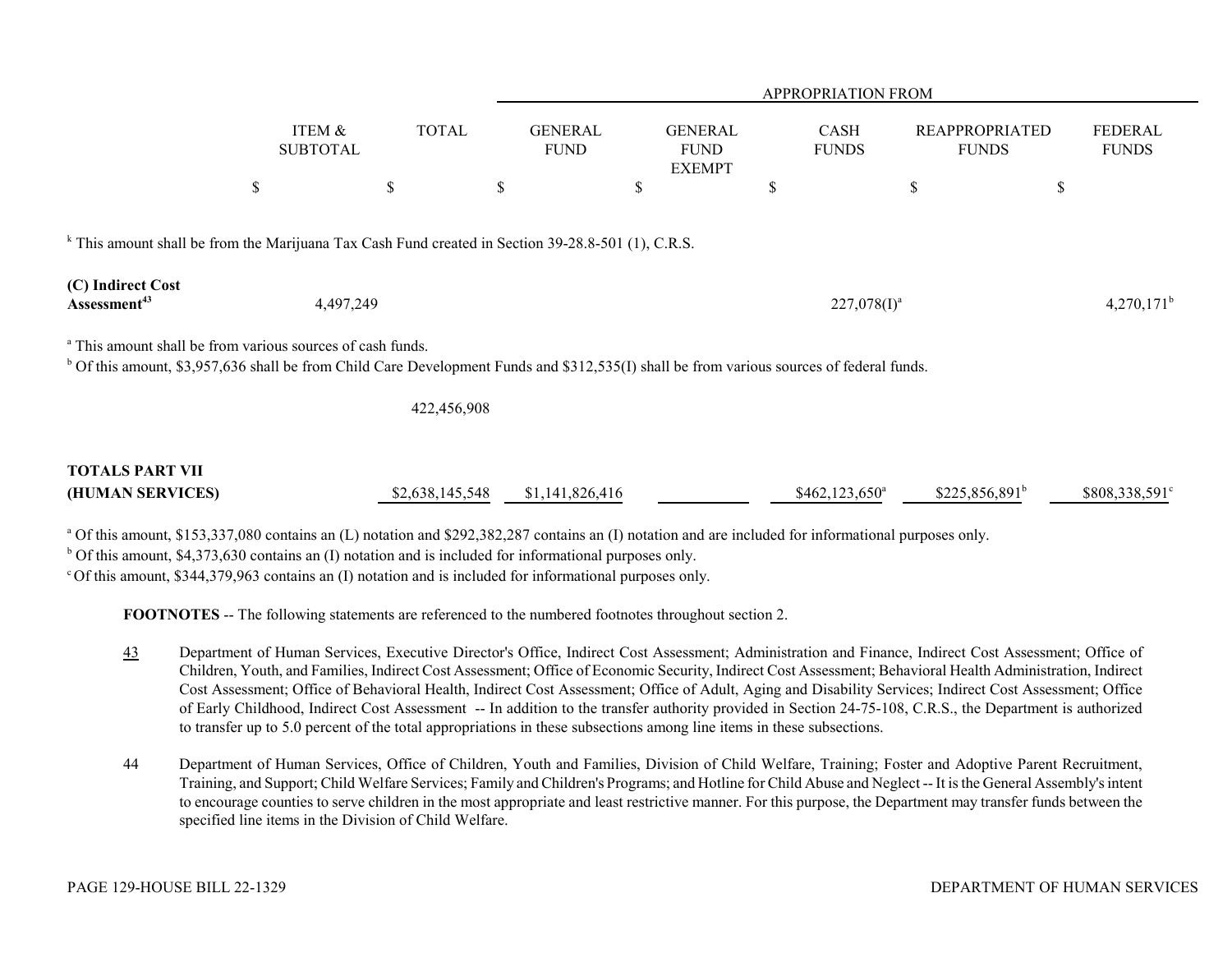|                                      |       | APPROPRIATION FROM                                                       |                             |                                       |                                |  |  |
|--------------------------------------|-------|--------------------------------------------------------------------------|-----------------------------|---------------------------------------|--------------------------------|--|--|
| <b>ITEM &amp;</b><br><b>SUBTOTAL</b> | TOTAL | GENERAL<br><b>GENERAL</b><br><b>FUND</b><br><b>FUND</b><br><b>EXEMPT</b> | <b>CASH</b><br><b>FUNDS</b> | <b>REAPPROPRIATED</b><br><b>FUNDS</b> | <b>FEDERAL</b><br><b>FUNDS</b> |  |  |
|                                      |       |                                                                          |                             |                                       |                                |  |  |

- 45 Department of Human Services, Office of Children, Youth and Families, Division of Youth Services, Institutional Programs, Program Administration; and Community Programs, Purchase of Contract Placements -- The Department is authorized to transfer up to \$1,000,000 of the total appropriations within the line items designated with this footnote.
- 46 Department of Human Services, Office of Economic Security, Administration; and Food and Energy Assistance, Supplemental Nutrition Assistance Program Administration -- In addition to the transfer authority provided in Section 24-75-108, C.R.S., the Department is authorized to transfer up to 5.0 percent of the total appropriations between these line items.
- 47 Department of Human Services, Office of Economic Security, Colorado Benefits Management System -- In addition to the transfer authority provided in Section 24-75-108, C.R.S., the Department is authorized to transfer up to 5.0 percent of the total appropriations in this subsection among line items in this subsection. The Department is also authorized to transfer up to 5.0 percent of the total appropriations in this subsection to the following line item appropriations within the Department of Health Care Policy and Financing: Executive Director's Office, Information Technology Contracts and Projects, Colorado Benefits Management Systems, Operating and Contract Expenses and Colorado Benefits Management System, Health Care and Economic Security Staff Development Center.
- 48 Department of Human Services, Office of Economic Security, Colorado Benefits Management System, Ongoing Expenses, Operating and Contract Expenses -- Of this appropriation, \$2,500,000 remains available for expenditure until the close of the 2023-24 state fiscal year.
- 49 Department of Human Services, Office of Economic Security, Employment and Benefits Division, Colorado Works Program, County Block Grants; Child Support Services, Child Support Services; County Administration, County Incentive Payments -- Pursuant to Sections 26-13-108 and 26-13-112.5 (2), C.R.S., the Department shall distribute child support incentive payments to counties. Further, all of the State share of recoveries of amounts of support for public assistance recipients, less annual appropriations from this fund source for state child support enforcement operations, shall be distributed to counties, as described in Sections 26-13-108 and 26-2-108, C.R.S. If the total amount of the State share of recoveries is greater than the total annual appropriations from this fund source, the Department is authorized to distribute to counties, for county incentive payments, the actual State share of any additional recoveries.
- 50 Department of Human Services, Office of Economic Security, Employment and Benefits Division, Colorado Works Program, County Block Grants -- Pursuant to Sections 26-2-714 (7) and 26-2-714 (9), C.R.S., under certain conditions, a county may transfer federal Temporary Assistance for Needy Families (TANF) funds within its Colorado Works Program Block Grant to the federal child care development fund or to programs funded by Title XX of the federal Social Security Act. One of the conditions specified is that the amount a county transfers must be specified by the Department of Human Services as being available for transfer within the limitation imposed by federal law. The Department may allow individual counties to transfer a greater percent of federal TANF funds than the state is allowed under federal law as long as: (a) Each county has had an opportunity to transfer an amount up to the federal maximum allowed; and, (b) the total amount transferred statewide does not exceed the federal maximum.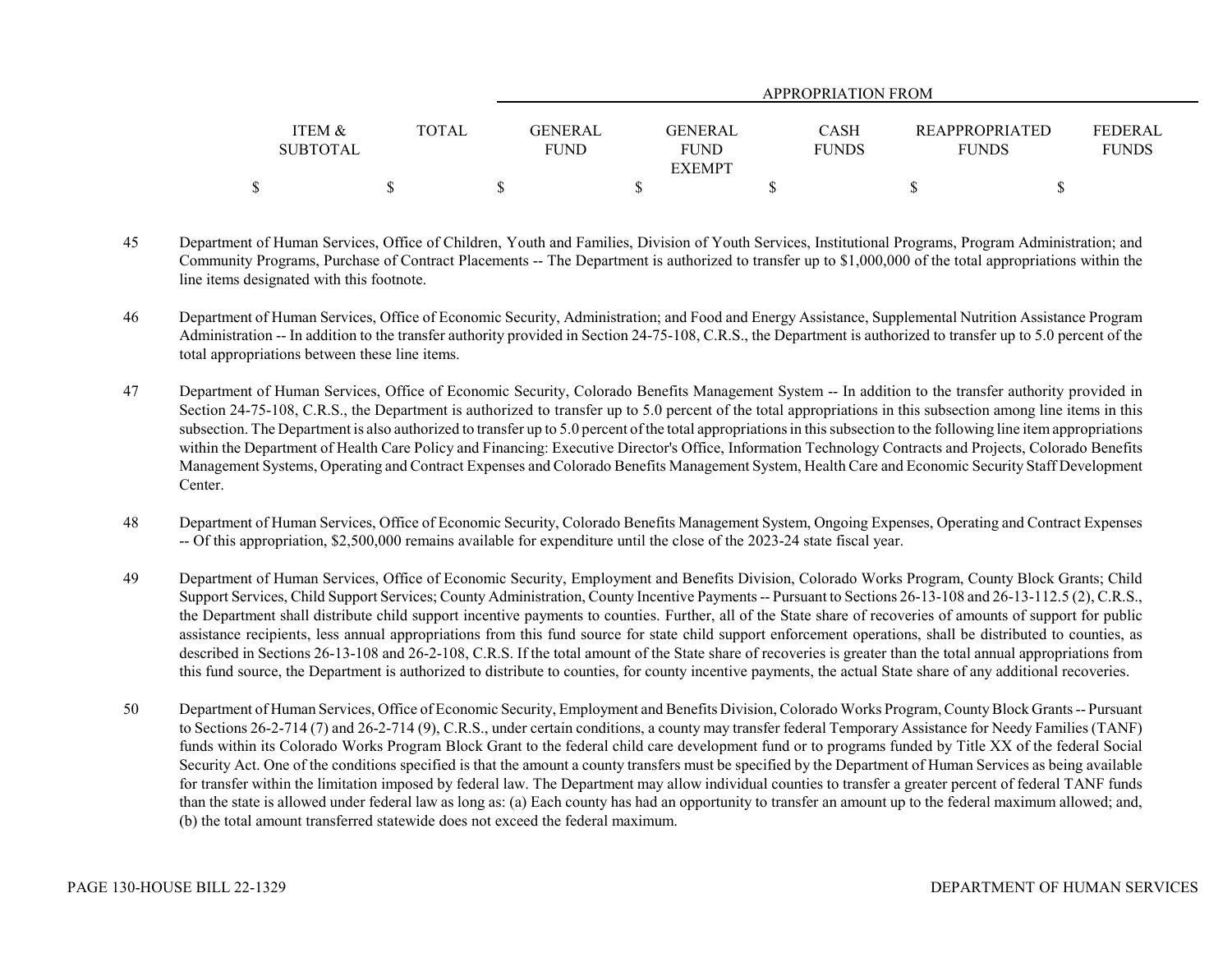|                                      |       |                               |                               | APPROPRIATION FROM          |                                       |                                |
|--------------------------------------|-------|-------------------------------|-------------------------------|-----------------------------|---------------------------------------|--------------------------------|
| <b>ITEM &amp;</b><br><b>SUBTOTAL</b> | TOTAL | <b>GENERAL</b><br><b>FUND</b> | <b>GENERAL</b><br><b>FUND</b> | <b>CASH</b><br><b>FUNDS</b> | <b>REAPPROPRIATED</b><br><b>FUNDS</b> | <b>FEDERAL</b><br><b>FUNDS</b> |
|                                      |       |                               | <b>EXEMPT</b>                 |                             |                                       |                                |
|                                      |       |                               |                               |                             |                                       |                                |

- 51 Department of Human Services, Office of Economic Security, Employment and Benefits Division, Colorado Works Program, County Block Grants -- The appropriation of local funds for Colorado Works program county block grants may be decreased by a maximum of \$100,000 to reduce one or more small counties' fiscal year 2022-23 targeted or actual spending level pursuant to Section 26-2-714 (8), C.R.S.
- 52 Department of Human Services, Office of Economic Security, Employment and Benefits Division, Colorado Works Program, County Block Grants -- The Department may comply with the provisions of Section 26-2-714 (10), C.R.S., by reducing required county Temporary Assistance for Needy Families (TANF) maintenance of effort expenditures in the fiscal year after the State is notified that it has met federal work participation rates and qualifies for a percent reduction in the state's maintenance of effort. If the State is notified during the 2022-23 state fiscal year that it has met federal work participation rates for a prior year and therefore qualifies for a percent reduction in the state's maintenance of effort, local cash funds expenditure obligations that are established in this line item pursuant to Section 26-2-714 (6) (c) (I), C.R.S., shall be reduced by \$5,524,726.
- 53 Department of Human Services, Office of Economic Security, County Administration, County Administration; and Office of Adult, Aging and Disability Services, Aging Programs, Adult Protective Services, Adult Protective Services -- In addition to the transfer authority provided in Section 24-75-108, C.R.S., any amount in the Adult Protective Services line item that is not required for the provision of adult protective services may be transferred to the County Administration line item and used to provide additional benefits under that program. Further, if county spending exceeds the total appropriations from the Adult Protective Services line item, any amount in the County Administration line item that is not required for the provision of services under that program may be transferred to the Adult Protective Services line item and used to provide adult protective services.
- 54 Department of Human Services, Behavioral Health Administration, Community-based Mental Health Services, Assertive Community Treatment Programs and Other Alternatives to the Mental Health Institutes -- It is the General Assembly's intent that \$545,631 of this General Fund appropriation be allocated to a community mental health center in western Colorado for the purpose of providing behavioral health services for individuals who seek care from the emergency department of a regional medical center and who are diagnosed with physical health conditions that may be exacerbated by co-occurring mental health conditions.
- 55 Department of Human Services, Behavioral Health Administration, Substance Use Treatment and Prevention Services, Treatment and Detoxification Programs -- It is the General Assembly's intent that this appropriation be used to provide services and to expand access to residential treatment services for individuals with substance use disorders, including initial expenses necessary to establish, license, and begin operating one or more programs that provide these services, such as building renovations, furnishings, and equipment.
- 56 Department of Human Services, Behavioral Health Administration, Integrated Behavioral Health Services, Circle Program and Other Rural Treatment Programs for People with Co-occurring Disorders -- It is the General Assembly's intent that this appropriation be used to: support the community-based Circle Program; support the provision of a full continuum of co-occurring behavioral health treatment services in southern Colorado and the Arkansas Valley; and expand access to residential treatment services in one or more rural areas of Colorado for individuals with co-occurring mental health and substance use